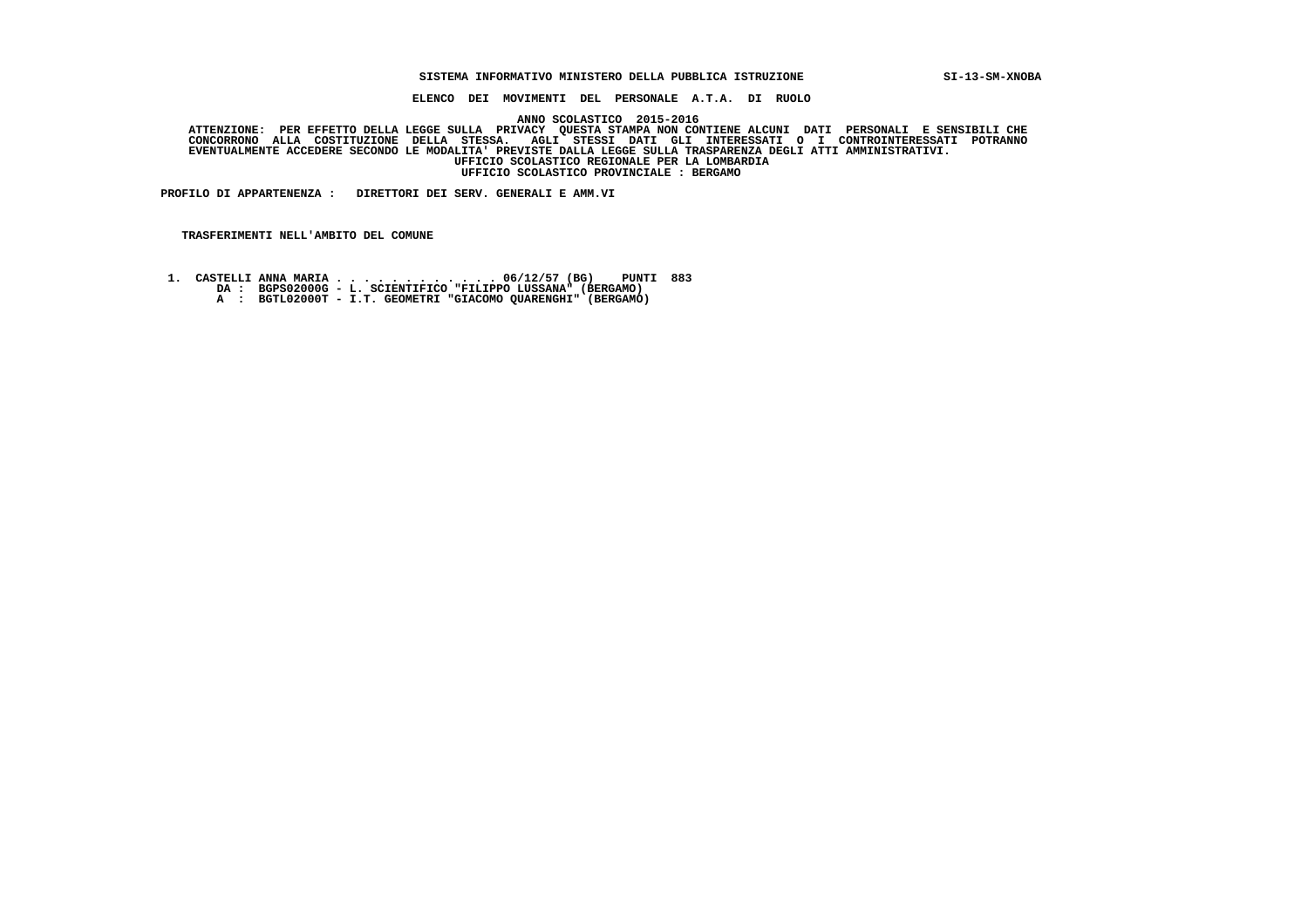- **1. BELOTTI NOEMI GIOVANNA . . . . . . . . . . 16/11/63 (BG) PUNTI 618 DA : BGRH01000P IP SERV. ALB. E RIST. DI SAN PELLEGRINO TERME (SAN PELLEGRINO TERME) A : BGIC86900V - IST. COMPRENSIVO SAN GIOVANNI BIANCO**
	- **(SAN GIOVANNI BIANCO)**
- **2. CATTANEO CLAUDIO . . . . . . . . . . . . . 27/04/56 (BG) PUNTI 655 DA : BGIC81900T IST. COMPRENSIVO ALMENNO S.BART. "L. ANGELINI" (ALMENNO SAN BARTOLOMEO)**
- **A : BGIS013003 IST. SUP. II GR. "DAVID MARIA TUROLDO" (ZOGNO) PRECEDENZA PREVISTA DAL C.C.N.I.**
- **3. CRETTI CATERINA . . . . . . . . . . . . . . 21/11/59 (BG) PUNTI 442 DA : BGIC83500Q IST. COMPRENSIVO CARAVAGGIO MASTRI CARAVAGGINI (CARAVAGGIO)**
- **A : BGIC855001 IST. COMPRENSIVO LOVERE (LOVERE)**
	- **4. D'AMATO ANNA MARIA . . . . . . . . . . . . 04/12/51 (TA) PUNTI 794 DA : BGIC817006 - IST. COMPRENSIVO ALBANO S.ALESSANDRO (ALBANO SANT'ALESSANDRO)**
- **A : BGPS02000G L. SCIENTIFICO "FILIPPO LUSSANA" (BERGAMO)**
- **5. FERRARO SALVATORE . . . . . . . . . . . . . 13/04/62 (CZ) PUNTI 340 DA : BGIC86900V IST. COMPRENSIVO SAN GIOVANNI BIANCO (SAN GIOVANNI BIANCO)**
- **A : BGRH01000P IP SERV. ALB. E RIST. DI SAN PELLEGRINO TERME (SAN PELLEGRINO TERME)**
- **6. FORESTI DONATA . . . . . . . . . . . . . . 07/01/58 (BG) PUNTI 784 DA : BGIC85200D IST. COMPRENSIVO GRUMELLO DEL MONTE -DON BELOTTI (GRUMELLO DEL MONTE)**
- **A : BGIC87300E IST. COMPRENSIVO SARNICO E. DONADONI (SARNICO)**
- **7. INFORTUNA DOMENICO . . . . . . . . . . . . 10/03/53 (RC) PUNTI 470 DA : BGIC86400Q IST. COMPRENSIVO PONTE NOSSA (PONTE NOSSA) A : BGIS00700Q - IST. SUP. II GR. "IVAN PIANA" (LOVERE)**
- **8. LA NOTTE SERGIO . . . . . . . . . . . . . . 13/01/52 (BA) PUNTI 461 DA : BGIC884001 IST. COMPRENSIVO TREVIOLO "CESARE ZONCA" (TREVIOLO) A : BGIS02900L - IST. SUP. II GR. "CATERINA CANIANA" (BERGAMO)**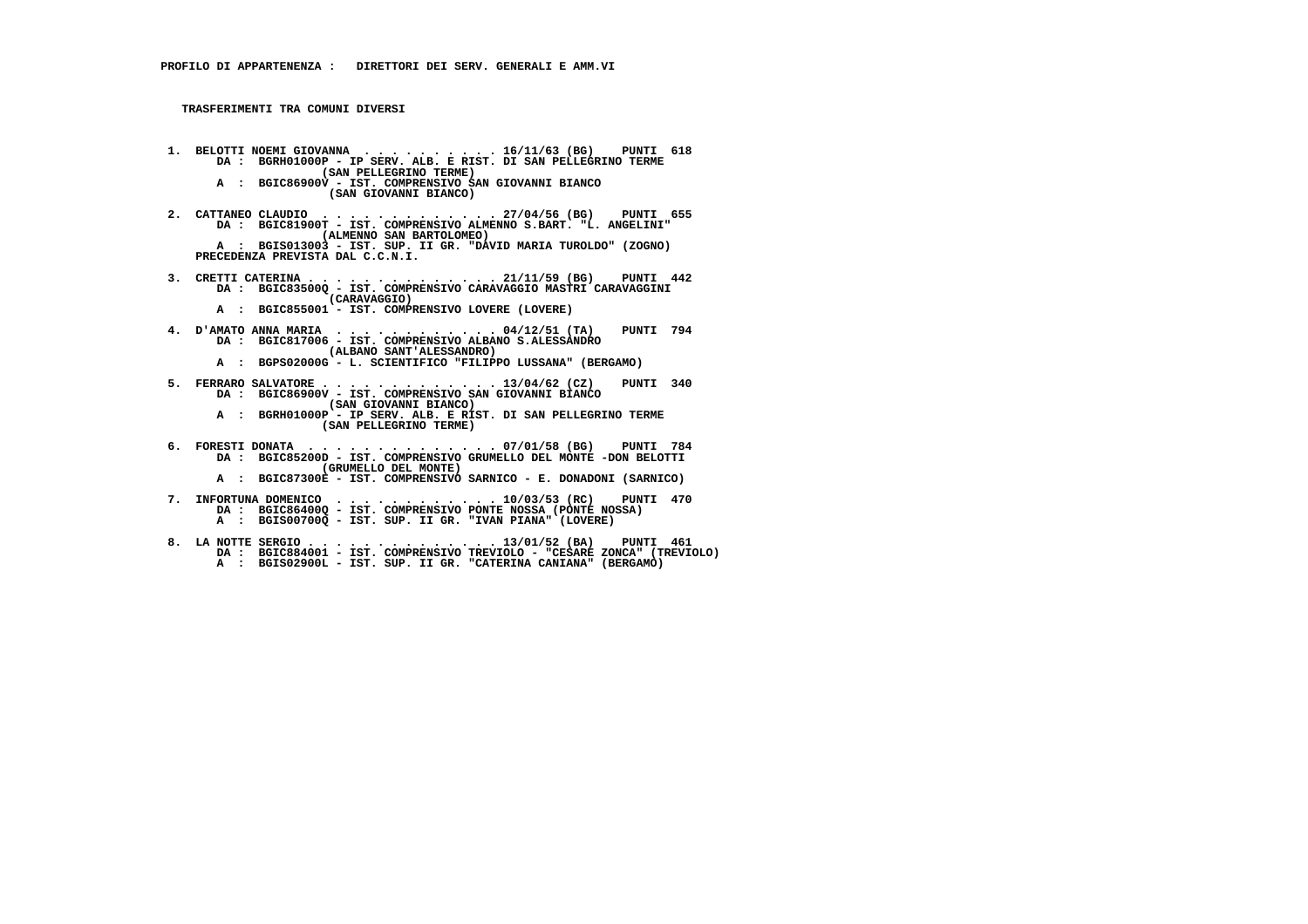- **9. MARANGON MARIALUISA . . . . . . . . . . . . 13/12/57 (VE) PUNTI 651 DA : BGIC89900P IST. COMPRENSIVO COLOGNO "ABATE G.BRAVI" (COLOGNO AL SERIO)**
- **A : BGIC82700R IST. COMPRENSIVO BONATE SOTTO "CLARA LEVI" (BONATE DI SOTTO)**
- **10. RANDACCIO SPERANZA . . . . . . . . . . . . 01/08/57 (NA) PUNTI 554 DA : BGIC854005 IST. COMPRENSIVO OSIO SOPRA (OSIO SOPRA) A : BGIC861008 IST. COMPRENSIVO OSIO SOTTO -PAPA GIOVANNI XXIII (OSIO SOTTO)**
- **11. SCHILLACI ANNA . . . . . . . . . . . . . . 10/09/58 (CL) PUNTI 892 DA : BGIS00700Q IST. SUP. II GR. "IVAN PIANA" (LOVERE) A : BGIC84300P IST. COMPRENSIVO COSTA VOLPINO (COSTA VOLPINO)**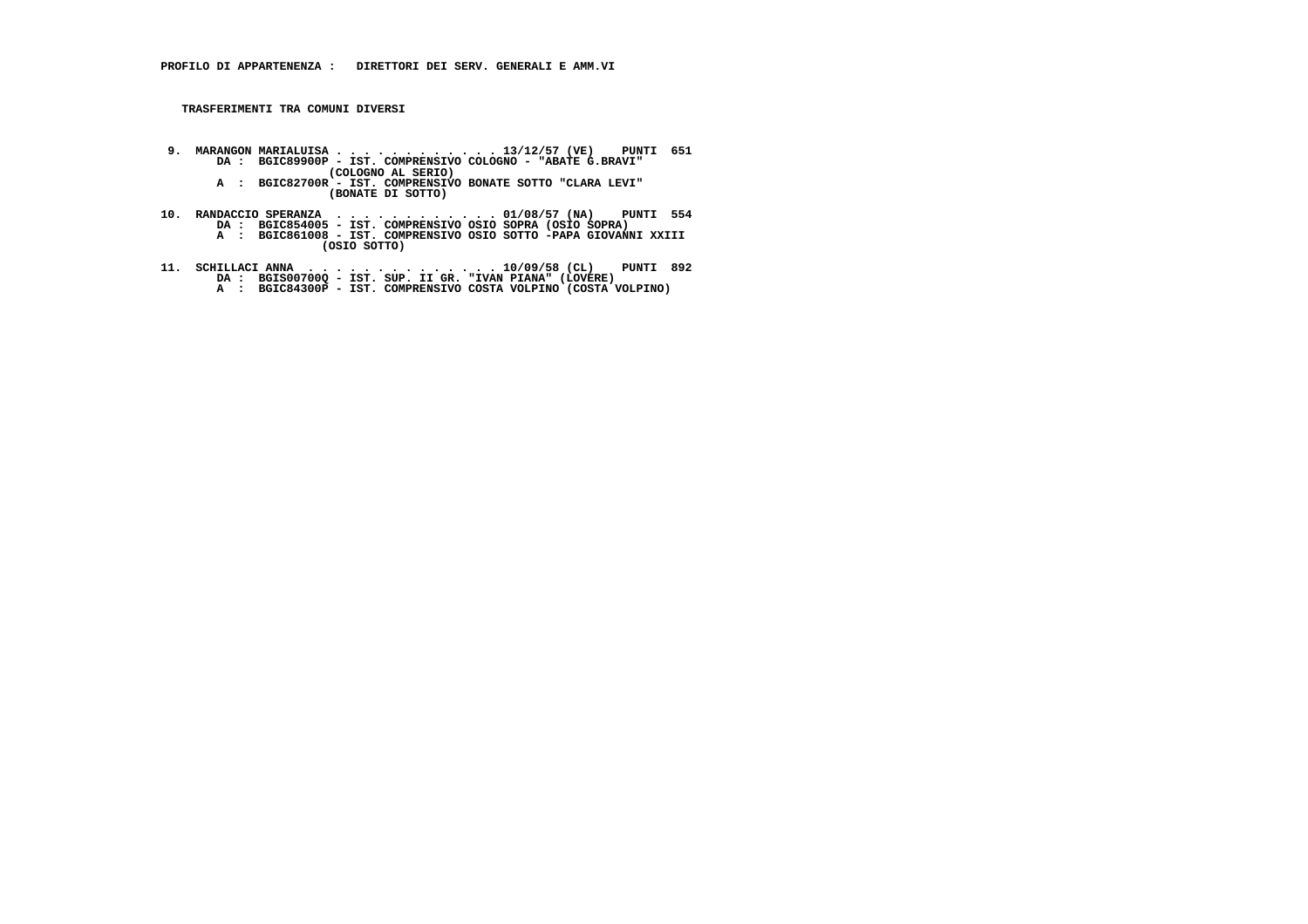- **1. BUSOI RACOVITA GABRIELA . . . . . . . . . . 12/09/69 (EE) PUNTI 199**DA : BGPC02000C - L. CLASSICO "PAOLO SARPI" (BERGAMO)  **A : BGSL01000T - L. ARTISTICO " GIACOMO E PIO MANZU' " (BERGAMO)**
- **2. CASSIA GIANFRANCO . . . . . . . . . . . . . 03/04/64 (BG) PUNTI 223 DA : BGIC8AF00A - IST. COMPRENSIVO BERGAMO "SAVOIA-NULLO" (BERGAMO) A : BGTF010003 - I.T. INDUSTRIALE "PIETRO PALEOCAPA" (BERGAMO)**
- **3. CUCE' ANTONINO . . . . . . . . . . . . . . 03/02/62 (RC) PUNTI 570 DA : BGTD030002 I.T. COMMERCIALE "VITTORIO EMANUELE II" (BERGAMO) A : BGIS03200C - IST. SUP. II GR. "GIULIO NATTA" (BERGAMO)**
- **4. DEL BELLO ALESSANDRA . . . . . . . . . . . 20/01/67 (BG) PUNTI 165 DA : BGIC876002 IST. COMPRENSIVO SERIATE ALDO MORO (SERIATE) A : BGIS01700A - IST. SUP. II GR. "ETTORE MAJORANA" (SERIATE)**
- **5. DONIZETTI FRANCA . . . . . . . . . . . . . 05/11/62 (BG) PUNTI 134 DA : BGIS026005 IST. SUP. II GR. "MARIAGRAZIA MAMOLI" (BERGAMO) A : BGIC81300V - IST. COMPRENSIVO BERGAMO - DONADONI (BERGAMO)**
- **6. FRATTINI LAURA . . . . . . . . . . . . . . 25/02/74 (BG) PUNTI 282 DA : BGIS00100R IST. SUP. II GR. "DECIO CELERI" (LOVERE) A : BGIS00700Q - IST. SUP. II GR. "IVAN PIANA" (LOVERE) (SOPRANNUMERARIO TRASFERITO A DOMANDA CONDIZIONATA)**
- **7. GUERINI CRISTIANA . . . . . . . . . . . . . 05/10/68 (BG) PUNTI 738 DA : BGIS01400V IST. SUP. II GR. "LORENZO LOTTO" (TRESCORE BALNEARIO) A : BGIS02400D - IST. SUP. II GR. "LORENZO FEDERICI" (TRESCORE BALNEARIO)**
- **8. INDUNI ANNA . . . . . . . . . . . . . . . . 15/10/53 (BG) PUNTI 399 DA : BGSL01000T L. ARTISTICO " GIACOMO E PIO MANZU' " (BERGAMO) A : BGPS02000G - L. SCIENTIFICO "FILIPPO LUSSANA" (BERGAMO)**
- **9. LO BIANCO ANNA MARIA . . . . . . . . . . . 11/05/65 (EN) PUNTI 169 DA : BGIC8AF00A IST. COMPRENSIVO BERGAMO "SAVOIA-NULLO" (BERGAMO) A : BGSL01000T - L. ARTISTICO " GIACOMO E PIO MANZU' " (BERGAMO)**
- **10. MACCORA MARIA LUCIA . . . . . . . . . . . . 28/10/54 (BG) PUNTI 681 DA : BGPM02000L IST. MAGISTRALE "GIOVANNI FALCONE" (BERGAMO) A : BGSL01000T - L. ARTISTICO " GIACOMO E PIO MANZU' " (BERGAMO)**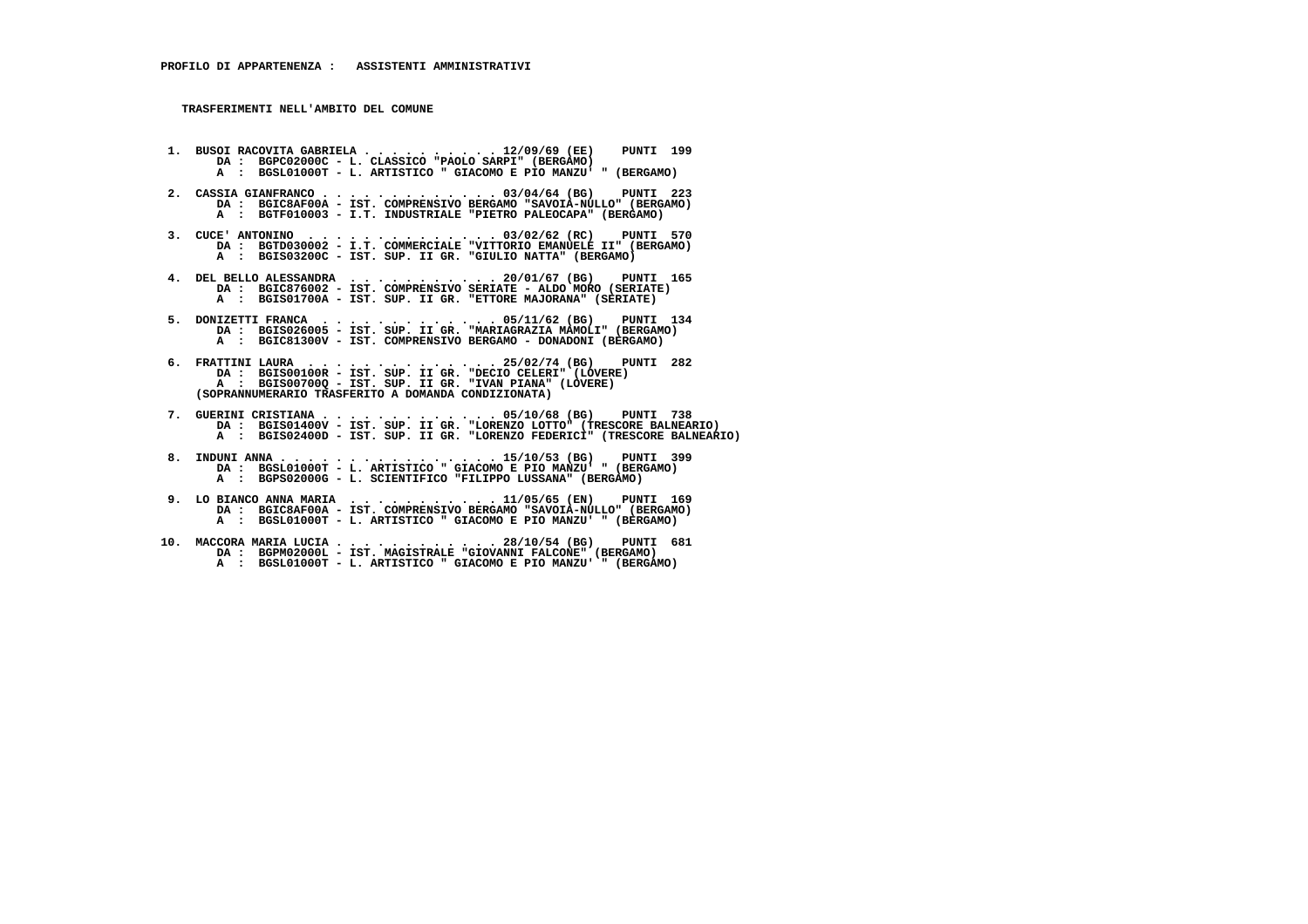- **11. MASCHERI GERARDO . . . . . . . . . . . . . 02/02/68 (NA) PUNTI 282 DA : BGCT703005 CENTRO TERRIT. E.D.A. TREVIGLIO (TREVIGLIO) A : BGIS00200L - IST. SUP. II GR. "SIMONE WEIL" (TREVIGLIO) PRECEDENZA PREVISTA DAL C.C.N.I.**
- **12. PIAZZALUNGA GABRIELLA . . . . . . . . . . . 27/08/54 (BG) PUNTI 911 DA : BGIC8AF00A IST. COMPRENSIVO BERGAMO "SAVOIA-NULLO" (BERGAMO) A : BGTD030002 - I.T. COMMERCIALE "VITTORIO EMANUELE II" (BERGAMO)**
- **13. PINI MONICA . . . . . . . . . . . . . . . . 24/11/63 (SO) PUNTI 863 DA : BGIC8AC00V IST. COMPRENSIVO DALMINE "CARDUCCI" (DALMINE) A : BGIS03600Q - IST. SUP. II GR. "GUGLIELMO MARCONI" (DALMINE)**
- **14. RIZZI GIULIANA ANGELA . . . . . . . . . . . 06/01/65 (BG) PUNTI 378 DA : BGIS026005 IST. SUP. II GR. "MARIAGRAZIA MAMOLI" (BERGAMO) A : BGPC02000C - L. CLASSICO "PAOLO SARPI" (BERGAMO)**
- **15. RUSSO ANNA MARIA . . . . . . . . . . . . . 18/07/63 (PA) PUNTI 396 DA : BGSL01000T L. ARTISTICO " GIACOMO E PIO MANZU' " (BERGAMO)**A : BGIS03200C - IST. SUP. II GR. "GIULIO NATTA" (BERGAMO)
- **16. STARACE ANNA . . . . . . . . . . . . . . . 04/04/68 (NA) PUNTI 269 DA : BGIC81300V IST. COMPRENSIVO BERGAMO DONADONI (BERGAMO) A : BGIC812003 - IST. COMPRENSIVO BERGAMO - MAZZI (BERGAMO)**
- **17. TASCHINI TULLIA . . . . . . . . . . . . . . 06/07/52 (BG) PUNTI 672 DA : BGSL01000T L. ARTISTICO " GIACOMO E PIO MANZU' " (BERGAMO) A : BGPS05000B - L. SCIENTIFICO "LORENZO MASCHERONI" (BERGAMO) PRECEDENZA PREVISTA DAL C.C.N.I.**
- **18. ZANARDINI PAOLO . . . . . . . . . . . . . . 11/10/73 (BG) PUNTI 562 DA : BGIC855001 IST. COMPRENSIVO LOVERE (LOVERE) A : BGIS00700Q - IST. SUP. II GR. "IVAN PIANA" (LOVERE)**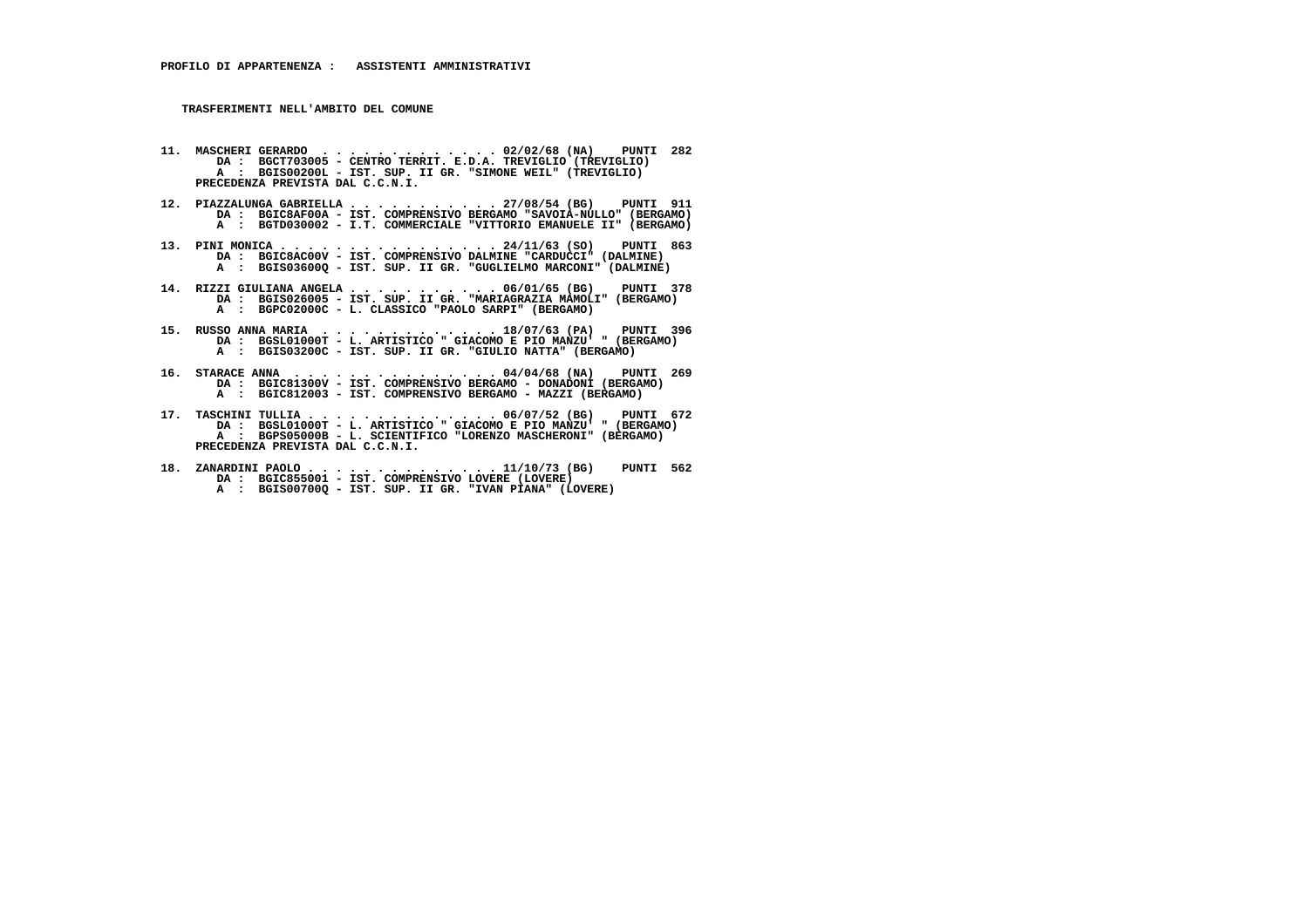**1. ALFEO SALVATRICE . . . . . . . . . . . . . 11/05/63 (EE) PUNTI 261 DA : BGIC820002 - IST. COMPRENSIVO ALMENNO S.SALV. -GIOVANNI XXIII (ALMENNO SAN SALVATORE) A : BGIS00800G - IST. SUP. II GR. "MAIRONI DA PONTE" (PRESEZZO) PRECEDENZA PREVISTA DAL C.C.N.I.**

- **2. ARNONE MARILENA . . . . . . . . . . . . . . 18/02/76 (CT) PUNTI 156 DA : BGEE000VM8 PROVINCIA DI BERGAMO A : BGPS17000D - L. SCIENTIFICO "EDOARDO AMALDI" (ALZANO LOMBARDO)**
- **3. BARBATO VIVIANA . . . . . . . . . . . . . . 06/01/70 (LC) PUNTI 636 DA : BGIS00800G IST. SUP. II GR. "MAIRONI DA PONTE" (PRESEZZO) A : BGIS01700A IST. SUP. II GR. "ETTORE MAJORANA" (SERIATE)**
- **4. BERGANTINO RAFFAELLA . . . . . . . . . . . 02/03/74 (LT) PUNTI 116**DA : BGEE000VM8 - PROVINCIA DI BERGAMO<br>A : BGIC8AC00V - IST. COMPRENSIVO DALMINE "CARDUCCI" (DALMINE)
- **5. BOFFETTI ANNALIA . . . . . . . . . . . . . 27/06/66 (BG) PUNTI 200 DA : BGIS026005 IST. SUP. II GR. "MARIAGRAZIA MAMOLI" (BERGAMO) A : BGIC820002 - IST. COMPRENSIVO ALMENNO S.SALV. -GIOVANNI XXIII (ALMENNO SAN SALVATORE)**
	- **6. BONAVOLONTA' GIULIANA . . . . . . . . . . . 05/08/79 (PG) PUNTI 140 DA : BGEE000VM8 - PROVINCIA DI BERGAMO**
- **A : BGIC876002 IST. COMPRENSIVO SERIATE ALDO MORO (SERIATE)**
- **7. BONINO MARIA CRISTINA . . . . . . . . . . . 17/12/73 (BG) PUNTI 247 DA : BGIC868003 - IST. COMPRENSIVO ROVETTA - IC ANDREA FANTONI (ROVETTA) A : BGIC86400Q - IST. COMPRENSIVO PONTE NOSSA (PONTE NOSSA) PRECEDENZA PREVISTA DAL C.C.N.I.**
- **8. BOSCO ANTONIA . . . . . . . . . . . . . . . 18/06/61 (SA) PUNTI 135 (\*) DA : BGEE000VM8 PROVINCIA DI BERGAMO A : BGIC8AF00A - IST. COMPRENSIVO BERGAMO "SAVOIA-NULLO" (BERGAMO) TRASFERITO D'UFFICIO**
- **9. BREMBILLA GIULIANA . . . . . . . . . . . . 09/01/60 (BG) PUNTI 154 DA : BGEE000VM8 PROVINCIA DI BERGAMO A : BGIC86600B - IST. COMPRENSIVO PONTE S. PIETRO (PONTE SAN PIETRO)**

 **(\*) - IL PUNTEGGIO E' QUELLO RELATIVO ALLA GRADUATORIA DEI PERDENTI POSTO**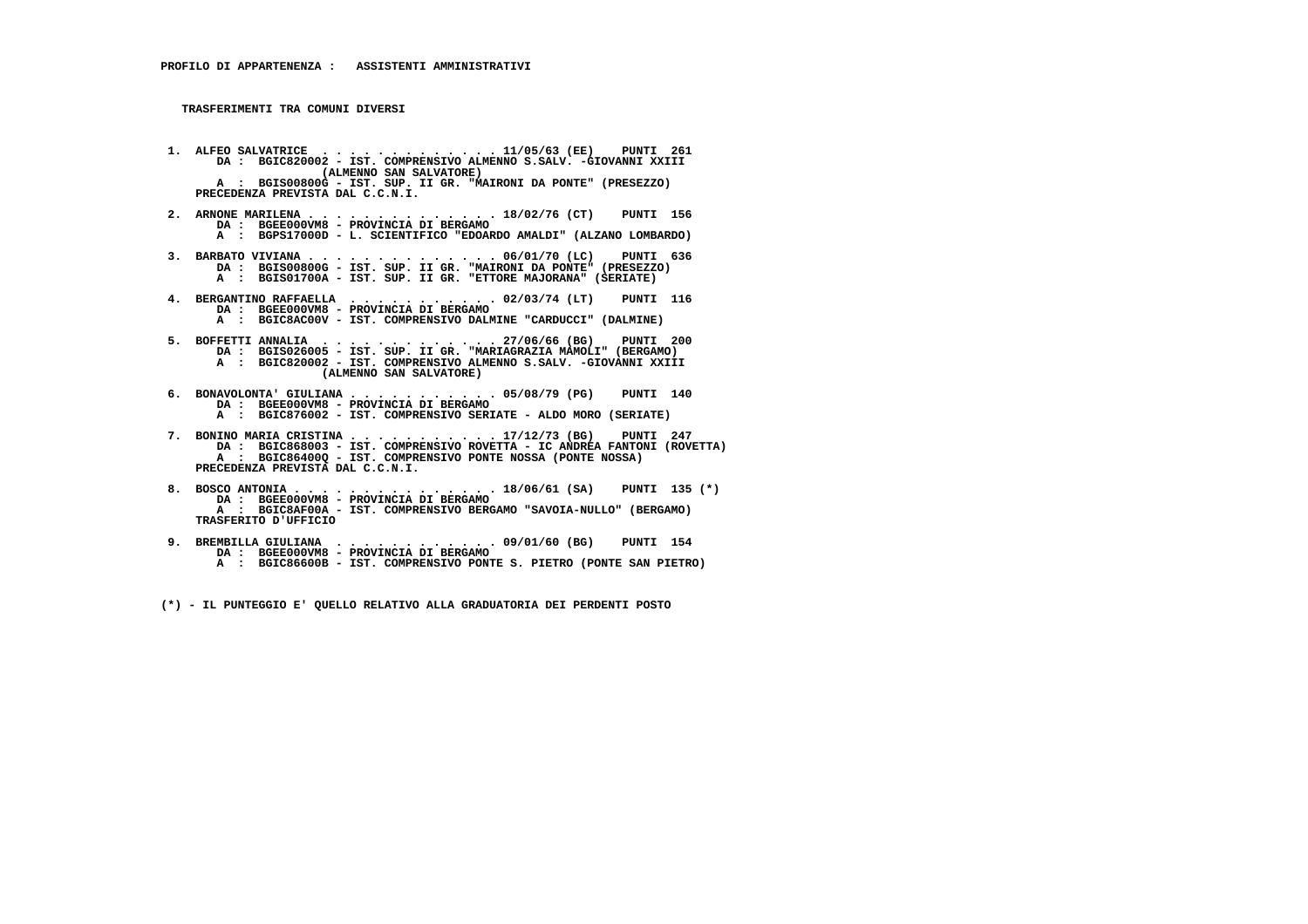- **10. BRUNO ANGELA . . . . . . . . . . . . . . . 05/04/67 (CS) PUNTI 300 DA : BGRH020009 IP SERV. ALB. E RIST. "ALFREDO SONZOGNI" (NEMBRO) A : BGIS00900B - IST. SUP. II GR. "OSCAR ARNULFO ROMERO" (ALBINO) PREC.:TRASF. SCUOLA DI EX-TITOLARITA'**
- **11. CASSINO PASQUALE . . . . . . . . . . . . . 20/07/70 (TP) PUNTI 131 DA : BGPM02000L IST. MAGISTRALE "GIOVANNI FALCONE" (BERGAMO) A : BGIC85000T - IST. COMPRENSIVO GORLE (GORLE)**
- 12. CATALANO MARIA ANTONIETTA . . . . . . . . 30/05/64 (NA) PUNTI 660<br>DA : BGISO1100B IST. SUP. II GR. "LUIGI EINAUDI" (DALMINE)<br>A : BGIC88600L IST. COMPRENSIVO VERDELLINO ZINGONIA (VERDELLINO)
- **13. CATALINI BIANCAROSA . . . . . . . . . . . . 22/01/69 (BG) PUNTI 236 DA : BGIC82800L - IST. COMPRENSIVO BORGO DI TERZO (BORGO DI TERZO) A : BGIC839003 - IST. COMPRENSIVO CASAZZA (CASAZZA)**
- **14. CATANIA ANNALISA . . . . . . . . . . . . . 10/04/77 (SR) PUNTI 86 DA : BGEE000VM8 - PROVINCIA DI BERGAMO A : BGIS034004 - IST. SUP. II GR. "DON LORENZO MILANI" (ROMANO DI LOMBARDIA)**
- **15. CATTANEO CATERINA . . . . . . . . . . . . . 21/04/63 (BG) PUNTI 224 DA : BGEE000VM8 - PROVINCIA DI BERGAMO A : BGIC896007 - IST. COMPRENSIVO ROMANO DI LOMBARDIA "E.FERMI" (ROMANO DI LOMBARDIA)**
- **16. CATTARUZZA LILIANA . . . . . . . . . . . . 27/02/64 (MI) PUNTI 139 (\*) DA : BGEE000VM8 - PROVINCIA DI BERGAMO A : BGIS03600Q - IST. SUP. II GR. "GUGLIELMO MARCONI" (DALMINE) TRASFERITO D'UFFICIO**
- **17. CERONI ANTONELLA MARIA . . . . . . . . . . 17/08/65 (BG) PUNTI 351 DA : BGIS013003 IST. SUP. II GR. "DAVID MARIA TUROLDO" (ZOGNO) A : BGIS026005 IST. SUP. II GR. "MARIAGRAZIA MAMOLI" (BERGAMO) (SOPRANNUMERARIO TRASFERITO A DOMANDA CONDIZIONATA)**
- **18. CESANA RAFFAELLA . . . . . . . . . . . . . 11/09/61 (BS) PUNTI 590 DA : BGCT70700C CENTRO TERRIT. E.D.A. COSTA VOLPINO (COSTA VOLPINO) A : BGIC855001 - IST. COMPRENSIVO LOVERE (LOVERE)**
	- **(\*) IL PUNTEGGIO E' QUELLO RELATIVO ALLA GRADUATORIA DEI PERDENTI POSTO**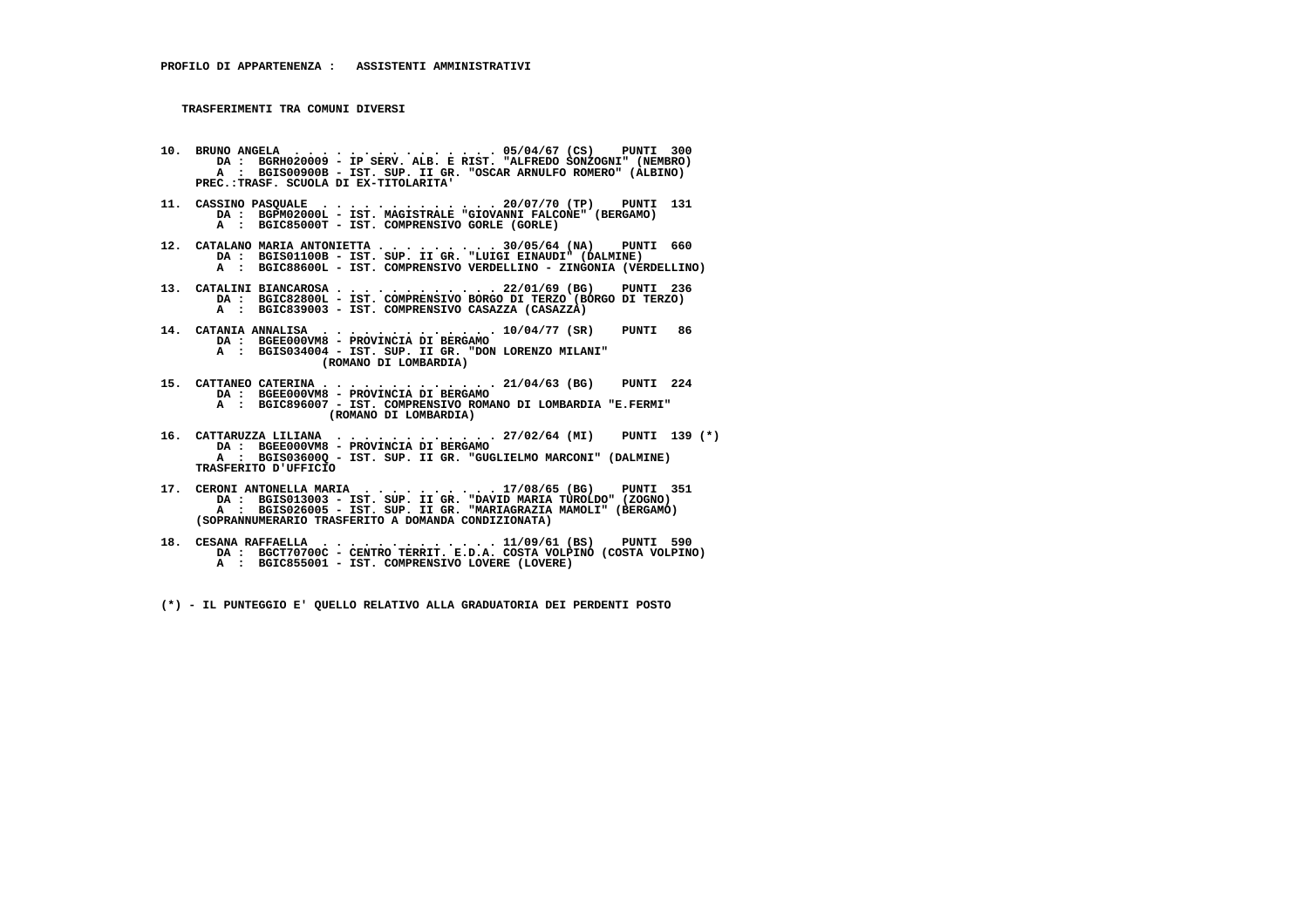- **19. COLPANI LORETTA . . . . . . . . . . . . . . 06/03/65 (BG) PUNTI 232 DA : BGEE000VM8 PROVINCIA DI BERGAMO A : BGIS034004 - IST. SUP. II GR. "DON LORENZO MILANI" (ROMANO DI LOMBARDIA)**
- **20. COLPANI ROMANA . . . . . . . . . . . . . . 03/05/62 (BG) PUNTI 1028 DA : BGIC896007 IST. COMPRENSIVO ROMANO DI LOMBARDIA "E.FERMI" (ROMANO DI LOMBARDIA) A : BGIC85800C - IST. COMPRENSIVO MOZZANICA "L. DA VINCI" (MOZZANICA) PRECEDENZA PREVISTA DAL C.C.N.I.**
- **21. COMBI LARA . . . . . . . . . . . . . . . . 16/05/70 (BG) PUNTI 239 DA : BGIS01400V IST. SUP. II GR. "LORENZO LOTTO" (TRESCORE BALNEARIO) A : BGIC87800N - IST. COMPRENSIVO SOVERE "DANIELE SPADA" (SOVERE)**
- **22. CONTI BATTISTA . . . . . . . . . . . . . . 06/01/57 (ME) PUNTI 797 DA : BGIC854005 IST. COMPRENSIVO OSIO SOPRA (OSIO SOPRA) A : BGIC861008 - IST. COMPRENSIVO OSIO SOTTO -PAPA GIOVANNI XXIII (OSIO SOTTO)**
- **23. CORTESI GIANLUCA . . . . . . . . . . . . . 02/12/68 (BG) PUNTI 357 DA : BGIS01400V IST. SUP. II GR. "LORENZO LOTTO" (TRESCORE BALNEARIO) A : BGIC85200D - IST. COMPRENSIVO GRUMELLO DEL MONTE -DON BELOTTI (GRUMELLO DEL MONTE)**
- **24. CUTIETTA FRANCESCA . . . . . . . . . . . . 19/12/67 (SO) PUNTI 233 DA : BGIC85200D IST. COMPRENSIVO GRUMELLO DEL MONTE -DON BELOTTI (GRUMELLO DEL MONTE) A : BGIC891004 - IST. COMPRENSIVO VILLONGO (VILLONGO)**
- **25. D'ALFONSO DANIELA IRENE . . . . . . . . . . 13/11/63 (BG) PUNTI 244 DA : BGIC85000T IST. COMPRENSIVO GORLE (GORLE) A : BGIC867007 - IST. COMPRENSIVO RANICA - MARIA PIAZZOLI (RANICA)**
	- **26. DE MARCO GIUSEPPE . . . . . . . . . . . . . 01/03/58 (CS) PUNTI 337 DA : BGIC818002 - IST. COMPRENSIVO ALBINO - G.SOLARI (ALBINO) A : BGIC859008 - IST. COMPRENSIVO MARTINENGO (MARTINENGO)**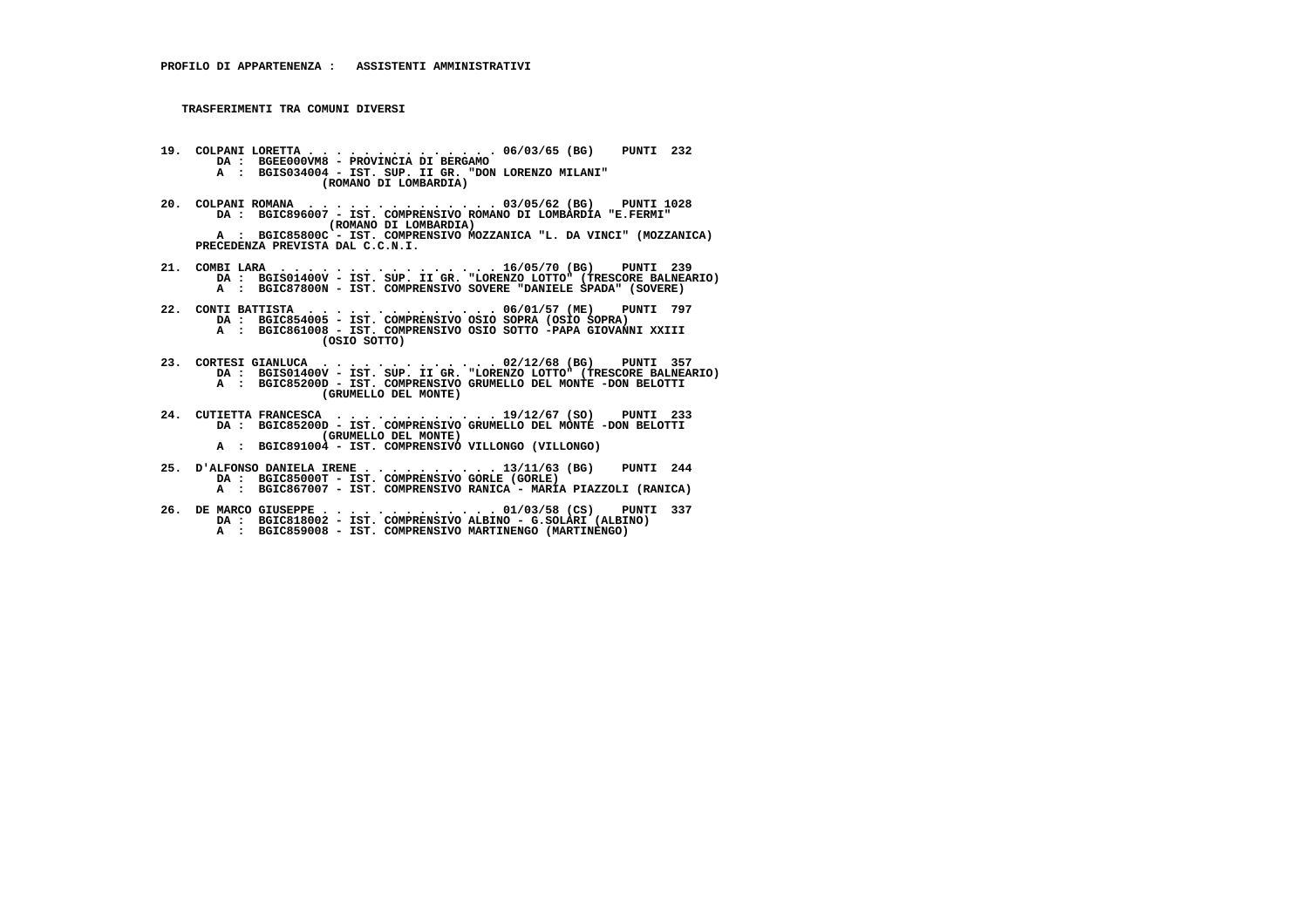- **27. DELLA TORRE ANNA MARIA . . . . . . . . . . 18/08/61 (BG) PUNTI 287 DA : BGEE000VM8 - PROVINCIA DI BERGAMO A : BGIC83100C - IST. COMPRENSIVO CALCINATE - ALDO MORO (CALCINATE) 28. DI MARCO SILVANA . . . . . . . . . . . . . 08/10/70 (CT) PUNTI 382 DA : BGIC89500B - IST. COMPRENSIVO BREMBATE SOPRA - F. DELL'ORTO (BREMBATE DI SOPRA) A : BGIC86600B - IST. COMPRENSIVO PONTE S. PIETRO (PONTE SAN PIETRO)**
- **29. DI MARE ANTONIO . . . . . . . . . . . . . . 26/09/62 (CS) PUNTI 249 DA : BGIC86000C IST. COMPRENSIVO NEMBRO E.TALPINO (NEMBRO) A : BGIS00900B - IST. SUP. II GR. "OSCAR ARNULFO ROMERO" (ALBINO)**
- **30. EMANUELE GIUSEPPINA SANTA . . . . . . . . . 01/11/72 (PZ) PUNTI 296 DA : BGEE000VM8 - PROVINCIA DI BERGAMO A : BGIC841003 - IST. COMPRENSIVO CISANO BERGAMASCO (CISANO BERGAMASCO)**
- **31. FORESTI ROBERTA GIUSEPPINA . . . . . . . . 14/07/66 (BG) PUNTI 272 DA : BGIC839003 - IST. COMPRENSIVO CASAZZA (CASAZZA) A : BGIS00700Q - IST. SUP. II GR. "IVAN PIANA" (LOVERE) PRECEDENZA PREVISTA DAL C.C.N.I.**
- **32. FORTE FRANCESCA . . . . . . . . . . . . . . 17/01/68 (CT) PUNTI 127 DA : BGEE000VM8 - PROVINCIA DI BERGAMO A : BGIC83100C - IST. COMPRENSIVO CALCINATE - ALDO MORO (CALCINATE)**
- **33. GALIMBERTI GIUDITTA . . . . . . . . . . . . 08/04/63 (BG) PUNTI 472 (\*) DA : BGIC825005 IST. COMPRENSIVO BARIANO (BARIANO) A : BGIC89900P - IST. COMPRENSIVO COLOGNO - "ABATE G.BRAVI" (COLOGNO AL SERIO) TRASFERITO D'UFFICIO**
	-
- **34. GOTTI ZELMIRA . . . . . . . . . . . . . . . 05/03/58 (BG) PUNTI 147 DA : BGEE000VM8 PROVINCIA DI BERGAMO A : BGIC88700C IST. COMPRENSIVO ISTITUTO COMPRENSIVO VERDELLO**
	- **(VERDELLO)**
	- **(\*) IL PUNTEGGIO E' QUELLO RELATIVO ALLA GRADUATORIA DEI PERDENTI POSTO**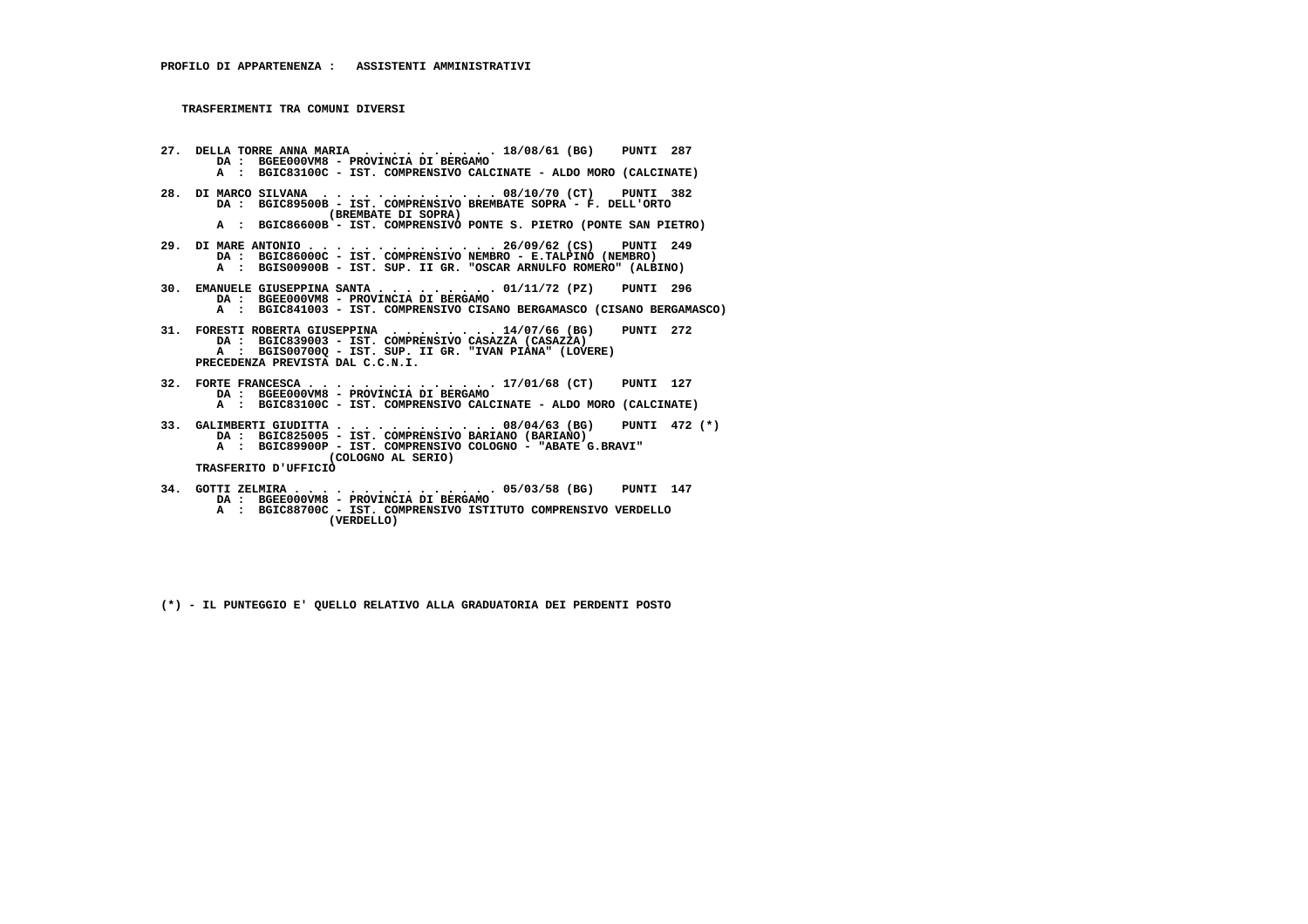- **35. GUARINO FILOMENA . . . . . . . . . . . . . 14/10/67 (BG) PUNTI 141 DA : BGIC80700G IST. COMPRENSIVO BERGAMO DE AMICIS (BERGAMO) A : BGIC82300D - IST. COMPRENSIVO AZZANO SAN PAOLO GIOVANNI XXIII (AZZANO SAN PAOLO)**
- **36. IACUBINO MICHELINA . . . . . . . . . . . . 17/08/51 (FG) PUNTI 527 DA : BGIS01700A IST. SUP. II GR. "ETTORE MAJORANA" (SERIATE) A : BGIC80700G - IST. COMPRENSIVO BERGAMO DE AMICIS (BERGAMO)**
- **37. JERINO' MARISA . . . . . . . . . . . . . . 18/05/64 (RC) PUNTI 130 DA : BGIS03600Q IST. SUP. II GR. "GUGLIELMO MARCONI" (DALMINE) A : BGIC89500B IST. COMPRENSIVO BREMBATE SOPRA F. DELL'ORTO (BREMBATE DI SOPRA)**
- **38. KLOSOVA' LIANA . . . . . . . . . . . . . . 01/03/63 (EE) PUNTI 221 DA : BGIC883005 IST. COMPRENSIVO TRESCORE BALNEARIO (TRESCORE BALNEARIO) A : BGIC839003 - IST. COMPRENSIVO CASAZZA (CASAZZA)**
- **39. LARATTA FRANCESCO . . . . . . . . . . . . . 04/08/72 (CS) PUNTI 151 DA : BGEE000VM8 PROVINCIA DI BERGAMO A : BGIC86000C - IST. COMPRENSIVO NEMBRO - E.TALPINO (NEMBRO)**
- **40. LELLI PIERA . . . . . . . . . . . . . . . . 31/12/58 (EE) PUNTI 291 DA : BGIC83500Q IST. COMPRENSIVO CARAVAGGIO MASTRI CARAVAGGINI (CARAVAGGIO)**
- **A : BGIC846006 IST. COMPRENSIVO FARA D'ADDA (FARA GERA D'ADDA)**
- **41. LO BUE GIUSEPPE . . . . . . . . . . . . . . 16/10/74 (AG) PUNTI 115 DA : BGEE000VM8 - PROVINCIA DI BERGAMO A : BGIC82800L - IST. COMPRENSIVO BORGO DI TERZO (BORGO DI TERZO)**
- **42. LO CONTE CARMELINO SERGIO . . . . . . . . . 07/11/70 (EE) PUNTI 261 DA : BGIC891004 - IST. COMPRENSIVO VILLONGO (VILLONGO) A : BGIC840007 - IST. COMPRENSIVO ISTITUTO COMPRENSIVO CHIUDUNO (CHIUDUNO)**
- **43. MANGONI GIANNA . . . . . . . . . . . . . . 21/02/61 (MI) PUNTI 405 DA : BGIS026005 IST. SUP. II GR. "MARIAGRAZIA MAMOLI" (BERGAMO) A : BGIC83600G - IST. COMPRENSIVO CARVICO - E. FERMI (CARVICO) PRECEDENZA PREVISTA DAL C.C.N.I.**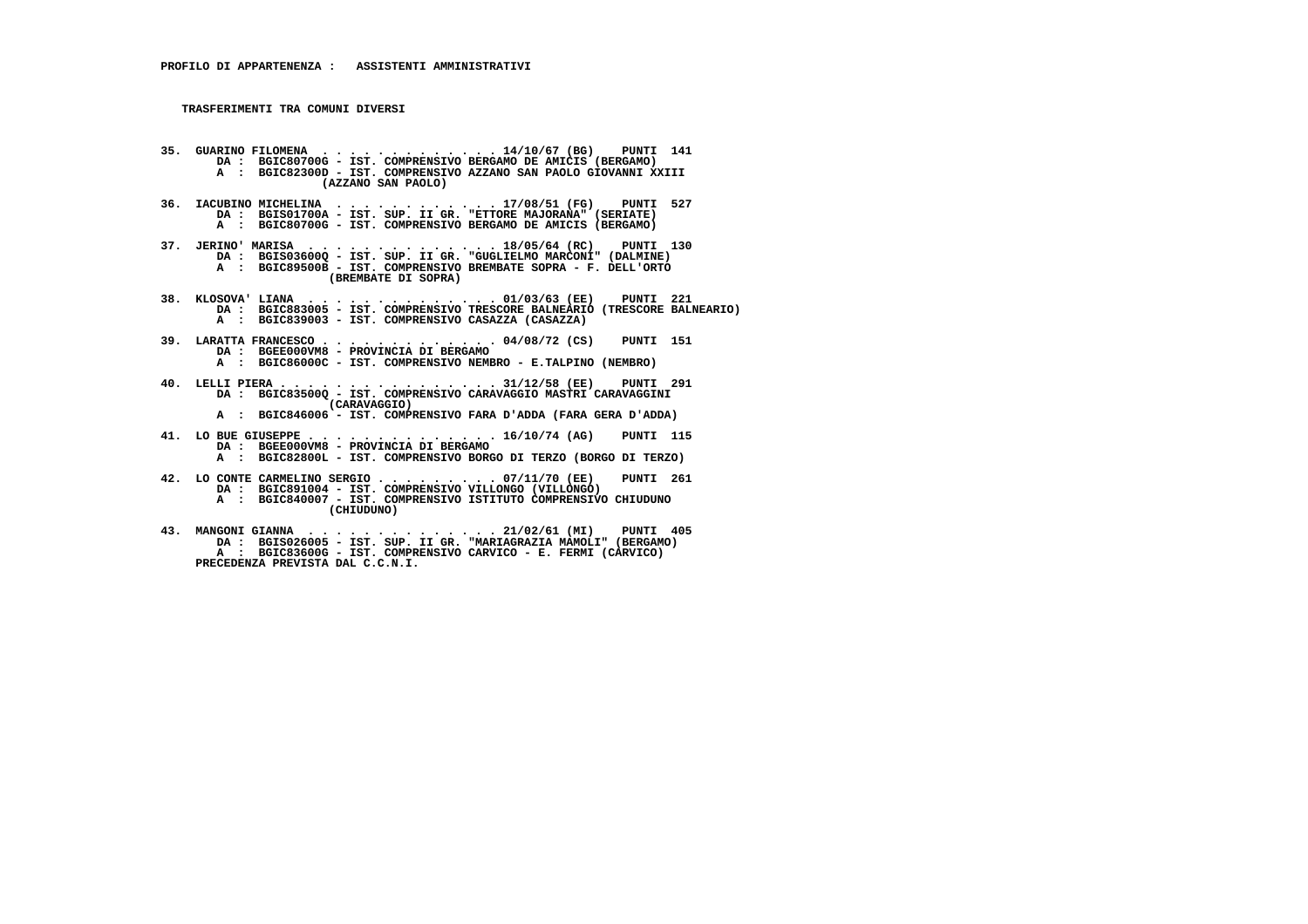- **44. MARTINELLI ELEONORA . . . . . . . . . . . . 04/10/60 (BG) PUNTI 212 DA : BGIC890008 IST. COMPRENSIVO VILLA DI SERIO F.NULLO (VILLA DI SERIO)**
- **A : BGIS01400V IST. SUP. II GR. "LORENZO LOTTO" (TRESCORE BALNEARIO)**
- **45. MONTALBANO FILIPPA . . . . . . . . . . . . 18/11/66 (AG) PUNTI 156 DA : BGEE000VM8 PROVINCIA DI BERGAMO**
- **A : BGIS00600X IST. SUP. II GR. "GIAMBATTISTA RUBINI" (ROMANO DI LOMBARDIA)**
- **46. MOSSALI ROBERTA SIMONA . . . . . . . . . . 19/02/67 (BG) PUNTI 147 DA : BGEE000VM8 PROVINCIA DI BERGAMO**
- **A : BGIS00600X IST. SUP. II GR. "GIAMBATTISTA RUBINI" (ROMANO DI LOMBARDIA)**
- **47. PAUSATA MARIA GRAZIA . . . . . . . . . . . 07/09/70 (CL) PUNTI 252 DA : BGPS17000D L. SCIENTIFICO "EDOARDO AMALDI" (ALZANO LOMBARDO) A : BGIC817006 - IST. COMPRENSIVO ALBANO S.ALESSANDRO (ALBANO SANT'ALESSANDRO)**
- **48. PULEO MARIA SANTA . . . . . . . . . . . . . 03/07/65 (CT) PUNTI 484 DA : BGIC861008 IST. COMPRENSIVO OSIO SOTTO -PAPA GIOVANNI XXIII (OSIO SOTTO)**
- **A : BGIC897003 IST. COMPRENSIVO SPIRANO (SPIRANO)**
- **49. RIZZI GIORGIO . . . . . . . . . . . . . . . 11/04/67 (BG) PUNTI 518 DA : BGIC85200D IST. COMPRENSIVO GRUMELLO DEL MONTE -DON BELOTTI (GRUMELLO DEL MONTE) A : BGIC840007 - IST. COMPRENSIVO ISTITUTO COMPRENSIVO CHIUDUNO (CHIUDUNO)**
- **50. ROSSI MARIA ROSA . . . . . . . . . . . . . 22/09/64 (BG) PUNTI 398 DA : BGIS01600E - IST. SUP. II GR. "VALLE SERIANA" (GAZZANIGA) A : BGIS012007 - IST. SUP. II GR. "ANDREA FANTONI" (CLUSONE)**
- **51. SERRAGO ANNAMARIA . . . . . . . . . . . . . 29/06/68 (CS) PUNTI 488 DA : BGIC86600B IST. COMPRENSIVO PONTE S. PIETRO (PONTE SAN PIETRO) A : BGIS00300C - IST. SUP. II GR. "BETTY AMBIVERI" (PRESEZZO)**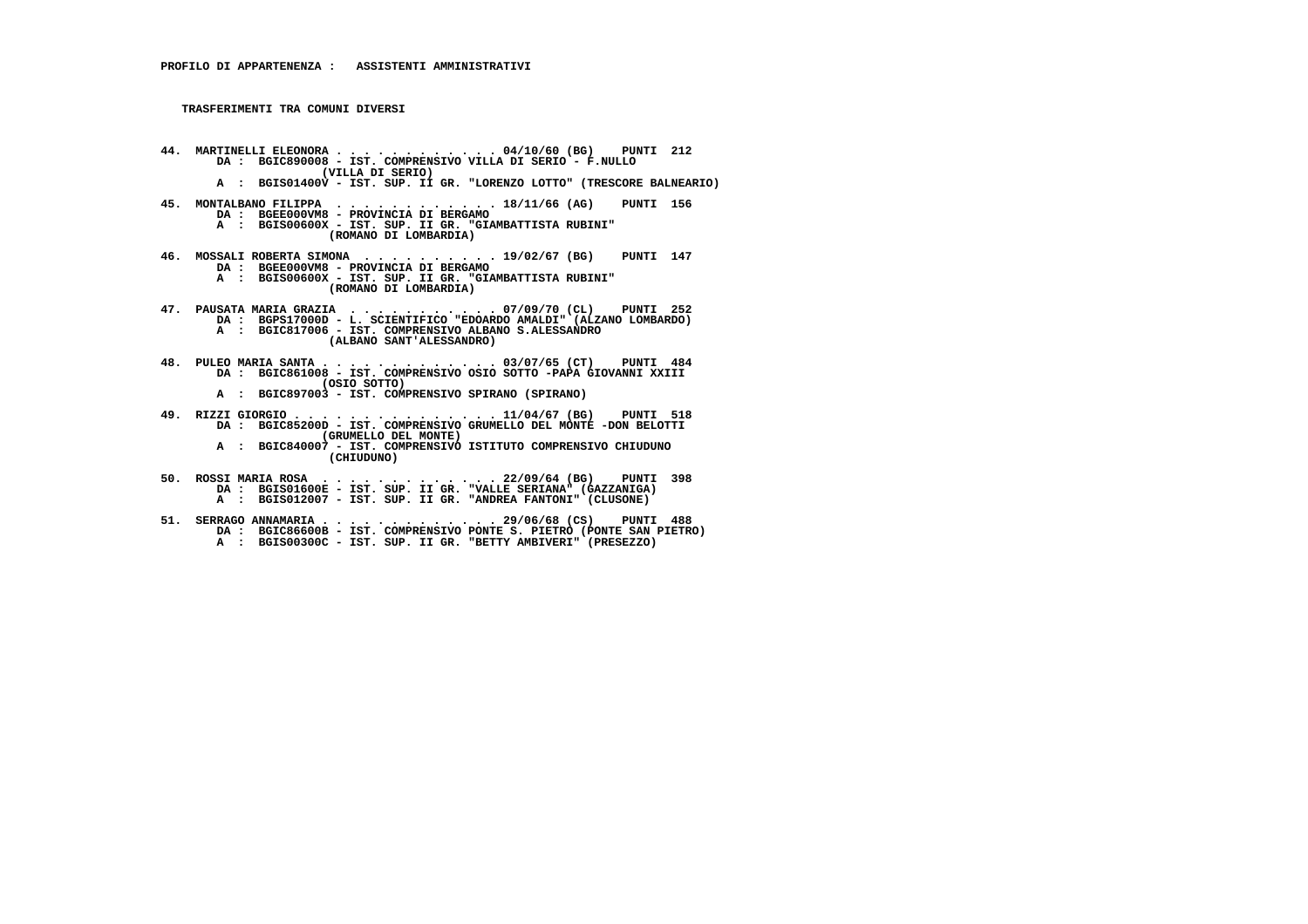**52. SERTORI TOBIA . . . . . . . . . . . . . . . 19/08/58 (BG) PUNTI 798 DA : BGIC839003 - IST. COMPRENSIVO CASAZZA (CASAZZA) A : BGIC883005 - IST. COMPRENSIVO TRESCORE BALNEARIO (TRESCORE BALNEARIO) 53. SPITALERI MARIA ANTONELLA . . . . . . . . . 21/01/68 (CT) PUNTI 125 DA : BGEE000VM8 - PROVINCIA DI BERGAMO A : BGIS01400V - IST. SUP. II GR. "LORENZO LOTTO" (TRESCORE BALNEARIO) 54. STUCCHI MARIA SIMONETTA . . . . . . . . . . 10/05/59 (BG) PUNTI 664 DA : BGIC89900P - IST. COMPRENSIVO COLOGNO - "ABATE G.BRAVI" (COLOGNO AL SERIO) A : BGIC8AA007 - IST. COMPRENSIVO URGNANO "B. COLLEONI" (URGNANO) 55. TADE' DONATELLA DANIELA . . . . . . . . . . 31/01/57 (BG) PUNTI 1173 DA : BGRH01000P - IP SERV. ALB. E RIST. DI SAN PELLEGRINO TERME (SAN PELLEGRINO TERME) A : BGIC87400A - IST. COMPRENSIVO SERINA (SERINA) 56. TARANA LINO . . . . . . . . . . . . . . . . 23/09/53 (MN) PUNTI 601 (\*) DA : BGEE000VM8 - PROVINCIA DI BERGAMO A : BGIC8AF00A - IST. COMPRENSIVO BERGAMO "SAVOIA-NULLO" (BERGAMO) TRASFERITO D'UFFICIO 57. VERZERI LUIGINA . . . . . . . . . . . . . . 22/03/59 (MI) PUNTI 458 DA : BGIC87800N - IST. COMPRENSIVO SOVERE "DANIELE SPADA" (SOVERE) A : BGIC80600Q - IST. COMPRENSIVO CLUSONE (CLUSONE) 58. VITALE VINCENZO . . . . . . . . . . . . . . 20/08/54 (TP) PUNTI 146 DA : BGEE000VM8 - PROVINCIA DI BERGAMO A : BGIC847002 - IST. COMPRENSIVO GANDINO (GANDINO) 59. ZANI MARTINA . . . . . . . . . . . . . . . 25/10/59 (BS) PUNTI 168 DA : BGEE000VM8 - PROVINCIA DI BERGAMO A : BGIC83500Q - IST. COMPRENSIVO CARAVAGGIO MASTRI CARAVAGGINI (CARAVAGGIO) PRECEDENZA PREVISTA DAL C.C.N.I.**60. ZUCCHELLI GIOVANNA .......... 23/04/60 (BG) PUNTI 1070<br>DA : BGIS012007 - IST. SUP. II GR. "RADREA FANTONI" (CLUSONE)<br>A : BGIC85100N - IST. COMPRENSIVO GROMO - SORELLE DE MARCHI (GROMO)

 **(\*) - IL PUNTEGGIO E' QUELLO RELATIVO ALLA GRADUATORIA DEI PERDENTI POSTO**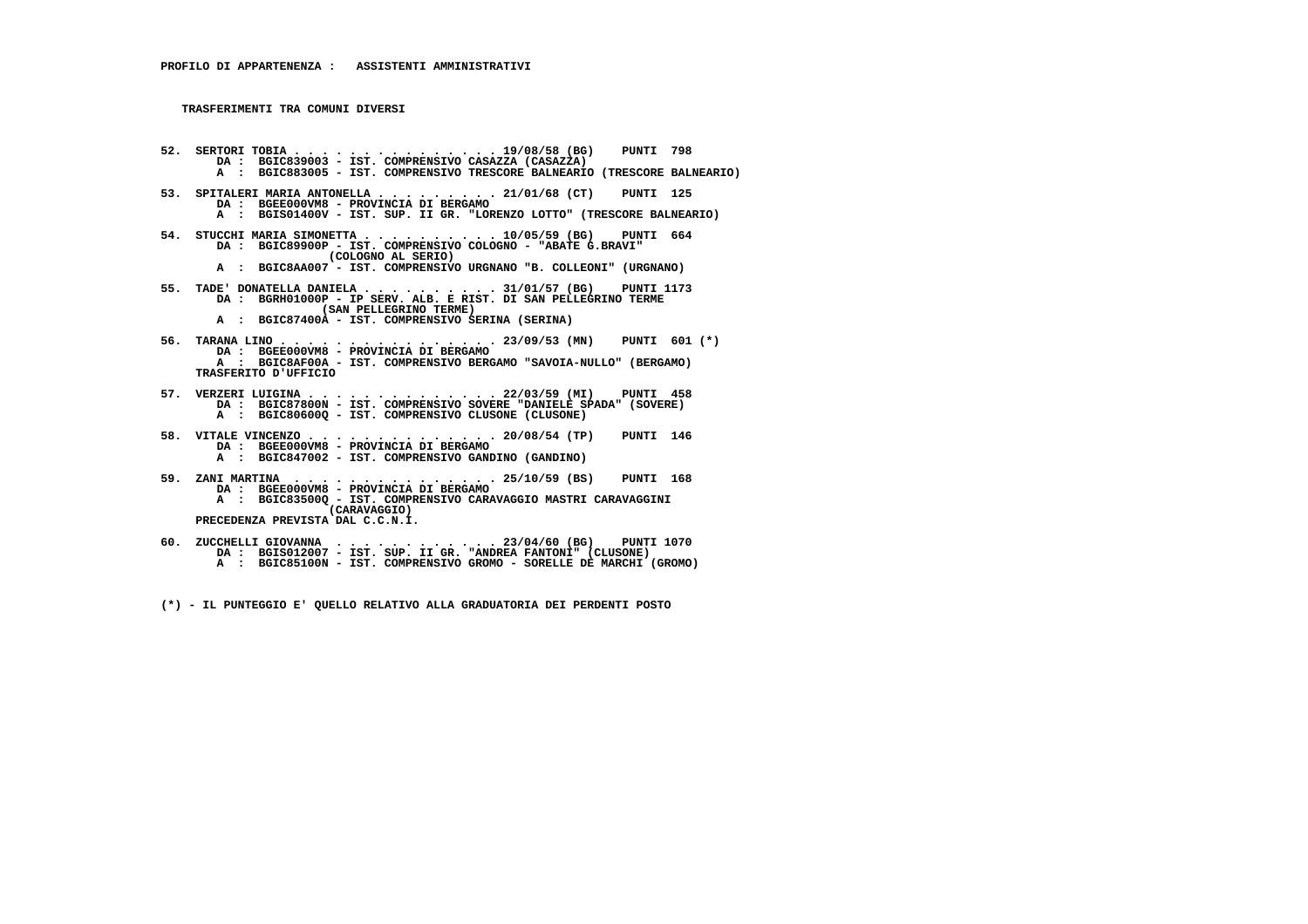61. ZUGNONI PATRIZIA ............ 28/06/55 (BG) PUNTI 982<br>DA: BGIC83600G - IST. COMPRENSIVO CARVICO - E. FERMI (CARVICO)<br>A: BGIC87700T - IST. COMPRENSIVO SORISOLE "A. LANFRANCHI" (SORISOLE)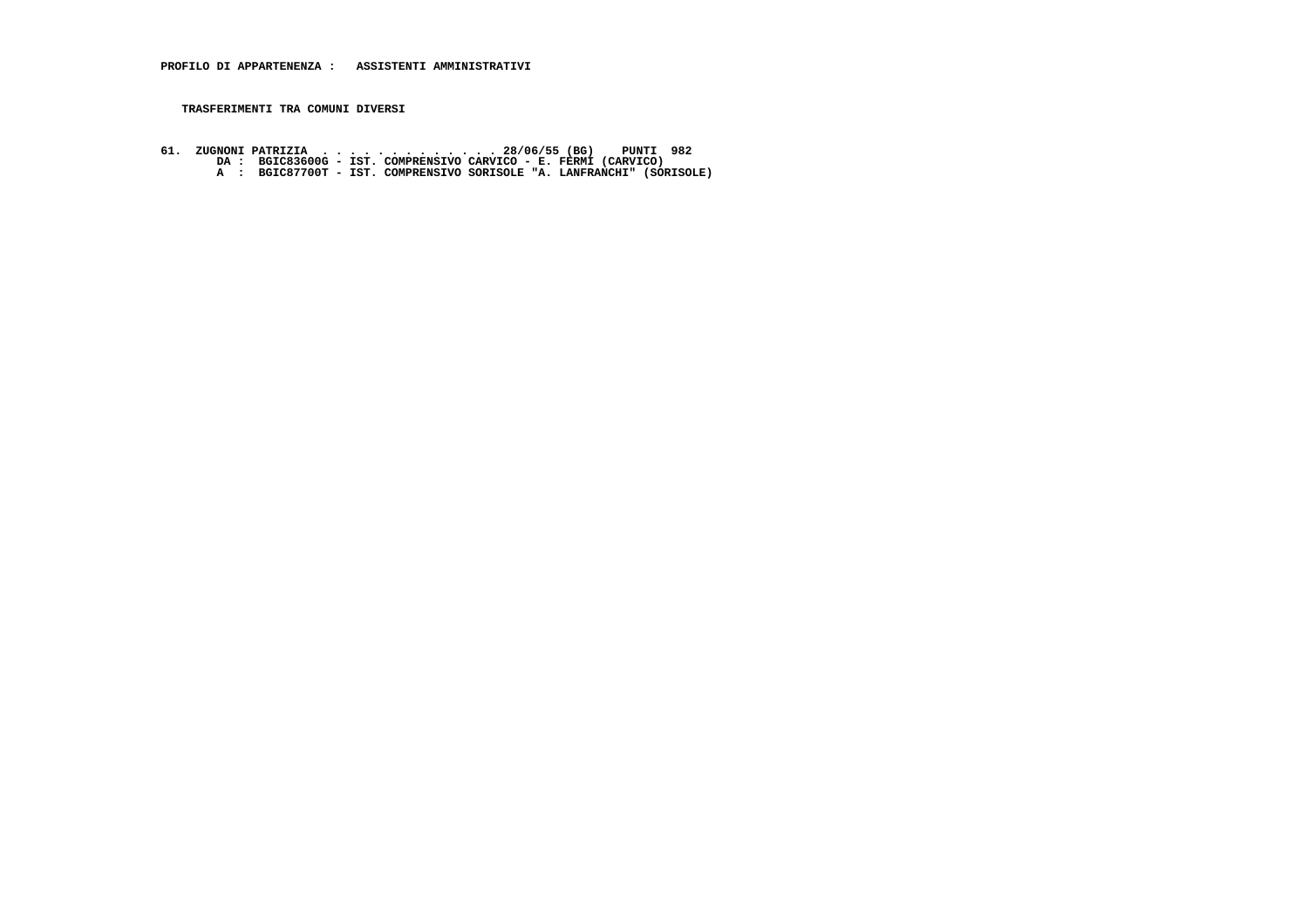**TRASFERIMENTI DA ALTRA PROVINCIA**

- **1. CAMISASCA DANTE MARIA . . . . . . . . . . . 13/11/66 (MI) PUNTI 917 DA : MIIC8EH003 IST. COMPRENSIVO IC" ALESSANDRO VOLTA"/COLOGNO (COLOGNO MONZESE)**
- **A : BGIC8AF00A IST. COMPRENSIVO BERGAMO "SAVOIA-NULLO" (BERGAMO)**
- **2. COPPO LILIANA . . . . . . . . . . . . . . . 20/07/59 (MI) PUNTI 199 DA : GEIS018003 IST. SUP. II GR. ISTITUTO E. MAJORANA /GIORGI (GENOVA) A : BGIC8AC00V - IST. COMPRENSIVO DALMINE "CARDUCCI" (DALMINE)**
- **3. MADEO DOMENICO . . . . . . . . . . . . . . 12/05/82 (CS) PUNTI 98 DA : MIEE000VK8 PROVINCIA DI MILANO A : BGIC854005 IST. COMPRENSIVO OSIO SOPRA (OSIO SOPRA)**
- **4. NOCERA NADIA . . . . . . . . . . . . . . . 07/12/69 (SA) PUNTI 364 DA : SACT70200X CENTRO TERRIT. C.T.P. MERCATO S.S. "SOMMA" (MERCATO SAN SEVERINO)**
- **A : BGIC83100C IST. COMPRENSIVO CALCINATE ALDO MORO (CALCINATE)**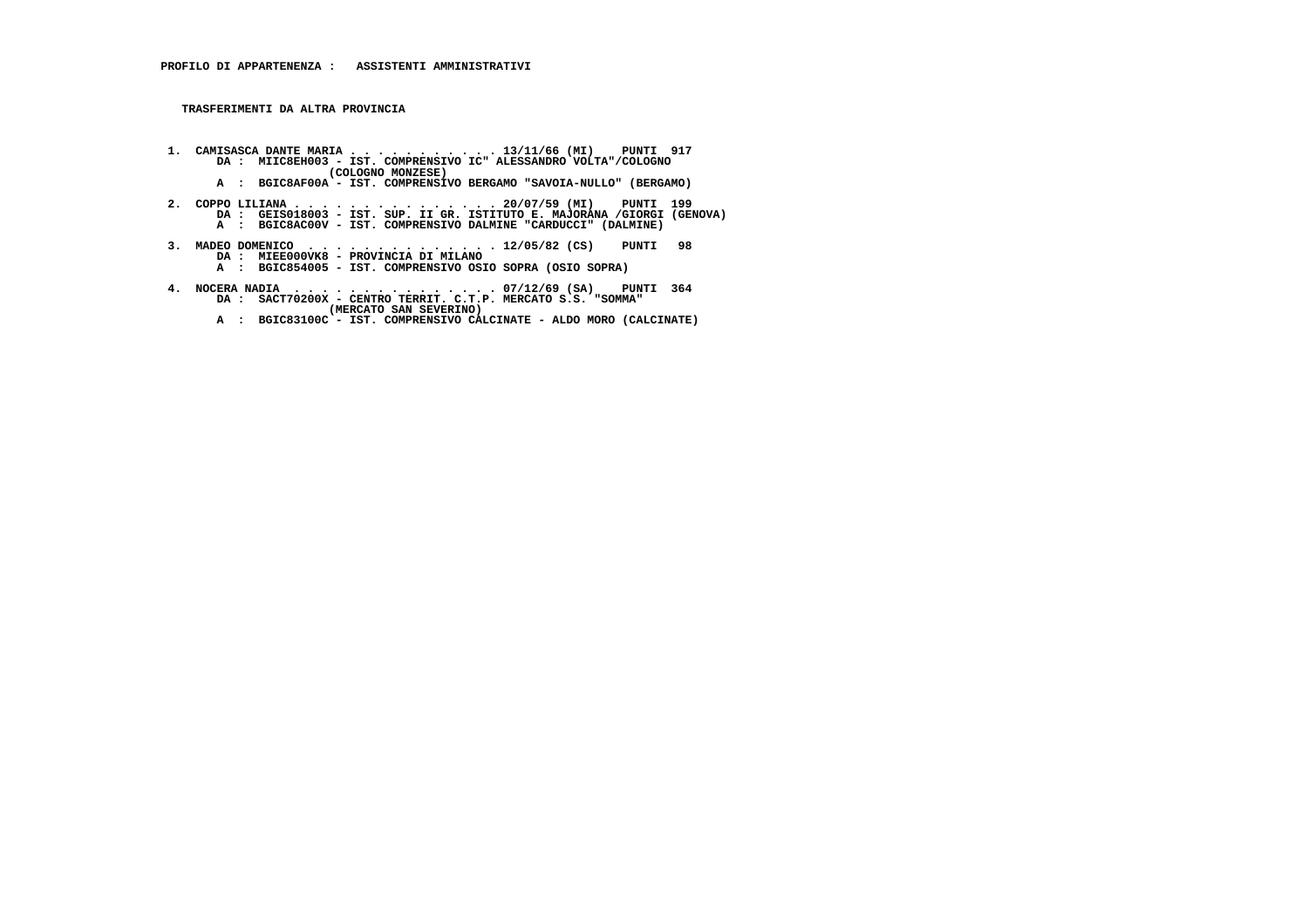**PASSAGGI DI PROFILO**

 **TRASFERIMENTI NELL'AMBITO DELLA PROVINCIA**

 **1. GIACONIA FABIO . . . . . . . . . . . . . . 08/10/61 (MI) PUNTI 179 AREE RICHIESTE : AR10 - EDILE. -** $\overline{a}$  **- - DA : BGIS01600E - IST. SUP. II GR. "VALLE SERIANA" (GAZZANIGA) A : BGTL02000T - I.T. GEOMETRI "GIACOMO QUARENGHI" (BERGAMO) SU : AR10 - EDILE**

 **AL PROFILO DI : ASSISTENTI TECNICI**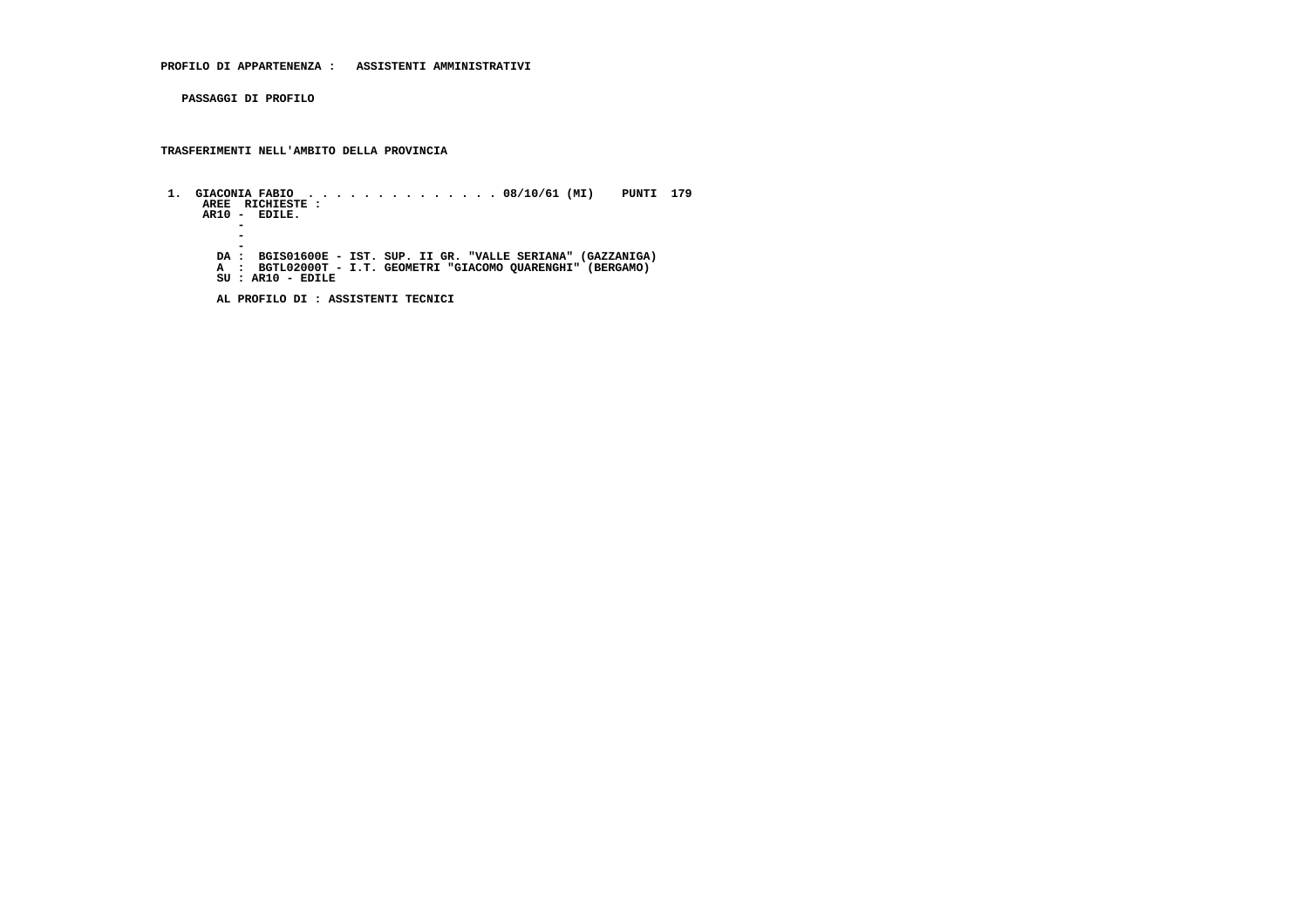```
 1. LUONGO GIUSEPPE . . . . . . . . . . . . . . 03/02/63 (SA) PUNTI 299 (*) AREE RICHIESTE :
AR02 - ELETTRONICA ED ELETTROTECNICA.
AR08 - FISICA. - -
DA : BGIS03800B - IST. SUP. II GR. "GUIDO GALLI" (BERGAMO)
A : BGTF010003 - I.T. INDUSTRIALE "PIETRO PALEOCAPA" (BERGAMO) SU : AR02 - ELETTRONICA ED ELETTROTECNICA TRASFERITO D'UFFICIO 2. MUSICO' GELTRUDE . . . . . . . . . . . . . 31/12/55 (ME) PUNTI 503 AREE RICHIESTE : AR08 - FISICA. -\sim - -
DA : BGPS05000B - L. SCIENTIFICO "LORENZO MASCHERONI" (BERGAMO)A : BGPM010002 - IST. MAGISTRALE "P. SECCO SUARDO" (BERGAMO)
         SU : AR08 - FISICA
PREC.:TRASF. SCUOLA DI EX-TITOLARITA' 3. VONO SALVATORE . . . . . . . . . . . . . . 21/04/57 (KR) PUNTI 452 AREE RICHIESTE :
AR02 - ELETTRONICA ED ELETTROTECNICA. - - -
DA : BGTF010003 - I.T. INDUSTRIALE "PIETRO PALEOCAPA" (BERGAMO)
A : BGSL01000T - L. ARTISTICO " GIACOMO E PIO MANZU' " (BERGAMO)
SU : AR02 - ELETTRONICA ED ELETTROTECNICA
```
 **(\*) - IL PUNTEGGIO E' QUELLO RELATIVO ALLA GRADUATORIA DEI PERDENTI POSTO**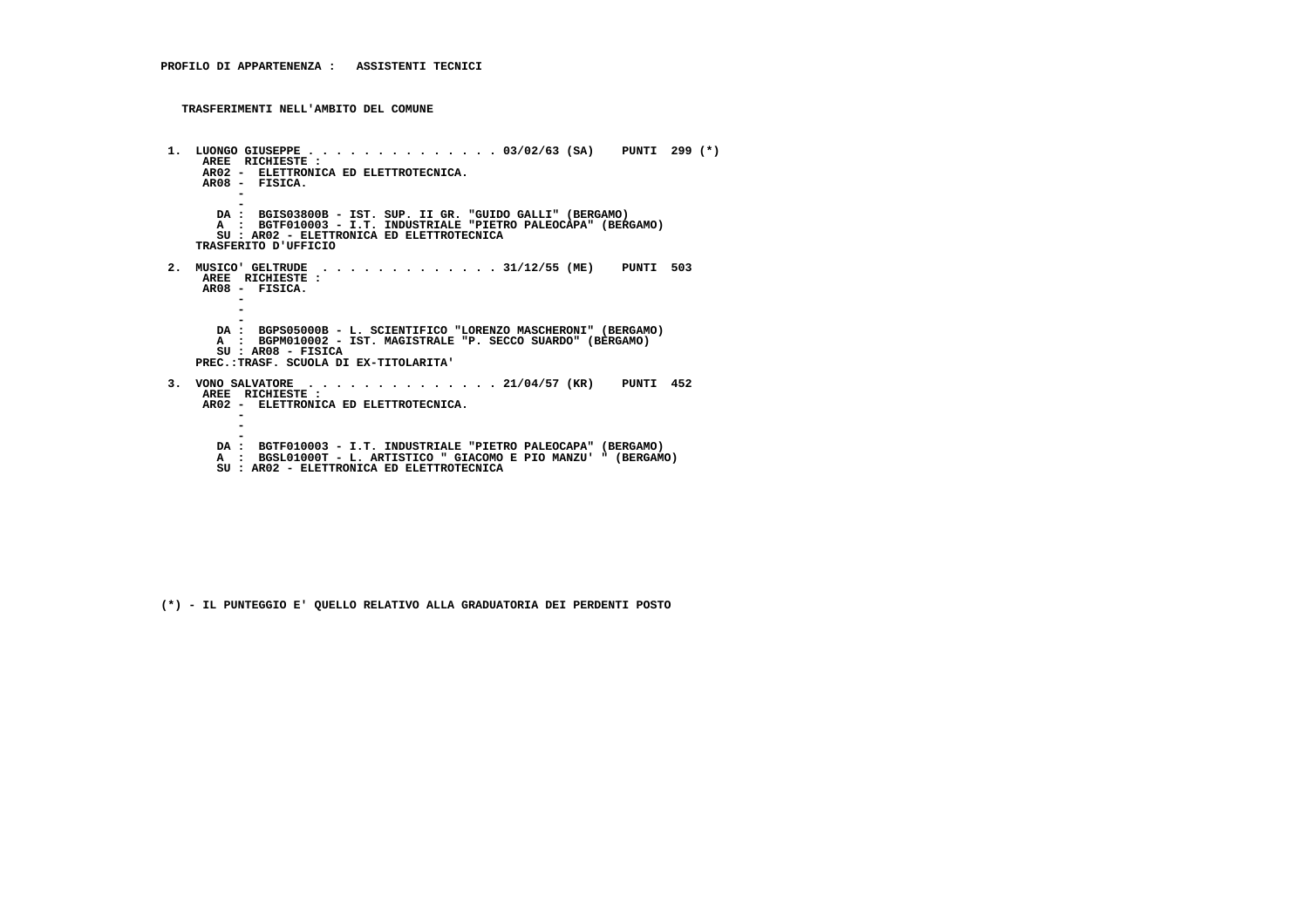```
 1. CAPURSO ANTONIO . . . . . . . . . . . . . . 09/06/59 (BA) PUNTI 231 AREE RICHIESTE : AR08 - FISICA. - - -
DA : BGIS013003 - IST. SUP. II GR. "DAVID MARIA TUROLDO" (ZOGNO) A : BGPS05000B - L. SCIENTIFICO "LORENZO MASCHERONI" (BERGAMO) SU : AR08 - FISICA 2. CRISTIANO ALESSANDRO . . . . . . . . . . . 01/03/84 (PA) PUNTI 82 AREE RICHIESTE :
AR20 - ALBERGHIERA. - - -
DA : BGEE000VM8 - PROVINCIA DI BERGAMO
A : BGIS02300N - IST. SUP. II GR. "SERAFINO RIVA" (SARNICO) SU : AR20 - ALBERGHIERA 3. DENTELLA MONICA . . . . . . . . . . . . . . 31/07/71 (BG) PUNTI 193 AREE RICHIESTE :
AR02 - ELETTRONICA ED ELETTROTECNICA. - - -
DA : BGIS013003 - IST. SUP. II GR. "DAVID MARIA TUROLDO" (ZOGNO)
A : BGIS00900B - IST. SUP. II GR. "OSCAR ARNULFO ROMERO" (ALBINO) SU : AR02 - ELETTRONICA ED ELETTROTECNICA 4. FANARA GERLANDO . . . . . . . . . . . . . . 01/09/84 (AG) PUNTI 59 AREE RICHIESTE :
AR20 - ALBERGHIERA.
AR02 - ELETTRONICA ED ELETTROTECNICA. AR08 - FISICA. -
DA : BGEE000VM8 - PROVINCIA DI BERGAMO
A : BGIS02300N - IST. SUP. II GR. "SERAFINO RIVA" (SARNICO) SU : AR20 - ALBERGHIERA
```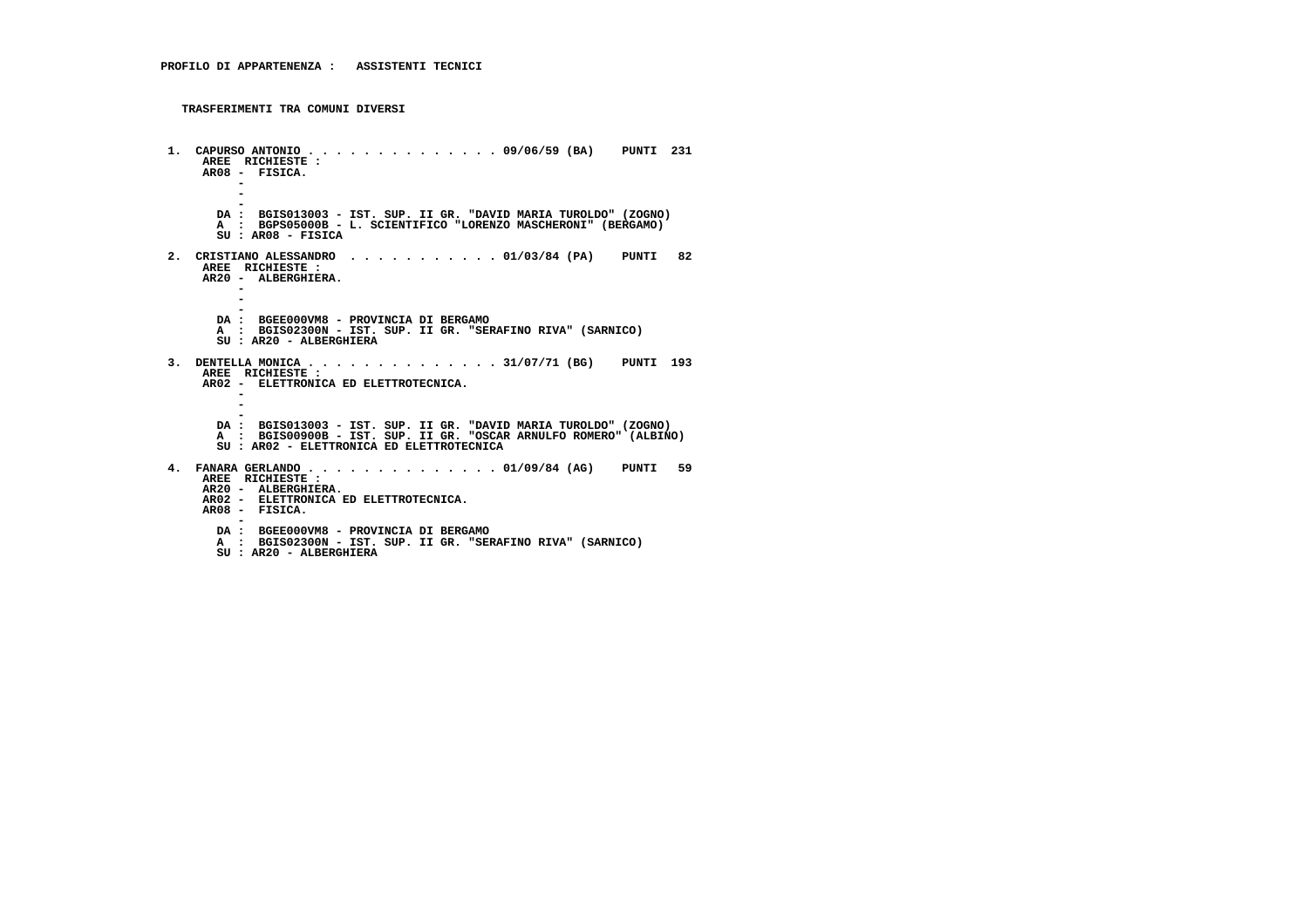```
 5. PASCIUTI FILOMENA . . . . . . . . . . . . . 05/06/70 (EE) PUNTI 342 AREE RICHIESTE :
AR23 - CHIMICA.
AR11 - METALLURGICO - MINERARIA. AR08 - FISICA. -
DA : BGPS17000D - L. SCIENTIFICO "EDOARDO AMALDI" (ALZANO LOMBARDO) A : BGTL02000T - I.T. GEOMETRI "GIACOMO QUARENGHI" (BERGAMO) SU : AR11 - METALLURGICO - MINERARIA PREC.:TRASF. SCUOLA DI EX-TITOLARITA' 6. PATTI FRANCESCO . . . . . . . . . . . . . . 05/03/65 (AG) PUNTI 358 AREE RICHIESTE :
AR02 - ELETTRONICA ED ELETTROTECNICA. -\sim - -
DA : BGIS01700A - IST. SUP. II GR. "ETTORE MAJORANA" (SERIATE)
A : BGPS05000B - L. SCIENTIFICO "LORENZO MASCHERONI" (BERGAMO) SU : AR02 - ELETTRONICA ED ELETTROTECNICA 7. RAMASCHIELLO FRANCESCO . . . . . . . . . . 06/06/80 (VV) PUNTI 107 AREE RICHIESTE :
AR20 - ALBERGHIERA. - - -
DA : BGEE000VM8 - PROVINCIA DI BERGAMO
A : BGRH01000P - IP SERV. ALB. E RIST. DI SAN PELLEGRINO TERME (SAN PELLEGRINO TERME) SU : AR20 - ALBERGHIERA
```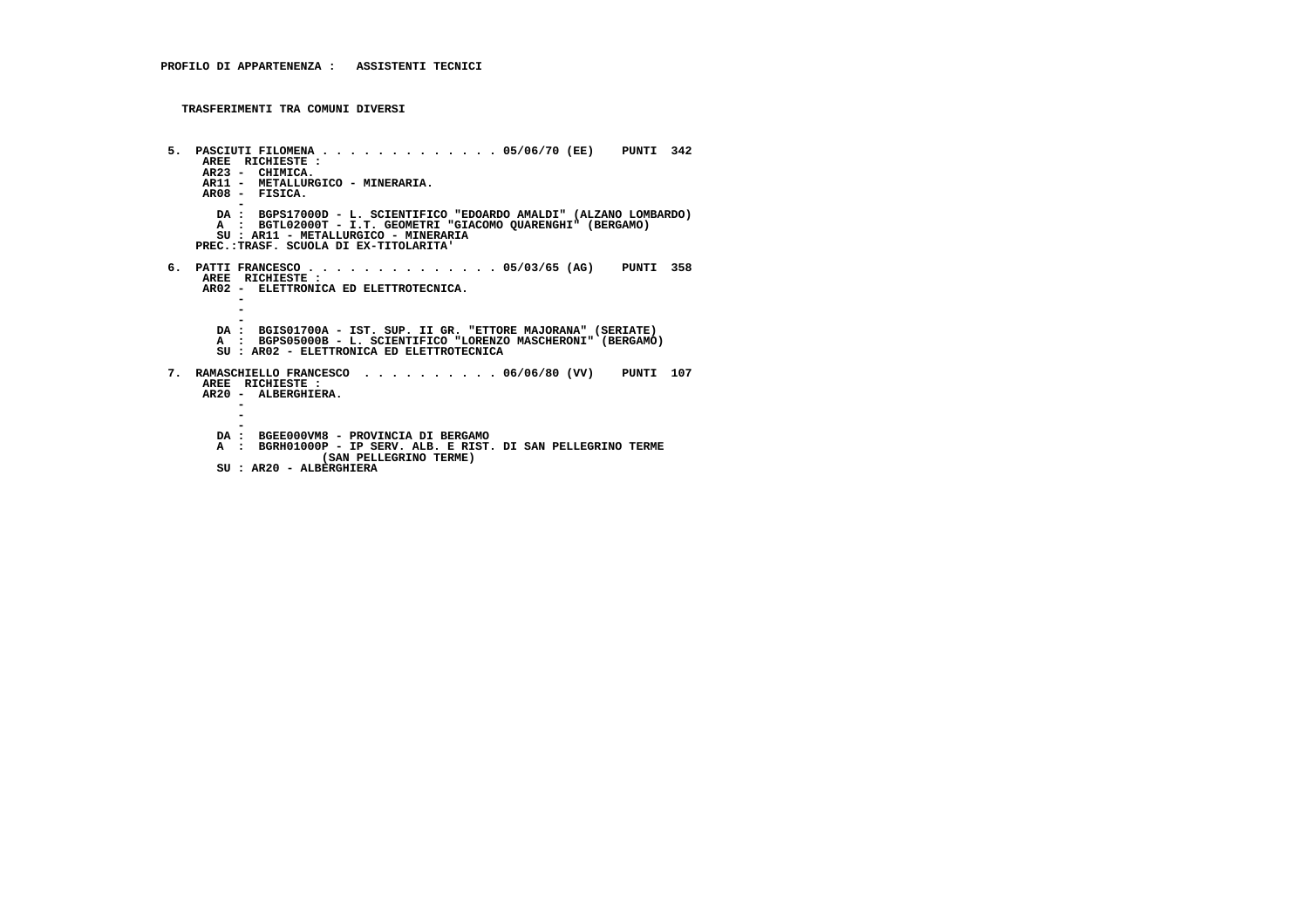```
 8. SCIDA' GIUSEPPE . . . . . . . . . . . . . . 26/12/79 (VV) PUNTI 56 AREE RICHIESTE :
AR02 - ELETTRONICA ED ELETTROTECNICA.
AR10 - EDILE.
AR08 - FISICA. -
DA : BGEE000VM8 - PROVINCIA DI BERGAMO
A : BGIS01700A - IST. SUP. II GR. "ETTORE MAJORANA" (SERIATE) SU : AR02 - ELETTRONICA ED ELETTROTECNICA 9. TOFFETTI ROSSANA . . . . . . . . . . . . . 02/04/61 (BG) PUNTI 42 AREE RICHIESTE : AR08 - FISICA.
AR11 - METALLURGICO - MINERARIA. AR23 - CHIMICA.
AR38 - AGROINDUSTRIALE.
DA : BGEE000VM8 - PROVINCIA DI BERGAMO
A : BGPS17000D - L. SCIENTIFICO "EDOARDO AMALDI" (ALZANO LOMBARDO) SU : AR23 - CHIMICA 10. ZANCHI ALAIN . . . . . . . . . . . . . . . 06/10/82 (BG) PUNTI 0 (*)
AREE RICHIESTE :
AR23 - CHIMICA. - - -
DA : BGEE000VM8 - PROVINCIA DI BERGAMO
A : BGIS01600E - IST. SUP. II GR. "VALLE SERIANA" (GAZZANIGA) SU : AR23 - CHIMICA TRASFERITO D'UFFICIO
```
 **(\*) - IL PUNTEGGIO E' QUELLO RELATIVO ALLA GRADUATORIA DEI PERDENTI POSTO**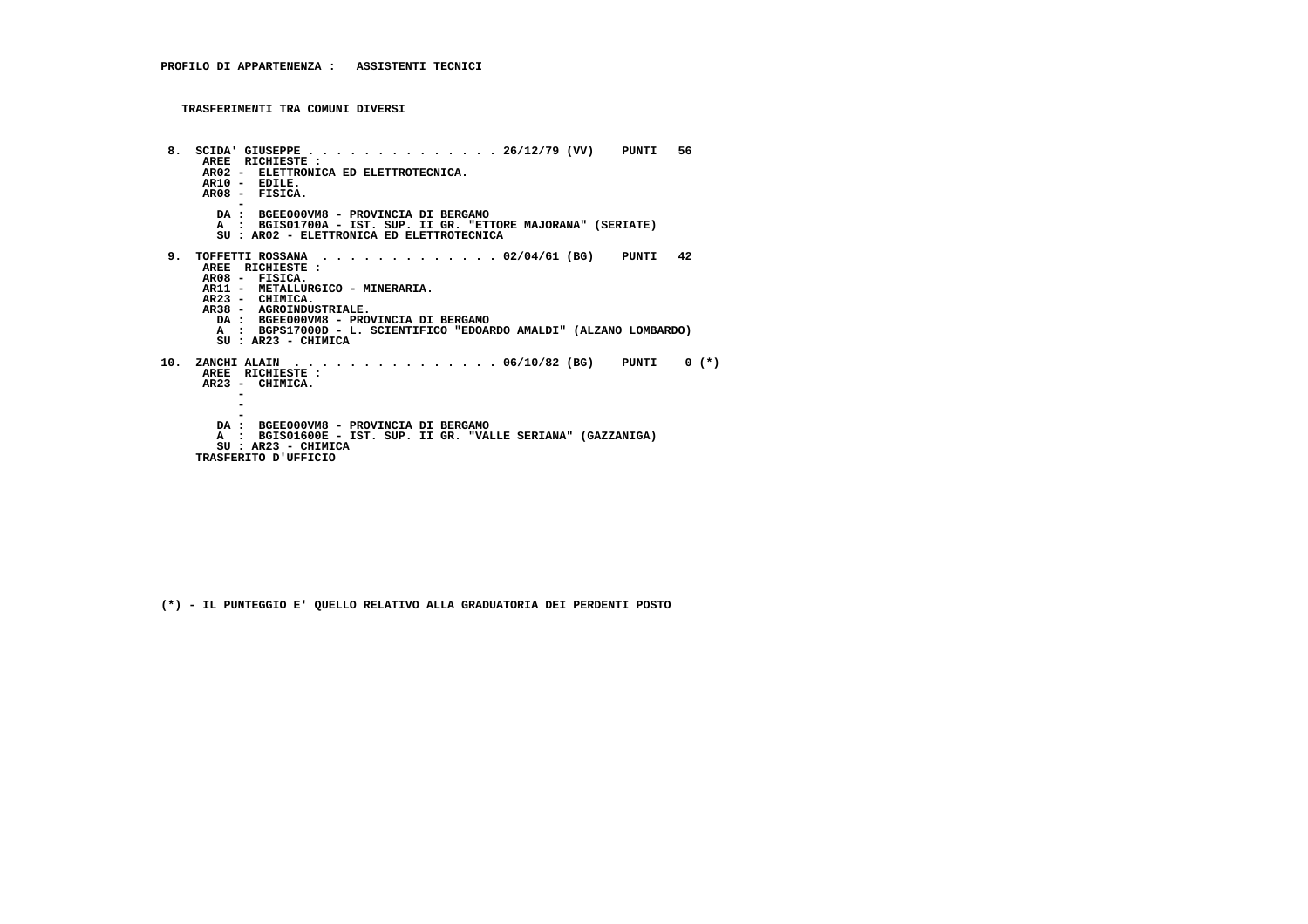**TRASFERIMENTI DA ALTRA PROVINCIA**

 **1. REGA LEONARDO . . . . . . . . . . . . . . . 01/07/74 (NA) PUNTI 364 AREE RICHIESTE : AR02 - ELETTRONICA ED ELETTROTECNICA. -** $\sim$  **-** $\sim$  **- DA : SAIS052008 - IST. SUP. II GR. "E.FERMI" (SARNO) A : BGIS03600Q - IST. SUP. II GR. "GUGLIELMO MARCONI" (DALMINE) SU : AR02 - ELETTRONICA ED ELETTROTECNICA**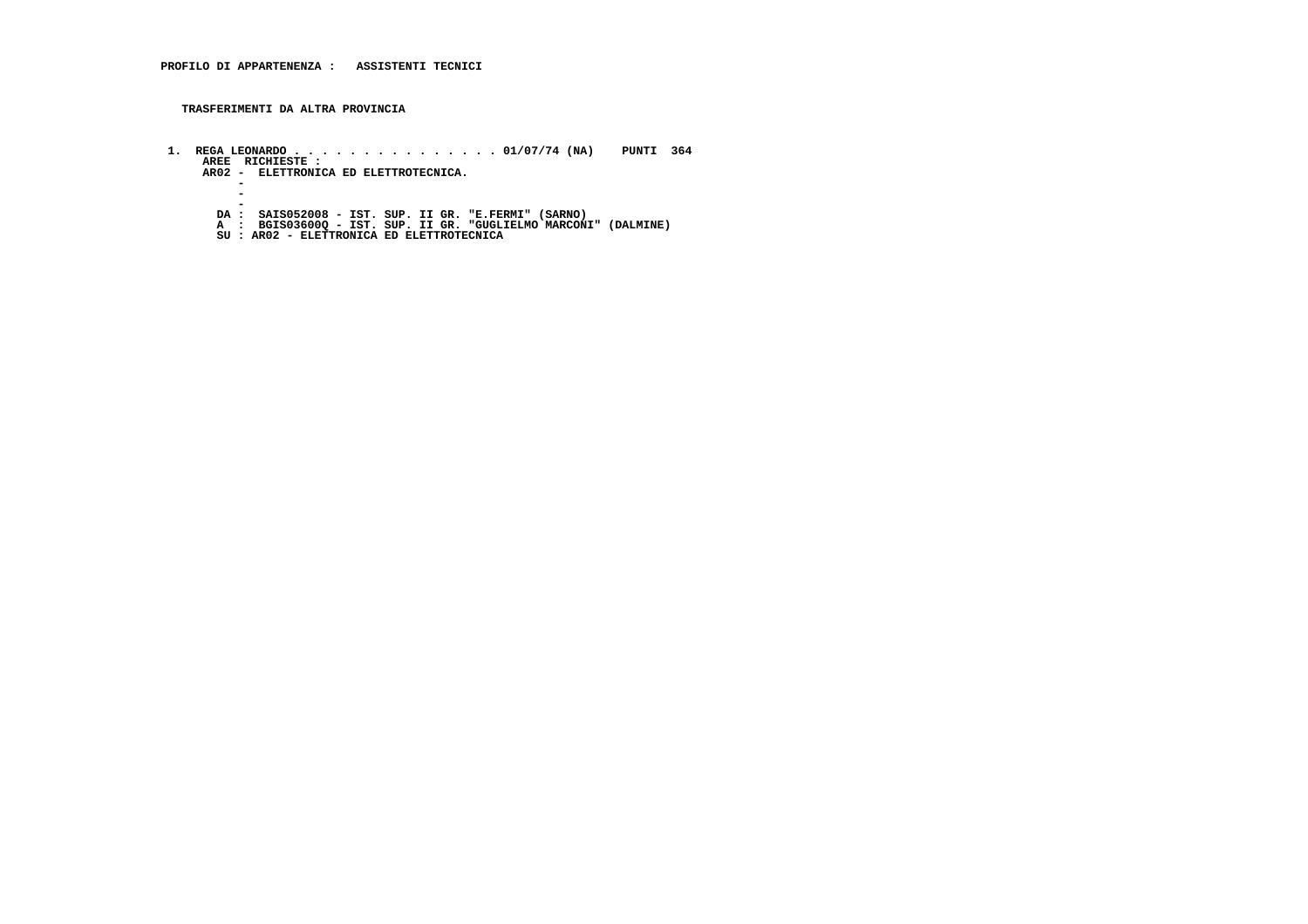**PROFILO DI APPARTENENZA : ASSISTENTI TECNICI**

 **PASSAGGI DI PROFILO**

 **TRASFERIMENTI NELL'AMBITO DELLA PROVINCIA**

- **1. CAVALLARO FRANCESCHINA . . . . . . . . . . 11/11/63 (VV) PUNTI 352 DA : BGEE000VM8 PROVINCIA DI BERGAMO A : BGPM02000L IST. MAGISTRALE "GIOVANNI FALCONE" (BERGAMO)**
	-

 **AL PROFILO DI : ASSISTENTI AMMINISTRATIVI**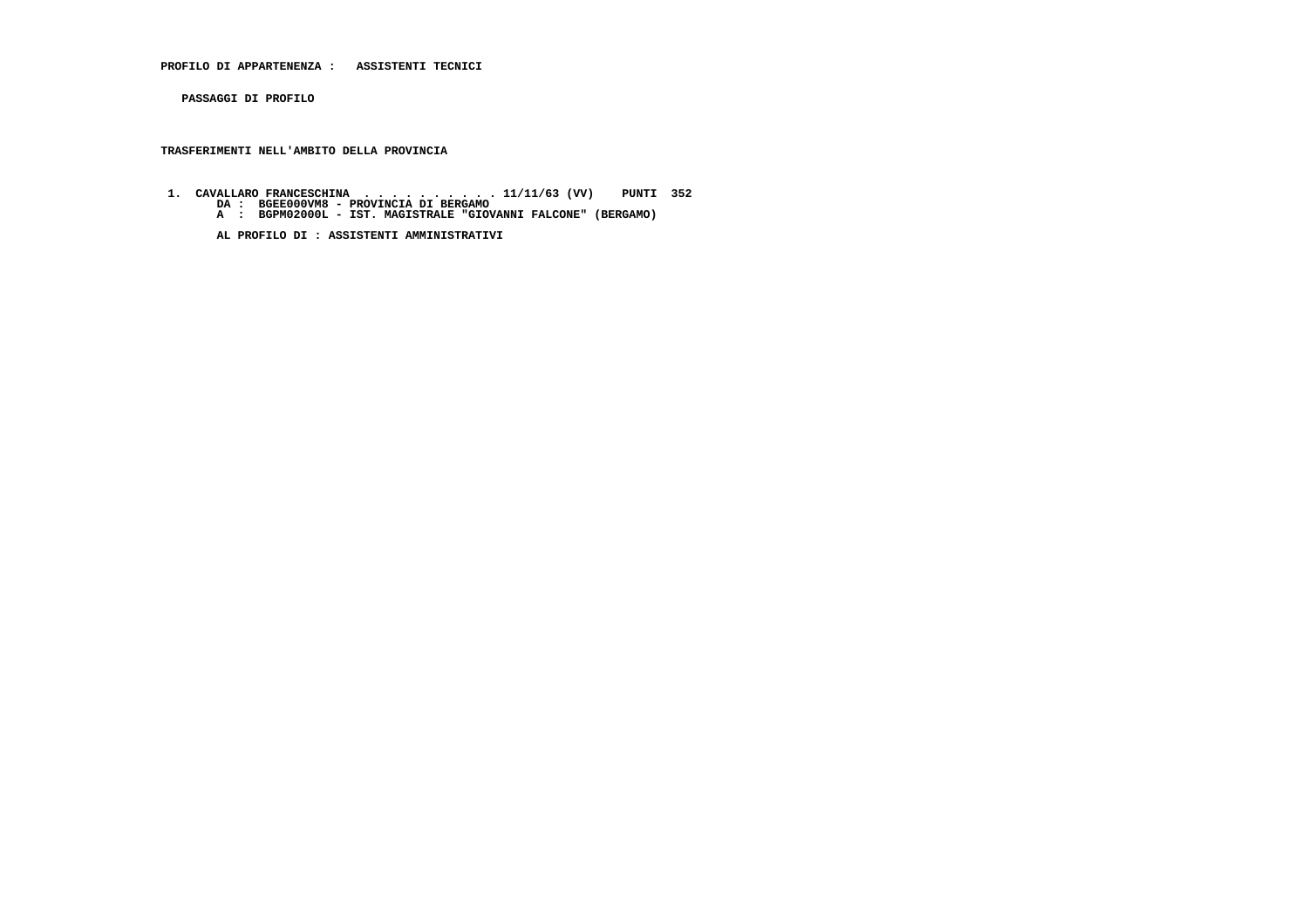1. CATAPANO PASQUALE . . . . . . . . . . . . . . 13/12/81 (NA) PUNTI 55<br>DA : BGEE000VM8 - PROVINCIA DI BERGAMO<br>A : BGRH01000P - IP SERV. ALB. E RIST. DI SAN PELLEGRINO TERME<br>(SAN PELLEGRINO TERME)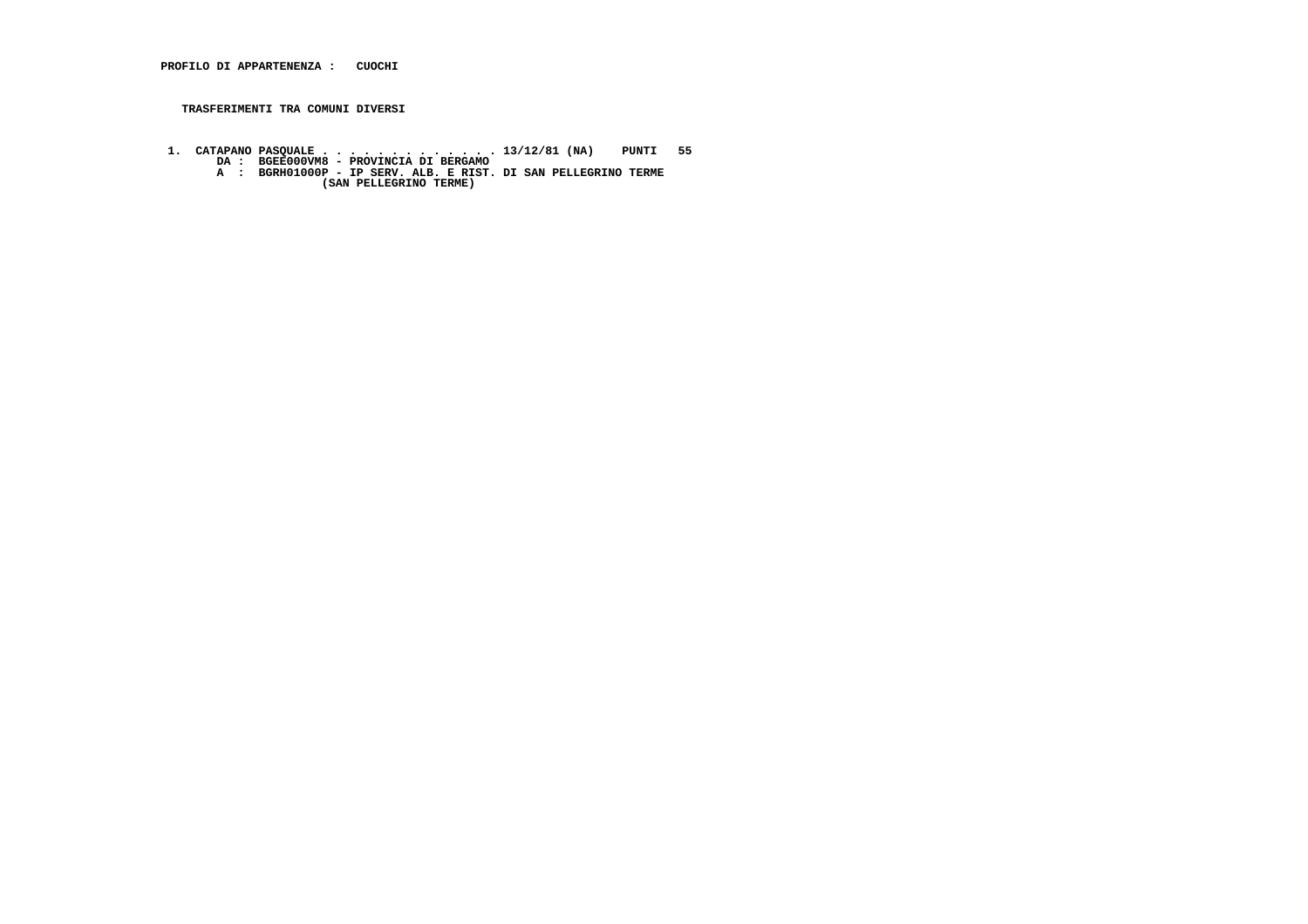- 1. CATTANEO SIMONA . . . . . . . . . . . . . 23/09/75 (BG) PUNTI 58<br>DA : BGEE000VM8 PROVINCIA DI BERGAMO<br>A : BGRH01000P IP SERV. ALB. E RIST. DI SAN PELLEGRINO TERME<br>(SAN PELLEGRINO TERME)
- **2. MORELLI MARILENA . . . . . . . . . . . . . 14/08/62 (BG) PUNTI 224 DA : BGEE000VM8 PROVINCIA DI BERGAMO A : BGVC010005 CONVITTO NAZIONALE C. BATTISTI (LOVERE)**
	-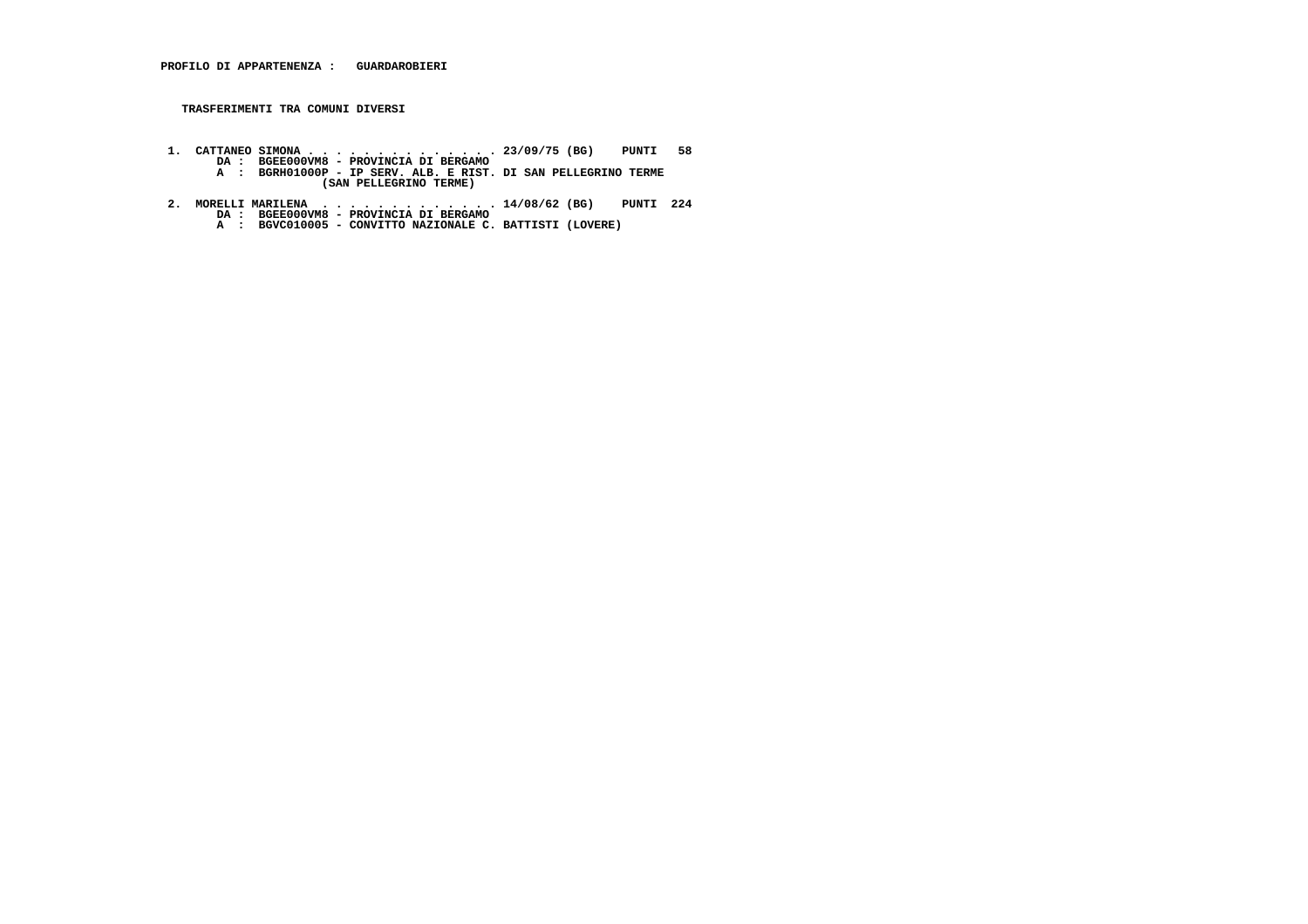- **1. ALESSI IVO MASSIMO . . . . . . . . . . . . 15/12/69 (CL) PUNTI 194 DA : BGIS01100B IST. SUP. II GR. "LUIGI EINAUDI" (DALMINE) A : BGIS03600Q - IST. SUP. II GR. "GUGLIELMO MARCONI" (DALMINE)**
- **2. CAMOZZI ROSA MELI . . . . . . . . . . . . . 29/09/59 (BG) PUNTI 1030 DA : BGIC8AC00V - IST. COMPRENSIVO DALMINE "CARDUCCI" (DALMINE) A : BGIS03600Q - IST. SUP. II GR. "GUGLIELMO MARCONI" (DALMINE)**
- 3. CAMPOLIETI GIUSEPPINA . . . . . . . . . . 28/09/73 (BG) PUNTI 179<br>DA : BGIS03700G IST. SUP. II GR. "GULLELMO OBERDAN" (TREVIGLIO)<br>A : BGIS033008 IST. SUP. II GR. "ZENALE E BUTINONE" (TREVIGLIO)
- **4. CASARI FRANCA . . . . . . . . . . . . . . . 15/04/50 (BG) PUNTI 149 DA : BGIC80700G IST. COMPRENSIVO BERGAMO DE AMICIS (BERGAMO) A : BGTD030002 - I.T. COMMERCIALE "VITTORIO EMANUELE II" (BERGAMO) PRECEDENZA PREVISTA DAL C.C.N.I.**
	- **5. D'AMBROSIO RAFFAELE . . . . . . . . . . . . 16/01/52 (CE) PUNTI 552 DA : BGTF010003 - I.T. INDUSTRIALE "PIETRO PALEOCAPA" (BERGAMO) A : BGIS03200C - IST. SUP. II GR. "GIULIO NATTA" (BERGAMO)**
- **6. FERRARO RENZO . . . . . . . . . . . . . . . 19/11/70 (VV) PUNTI 254 DA : BGIS004008 IST. SUP. II GR. "ORESTE MOZZALI" (TREVIGLIO) A : BGIC8AE00E - IST. COMPRENSIVO TREVIGLIO "DE AMICIS" (TREVIGLIO)**
- **7. FERRI STEFANO . . . . . . . . . . . . . . . 28/12/71 (RI) PUNTI 265 DA : BGIS026005 IST. SUP. II GR. "MARIAGRAZIA MAMOLI" (BERGAMO) A : BGPC02000C - L. CLASSICO "PAOLO SARPI" (BERGAMO)**
- **8. FIUMARA MARIASSUNTA . . . . . . . . . . . . 15/08/76 (CZ) PUNTI 242 DA : BGPM010002 IST. MAGISTRALE "P. SECCO SUARDO" (BERGAMO) A : BGIS03800B - IST. SUP. II GR. "GUIDO GALLI" (BERGAMO)**
- **9. GAVAZZENI AUGUSTA . . . . . . . . . . . . . 18/01/62 (BG) PUNTI 162 DA : BGIS01400V IST. SUP. II GR. "LORENZO LOTTO" (TRESCORE BALNEARIO) A : BGIS02400D - IST. SUP. II GR. "LORENZO FEDERICI" (TRESCORE BALNEARIO)**
- **10. LAZZARO STEFANIA . . . . . . . . . . . . . 16/08/73 (RC) PUNTI 116 DA : BGIS004008 IST. SUP. II GR. "ORESTE MOZZALI" (TREVIGLIO) A : BGIC8AE00E - IST. COMPRENSIVO TREVIGLIO "DE AMICIS" (TREVIGLIO)**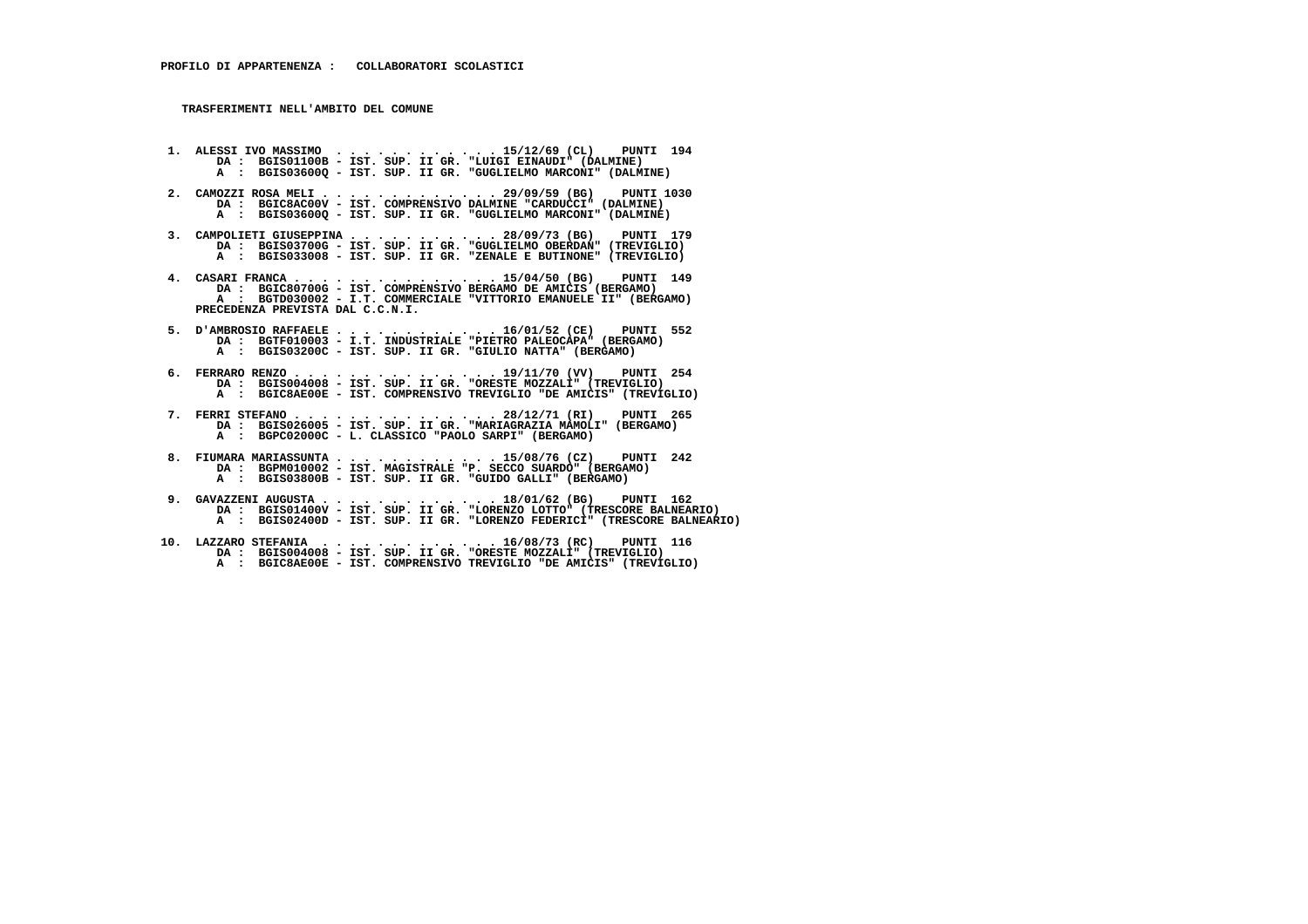- **11. MANCINI LAURA . . . . . . . . . . . . . . . 18/06/52 (BA) PUNTI 239 DA : BGIC81400P IST. COMPRENSIVO BERGAMO DA ROSCIATE (BERGAMO) A : BGIC81300V - IST. COMPRENSIVO BERGAMO - DONADONI (BERGAMO)**
	- **12. MANIN MARINELLA . . . . . . . . . . . . . . 31/08/66 (BG) PUNTI 199 DA : BGIS00600X - IST. SUP. II GR. "GIAMBATTISTA RUBINI" (ROMANO DI LOMBARDIA)**
- **A : BGIC89800V IST. COMPRENSIVO ROMANO DI LOMBARDIA"GB. RUBINI" (ROMANO DI LOMBARDIA)**
- **13. RANGELONI MARIA . . . . . . . . . . . . . . 27/10/60 (BG) PUNTI 216 DA : BGIS00300C IST. SUP. II GR. "BETTY AMBIVERI" (PRESEZZO) A : BGIS00800G IST. SUP. II GR. "MAIRONI DA PONTE" (PRESEZZO)**
- **14. RECALCATI ELIANA . . . . . . . . . . . . . 08/03/63 (MI) PUNTI 240 DA : BGIS021002 IST. SUP. II GR. "CESARE PESENTI" (BERGAMO) A : BGTL02000T I.T. GEOMETRI "GIACOMO QUARENGHI" (BERGAMO)**
- 15. ROVITO MARINA PASQUALINA ......... 22/03/68 (VV) PUNTI 415<br>DA : BGIS027001 IST. SUP. IIGR. "BAETANO CANTONI" (TREVIGLIO)<br>A : BGIC8AE00E IST. COMPRENSIVO TREVIGLIO "DE AMICIS" (TREVIGLIO)
- **16. SANAPO ANNARITA . . . . . . . . . . . . . . 06/08/66 (LE) PUNTI 346 DA : BGIS01400V IST. SUP. II GR. "LORENZO LOTTO" (TRESCORE BALNEARIO) A : BGIC883005 - IST. COMPRENSIVO TRESCORE BALNEARIO (TRESCORE BALNEARIO)**
- **17. SERINA SILVIA . . . . . . . . . . . . . . . 08/02/61 (BG) PUNTI 678 DA : BGIC896007 IST. COMPRENSIVO ROMANO DI LOMBARDIA "E.FERMI" (ROMANO DI LOMBARDIA)**
- **A : BGIC89800V IST. COMPRENSIVO ROMANO DI LOMBARDIA"GB. RUBINI" (ROMANO DI LOMBARDIA)**
- **18. SONZOGNI ORIANA . . . . . . . . . . . . . . 24/05/61 (BG) PUNTI 127 DA : BGPM010002 IST. MAGISTRALE "P. SECCO SUARDO" (BERGAMO) A : BGPS02000G - L. SCIENTIFICO "FILIPPO LUSSANA" (BERGAMO)**
- **19. SPATTA GIOVANNI . . . . . . . . . . . . . . 14/03/69 (TP) PUNTI 193 DA : BGIC81400P IST. COMPRENSIVO BERGAMO DA ROSCIATE (BERGAMO)**A : BGPM010002 - IST. MAGISTRALE "P. SECCO SUARDO" (BERGAMO)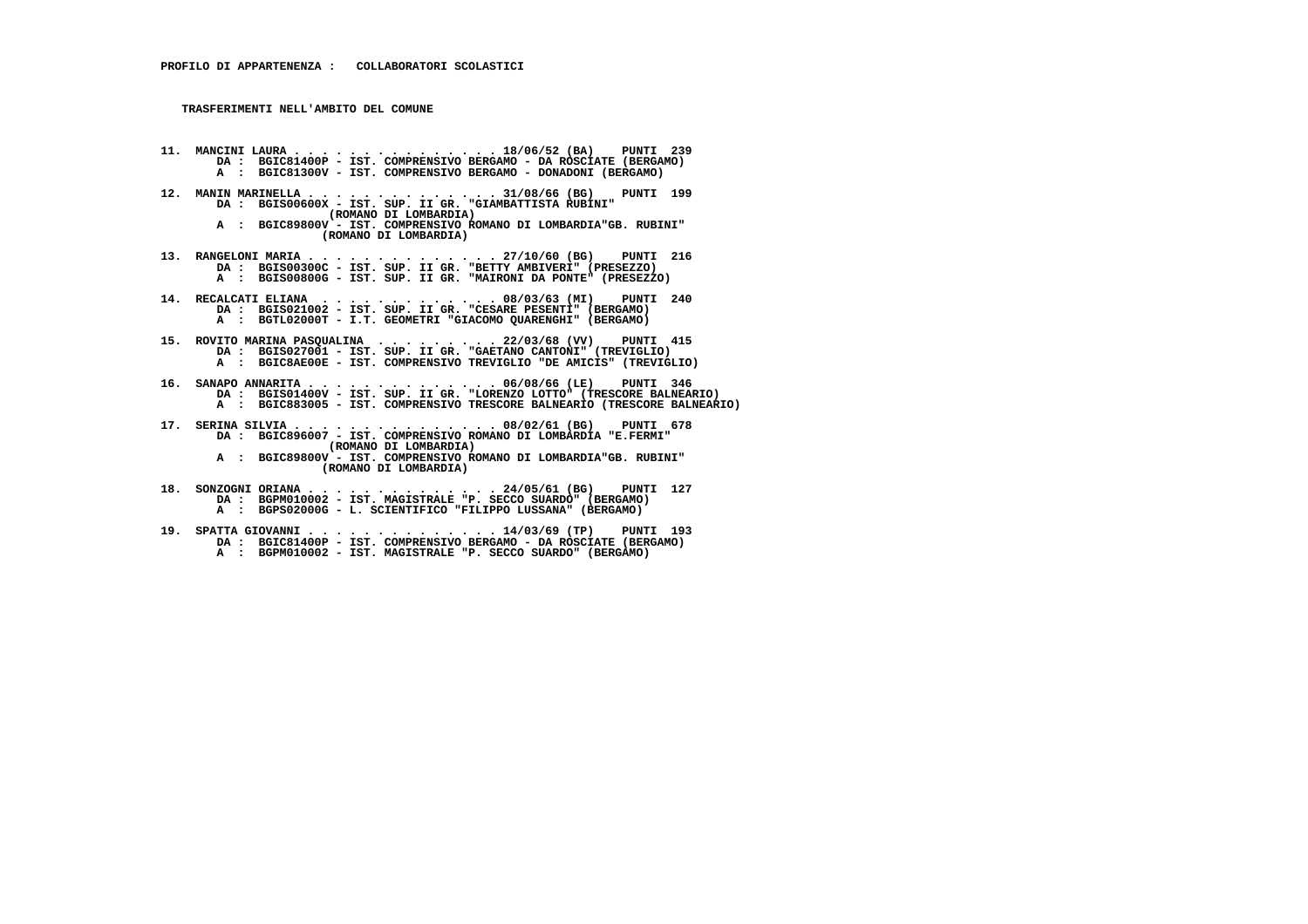- 20. TROMBETTA VINCENZO . ... ..... . 22/11/68 (NA) PUNTI 246<br>DA : BGIC8AE00E IST. COMPRENSIVO TREVIGLIO "DA : BGIC8AE00E IST. GOVPRENSIVO TREVIGLIO<br>A : BGIS027001 IST. SUP. II GR. "GAETANO CANTONI" (TREVIGLIO)
- **21. VACCHIANO FILOMENA . . . . . . . . . . . . 19/03/53 (NA) PUNTI 409 DA : BGIC8AB003 IST. COMPRENSIVO DALMINE "A. MORO" (DALMINE) A : BGIS01100B IST. SUP. II GR. "LUIGI EINAUDI" (DALMINE)**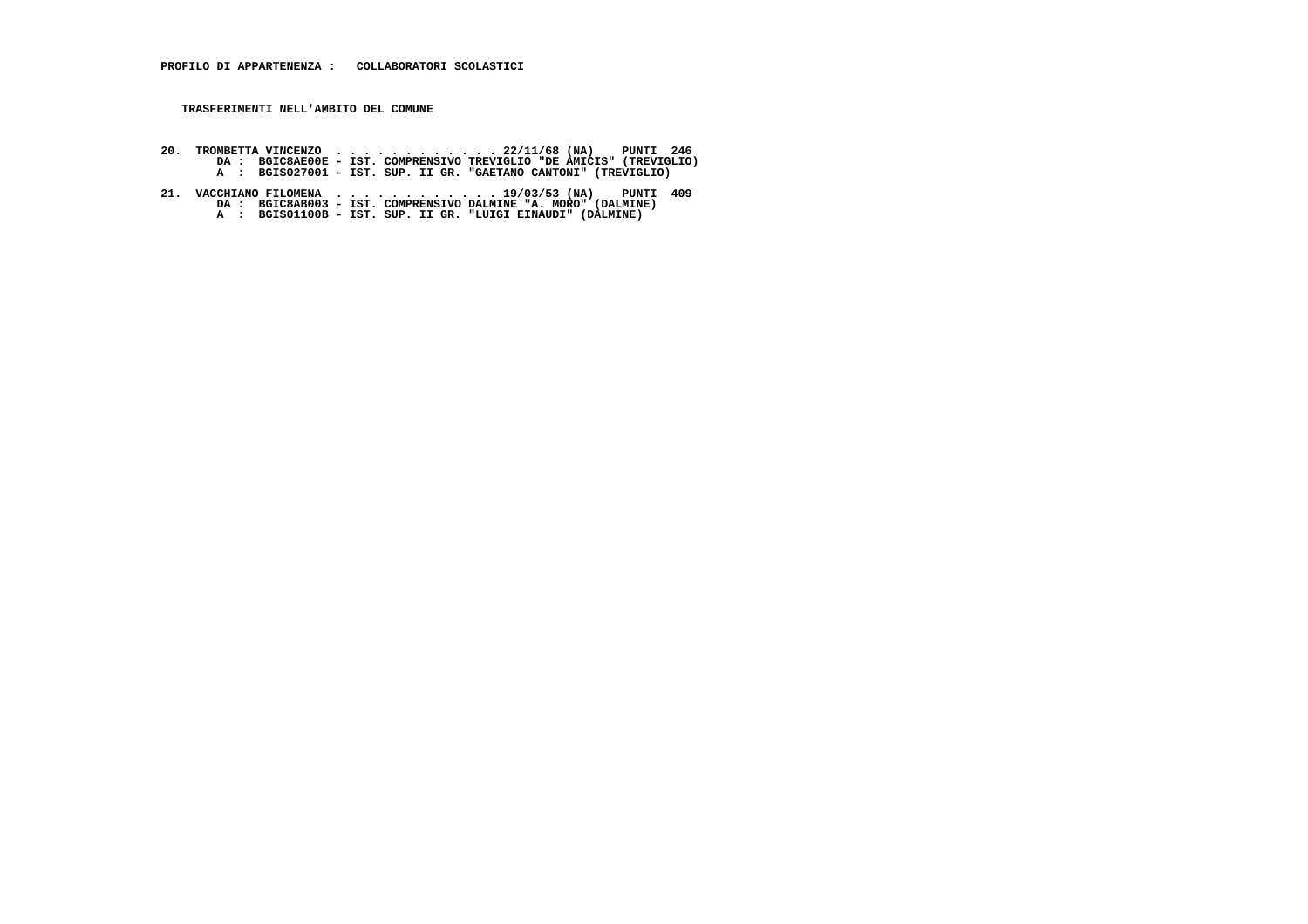- **1. ABBATE MARIA . . . . . . . . . . . . . . . 27/10/60 (ME) PUNTI 214**DA : BGSL01000T - L. ARTISTICO " GIACOMO E PIO MANZU' " (BERGAMO)  **A : BGRH01000P - IP SERV. ALB. E RIST. DI SAN PELLEGRINO TERME (SAN PELLEGRINO TERME)**
- **2. ACERBIS WILMA . . . . . . . . . . . . . . . 09/06/63 (BG) PUNTI 580 DA : BGIS03600Q IST. SUP. II GR. "GUGLIELMO MARCONI" (DALMINE) A : BGIC859008 - IST. COMPRENSIVO MARTINENGO (MARTINENGO)**
- **3. ANDREOZZI ROSARIA . . . . . . . . . . . . . 06/12/74 (NA) PUNTI 144 DA : BGEE000VM8 PROVINCIA DI BERGAMO A : BGIS027001 - IST. SUP. II GR. "GAETANO CANTONI" (TREVIGLIO)**
- **4. AVERARA ANGIOLINA . . . . . . . . . . . . . 27/02/55 (BG) PUNTI 0 DA : BGIC84500A - IST. COMPRENSIVO CURNO (CURNO) A : BGIC884001 - IST. COMPRENSIVO TREVIOLO - "CESARE ZONCA" (TREVIOLO) (SOPRANNUMERARIO TRASFERITO A DOMANDA CONDIZIONATA)**
- **5. BAGGI OLIVO . . . . . . . . . . . . . . . . 07/03/55 (BG) PUNTI 558 DA : BGIC80700G IST. COMPRENSIVO BERGAMO DE AMICIS (BERGAMO) A : BGIC882009 - IST. COMPRENSIVO TORRE BOLDONE - D. ALIGHIERI (TORRE BOLDONE)**
- **6. BALDUCCHI MARIA AMABILE . . . . . . . . . . 22/07/56 (BG) PUNTI 430 DA : BGIS02300N IST. SUP. II GR. "SERAFINO RIVA" (SARNICO) A : BGIC876002 - IST. COMPRENSIVO SERIATE - ALDO MORO (SERIATE)**
	- **7. BARBAROTTO MARIA SALVATRICE . . . . . . . . 09/07/71 (EN) PUNTI 146 DA : BGIC840007 - IST. COMPRENSIVO ISTITUTO COMPRENSIVO CHIUDUNO (CHIUDUNO)**
- **A : BGIS02300N IST. SUP. II GR. "SERAFINO RIVA" (SARNICO)**
- **8. BELLAMOLI GIACOMINA . . . . . . . . . . . . 12/07/55 (BG) PUNTI 152 DA : BGIC8AC00V IST. COMPRENSIVO DALMINE "CARDUCCI" (DALMINE) A : BGIC884001 - IST. COMPRENSIVO TREVIOLO - "CESARE ZONCA" (TREVIOLO)**
	- **9. BELLINA ANTONELLA . . . . . . . . . . . . . 27/08/69 (PA) PUNTI 100 DA : BGEE000VM8 - PROVINCIA DI BERGAMO**
- **A : BGIS03200C IST. SUP. II GR. "GIULIO NATTA" (BERGAMO)**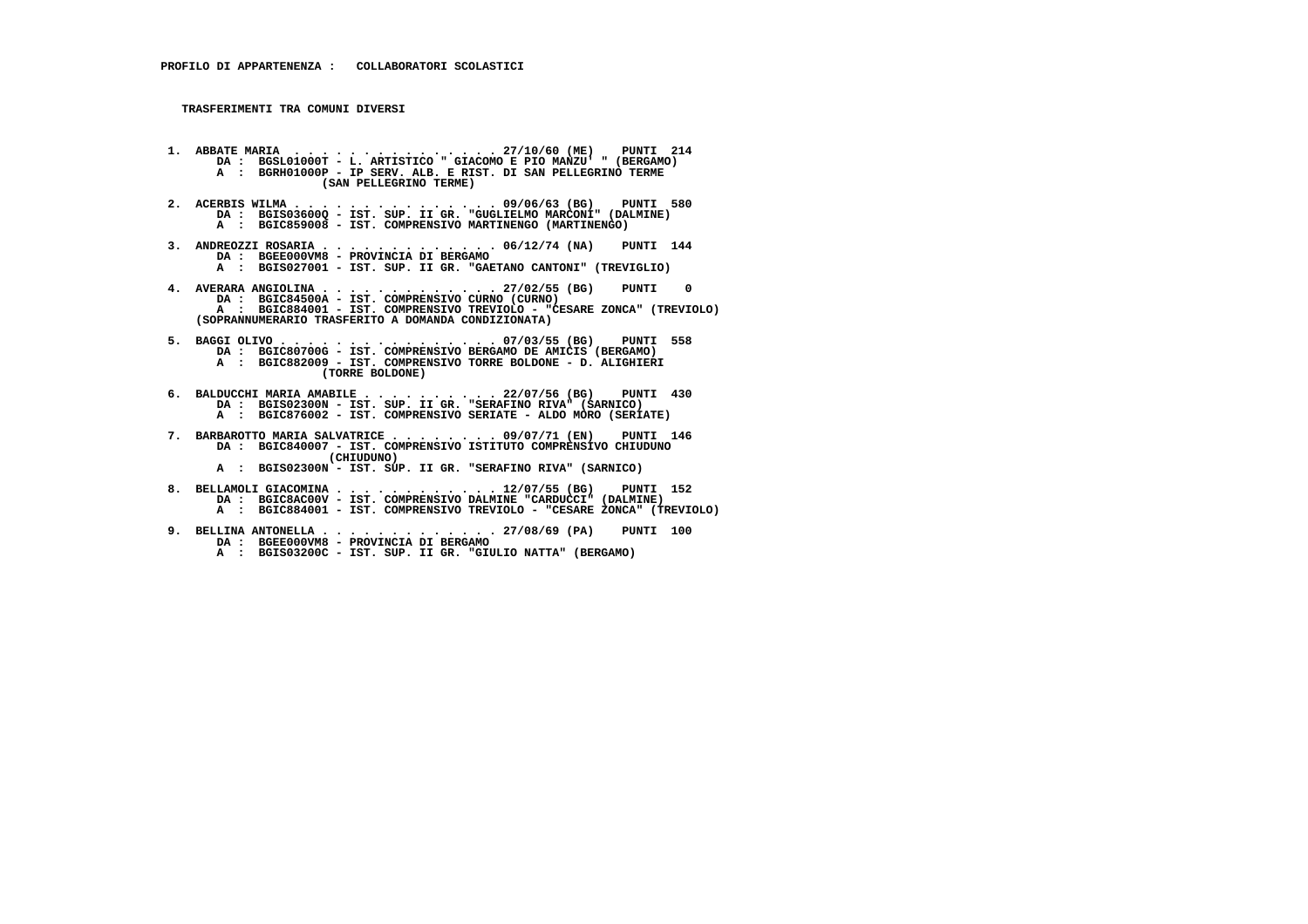**10. BELOTTI ORNELLA . . . . . . . . . . . . . . 09/07/61 (BG) PUNTI 117 DA : BGEE000VM8 - PROVINCIA DI BERGAMO A : BGIS01400V - IST. SUP. II GR. "LORENZO LOTTO" (TRESCORE BALNEARIO) 11. BENESOVA VLADIMIRA . . . . . . . . . . . . 19/09/58 (EE) PUNTI 95 DA : BGEE000VM8 - PROVINCIA DI BERGAMO A : BGPS02000G - L. SCIENTIFICO "FILIPPO LUSSANA" (BERGAMO) 12. BERTOLINO TONINO . . . . . . . . . . . . . 03/05/58 (TP) PUNTI 133 DA : BGEE000VM8 - PROVINCIA DI BERGAMO A : BGIC867007 - IST. COMPRENSIVO RANICA - MARIA PIAZZOLI (RANICA) 13. BERTONI DEBORA . . . . . . . . . . . . . . 04/10/78 (BG) PUNTI 90 DA : BGEE000VM8 - PROVINCIA DI BERGAMO A : BGIC883005 - IST. COMPRENSIVO TRESCORE BALNEARIO (TRESCORE BALNEARIO) 14. BETTI PIERINA . . . . . . . . . . . . . . . 07/11/52 (BG) PUNTI 89 DA : BGEE000VM8 - PROVINCIA DI BERGAMO A : BGIC83100C - IST. COMPRENSIVO CALCINATE - ALDO MORO (CALCINATE) 15. BIROLINI LILIANA . . . . . . . . . . . . . 09/10/63 (BG) PUNTI 96 DA : BGEE000VM8 - PROVINCIA DI BERGAMO A : BGIC832008 - IST. COMPRENSIVO CALCIO MARTIRI DELLA RESISTENZA(CALCIO) 16. BONETTI VALENTINA . . . . . . . . . . . . . 06/03/67 (BG) PUNTI 252 DA : BGPS02000G - L. SCIENTIFICO "FILIPPO LUSSANA" (BERGAMO) A : BGIC83000L - IST. COMPRENSIVO BREMBILLA - GIOVANNI XXIII (BREMBILLA) 17. BONGIOVANNI PAOLA . . . . . . . . . . . . . 16/10/78 (MI) PUNTI 124 DA : BGEE000VM8 - PROVINCIA DI BERGAMO A : BGIC83700B - IST. COMPRENSIVO CASIRATE D'ADDA (CASIRATE D'ADDA) 18. BOTTONE FABIOLA . . . . . . . . . . . . . . 28/07/74 (PA) PUNTI 241 DA : BGIS03600Q - IST. SUP. II GR. "GUGLIELMO MARCONI" (DALMINE) A : BGIC83400X - IST. COMPRENSIVO CAPRIATE S.G. " A. MANZONI" (CAPRIATE SAN GERVASIO)**

 **19. CADEI RENATA . . . . . . . . . . . . . . . 06/07/62 (BG) PUNTI 96 DA : BGEE000VM8 - PROVINCIA DI BERGAMO A : BGIC84900N - IST. COMPRENSIVO GORLAGO - ALDO MORO (GORLAGO)**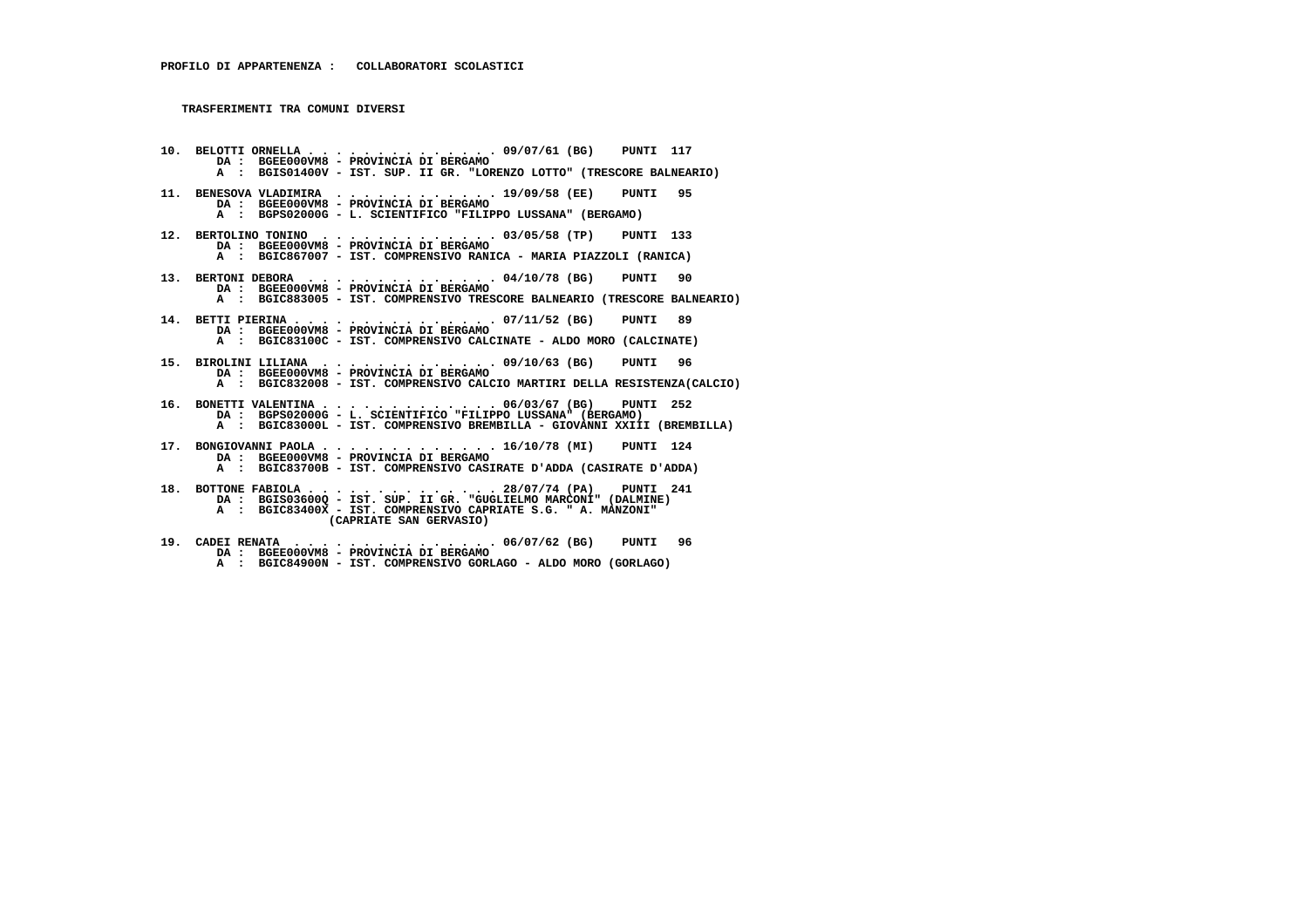- **20. CAMBARERI MENA . . . . . . . . . . . . . . 10/03/69 (RC) PUNTI 104 DA : BGEE000VM8 PROVINCIA DI BERGAMO A : BGIS03200C - IST. SUP. II GR. "GIULIO NATTA" (BERGAMO)**
- **21. CAPITANIO LUISA . . . . . . . . . . . . . . 27/05/62 (BG) PUNTI 111 DA : BGEE000VM8 - PROVINCIA DI BERGAMO A : BGIC84400E - IST. COMPRENSIVO COVO - L. LOTTO (COVO)**
- **22. CARMINATI ORNELLA MARIA . . . . . . . . . . 18/08/67 (BG) PUNTI 120 DA : BGEE000VM8 - PROVINCIA DI BERGAMO A : BGIC896007 - IST. COMPRENSIVO ROMANO DI LOMBARDIA "E.FERMI" (ROMANO DI LOMBARDIA)**
- **23. CASALINO DOMENICA . . . . . . . . . . . . . 06/05/65 (MI) PUNTI 550 DA : BGIC89300Q - IST. COMPRENSIVO ZANICA (ZANICA) A : BGIS03200C - IST. SUP. II GR. "GIULIO NATTA" (BERGAMO)**
- **24. CATTANI GIOVANNA . . . . . . . . . . . . . 03/02/64 (BG) PUNTI 103 DA : BGEE000VM8 - PROVINCIA DI BERGAMO A : BGIC876002 - IST. COMPRENSIVO SERIATE - ALDO MORO (SERIATE)**
- **25. COCCHETTI SILVANA . . . . . . . . . . . . . 28/07/64 (BG) PUNTI 116 DA : BGEE000VM8 - PROVINCIA DI BERGAMO A : BGIC82800L - IST. COMPRENSIVO BORGO DI TERZO (BORGO DI TERZO)**
- **26. COLOMBO CLAUDIA NORMA . . . . . . . . . . . 10/05/72 (EE) PUNTI 189 DA : BGIC86300X IST. COMPRENSIVO SCANZOROSCIATE (SCANZOROSCIATE) A : BGIC818002 - IST. COMPRENSIVO ALBINO - G.SOLARI (ALBINO)**
- **27. COLOMBO ELENA . . . . . . . . . . . . . . . 23/04/66 (MI) PUNTI 113 DA : BGEE000VM8 - PROVINCIA DI BERGAMO A : BGRH020009 - IP SERV. ALB. E RIST. "ALFREDO SONZOGNI" (NEMBRO)**
- **28. COLOMBO ELISABETTA . . . . . . . . . . . . 13/06/63 (BG) PUNTI 294 DA : BGIC88600L IST. COMPRENSIVO VERDELLINO ZINGONIA (VERDELLINO) A : BGIS01100B - IST. SUP. II GR. "LUIGI EINAUDI" (DALMINE)**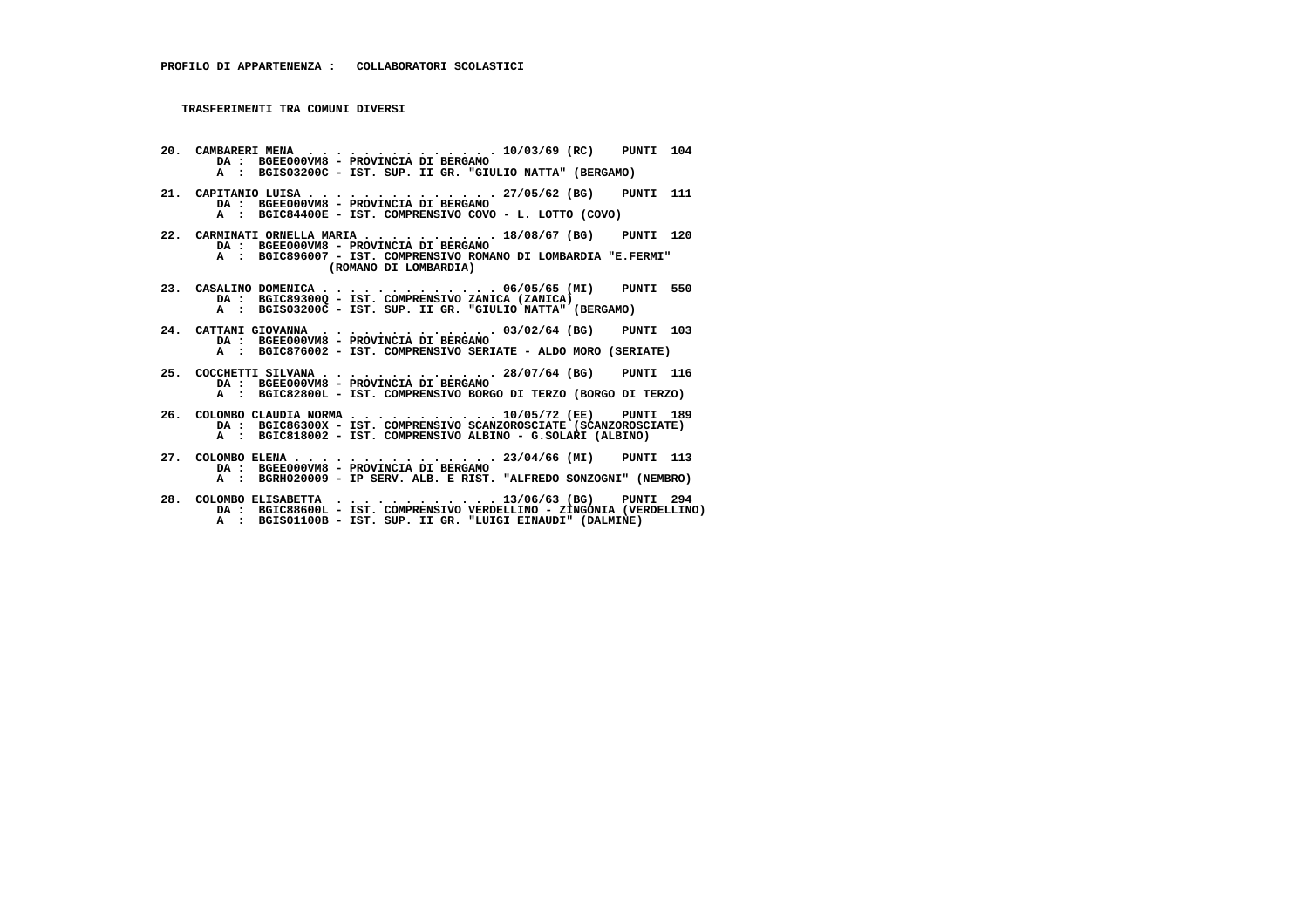- **29. COMETTI MARIA ROSALE . . . . . . . . . . . 07/11/60 (BG) PUNTI 228 DA : BGIC89300Q IST. COMPRENSIVO ZANICA (ZANICA) A : BGIC89900P - IST. COMPRENSIVO COLOGNO - "ABATE G.BRAVI" (COLOGNO AL SERIO)**
	- **30. COMOTTI MARIA . . . . . . . . . . . . . . . 08/05/57 (BG) PUNTI 1035 DA : BGIC890008 - IST. COMPRENSIVO VILLA DI SERIO - F.NULLO (VILLA DI SERIO)**
- **A : BGIC818002 IST. COMPRENSIVO ALBINO G.SOLARI (ALBINO)**
- **31. CONDELLO DOMENICO . . . . . . . . . . . . . 18/05/63 (RC) PUNTI 155 DA : BGEE000VM8 PROVINCIA DI BERGAMO A : BGIC8AC00V - IST. COMPRENSIVO DALMINE "CARDUCCI" (DALMINE)**
- **32. CONSONNI CRISTINA . . . . . . . . . . . . . 12/05/76 (BG) PUNTI 229 DA : BGIS00900B IST. SUP. II GR. "OSCAR ARNULFO ROMERO" (ALBINO) A : BGIS012007 IST. SUP. II GR. "ANDREA FANTONI" (CLUSONE)**
- **33. D'ELIA TERESA . . . . . . . . . . . . . . . 15/12/64 (CS) PUNTI 106 DA : BGEE000VM8 PROVINCIA DI BERGAMO A : BGIC812003 - IST. COMPRENSIVO BERGAMO - MAZZI (BERGAMO)**
- **34. DE CARIA ROSETTA . . . . . . . . . . . . . 26/06/63 (VV) PUNTI 153 DA : BGIC80700G IST. COMPRENSIVO BERGAMO DE AMICIS (BERGAMO) A : BGIC82100T - IST. COMPRENSIVO ALZANO LOMBARDO (ALZANO LOMBARDO)**
- **35. DE STEFANO LAURA . . . . . . . . . . . . . 24/06/67 (TA) PUNTI 105 DA : BGEE000VM8 PROVINCIA DI BERGAMO A : BGIC84900N - IST. COMPRENSIVO GORLAGO - ALDO MORO (GORLAGO)**
- **36. DE TROIA STEFANIA MARIA . . . . . . . . . . 07/08/72 (FG) PUNTI 115 DA : BGEE000VM8 - PROVINCIA DI BERGAMO A : BGIC89300Q - IST. COMPRENSIVO ZANICA (ZANICA)**
	- **37. DEDORI CRISTINA . . . . . . . . . . . . . . 27/10/66 (BG) PUNTI 102 DA : BGEE000VM8 - PROVINCIA DI BERGAMO**
- **A : BGIC86600B IST. COMPRENSIVO PONTE S. PIETRO (PONTE SAN PIETRO)**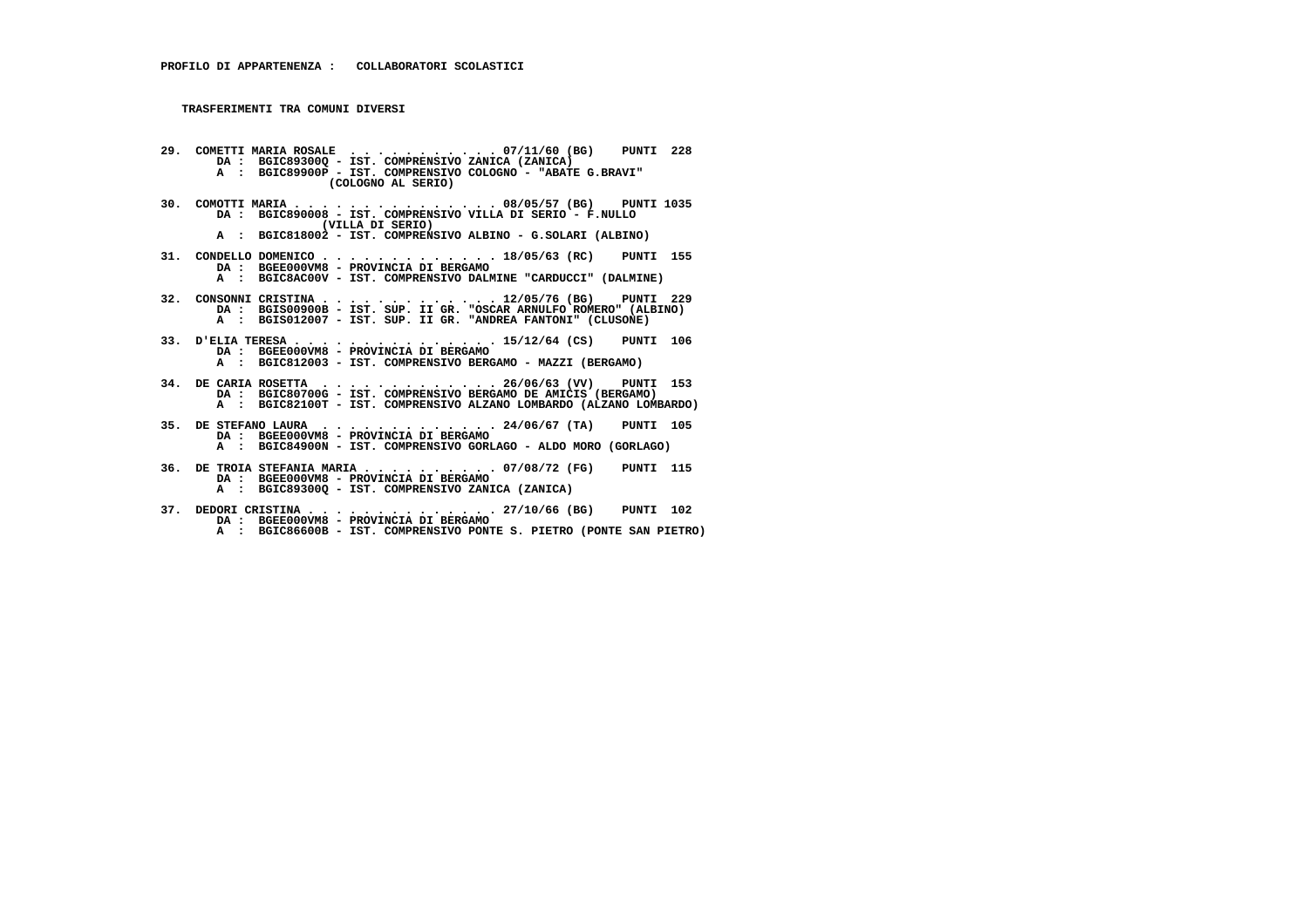- **38. DI CARO VALENTINA . . . . . . . . . . . . . 22/06/72 (FI) PUNTI 114 DA : BGEE000VM8 PROVINCIA DI BERGAMO A : BGIC85800C - IST. COMPRENSIVO MOZZANICA "L. DA VINCI" (MOZZANICA)**
	- **39. DI GENNARO MARIA . . . . . . . . . . . . . 02/06/65 (NA) PUNTI 217 DA : BGIC817006 - IST. COMPRENSIVO ALBANO S.ALESSANDRO (ALBANO SANT'ALESSANDRO)**
- **A : BGIC89300Q IST. COMPRENSIVO ZANICA (ZANICA)**
- **40. DI SERIO PIERINA . . . . . . . . . . . . . 02/10/64 (BG) PUNTI 133 DA : BGEE000VM8 PROVINCIA DI BERGAMO A : BGVC010005 - CONVITTO NAZIONALE C. BATTISTI (LOVERE)**
- **41. DOSSI VITTORIA . . . . . . . . . . . . . . 30/07/64 (BG) PUNTI 146 DA : BGIC85200D - IST. COMPRENSIVO GRUMELLO DEL MONTE -DON BELOTTI (GRUMELLO DEL MONTE)**
- **A : BGIS02300N IST. SUP. II GR. "SERAFINO RIVA" (SARNICO)**
- **42. ESPOSITO ANNA . . . . . . . . . . . . . . . 03/08/61 (NA) PUNTI 135 DA : BGIC83100C IST. COMPRENSIVO CALCINATE ALDO MORO (CALCINATE) A : BGIS01700A - IST. SUP. II GR. "ETTORE MAJORANA" (SERIATE)**
	- **43. FACCHINETTI DANIELA . . . . . . . . . . . . 03/09/66 (BG) PUNTI 120 DA : BGEE000VM8 - PROVINCIA DI BERGAMO**
- **A : BGIC85200D IST. COMPRENSIVO GRUMELLO DEL MONTE -DON BELOTTI (GRUMELLO DEL MONTE)**
- **44. FERRARI LUISA . . . . . . . . . . . . . . . 05/04/67 (BG) PUNTI 113 DA : BGEE000VM8 - PROVINCIA DI BERGAMO A : BGIC876002 - IST. COMPRENSIVO SERIATE - ALDO MORO (SERIATE)**
	- **45. FICHERA MARIA NELLA . . . . . . . . . . . . 10/12/63 (CT) PUNTI 214**
- **DA : BGIC82300D IST. COMPRENSIVO AZZANO SAN PAOLO GIOVANNI XXIII (AZZANO SAN PAOLO)**
- **A : BGIS03200C IST. SUP. II GR. "GIULIO NATTA" (BERGAMO)**
- **46. FIDELFI MADDALENA . . . . . . . . . . . . . 29/03/66 (CE) PUNTI 265 DA : BGIC882009 IST. COMPRENSIVO TORRE BOLDONE D. ALIGHIERI (TORRE BOLDONE)**
- **A : BGTF010003 I.T. INDUSTRIALE "PIETRO PALEOCAPA" (BERGAMO)**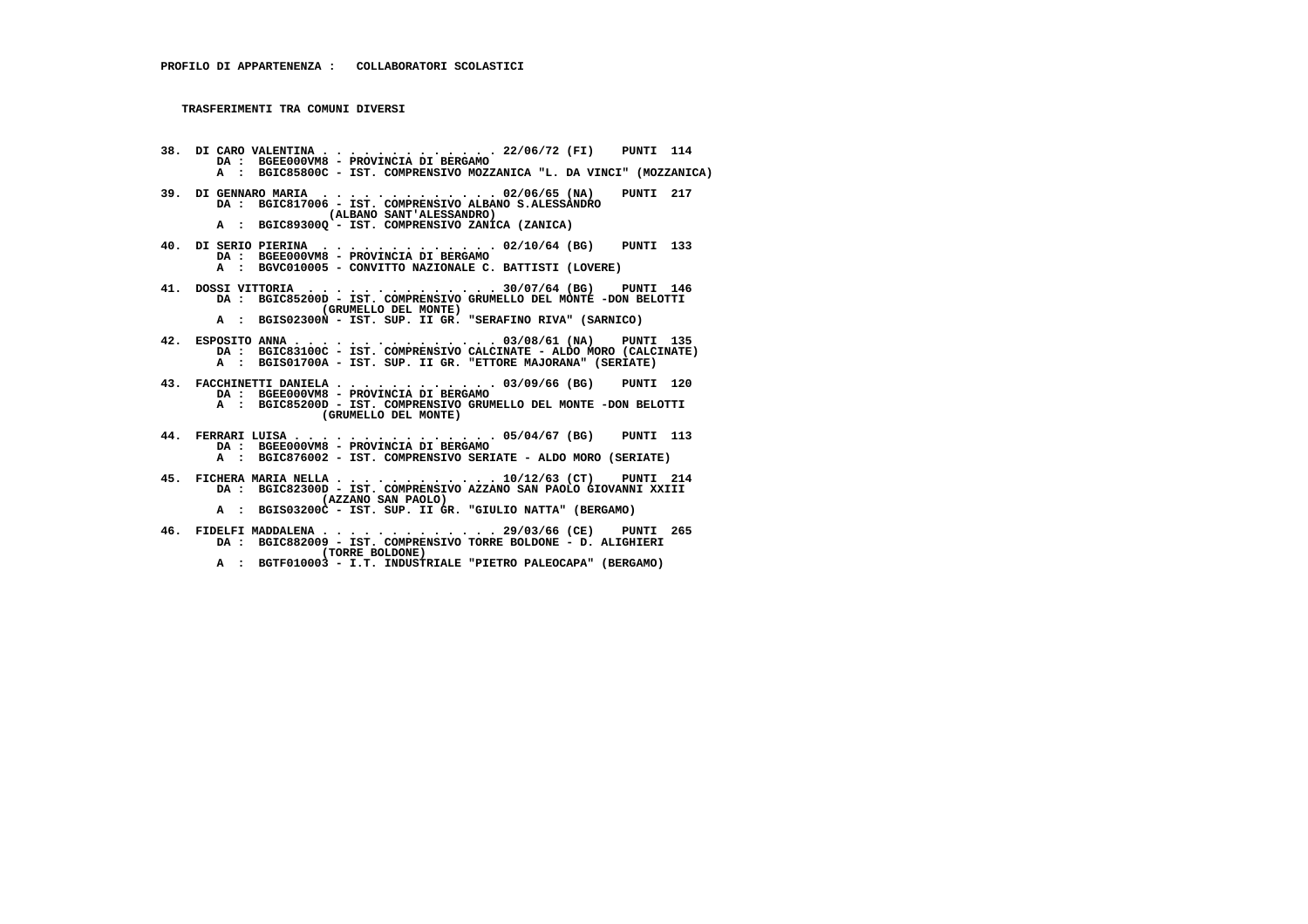- **47. FORESTI LORETTA . . . . . . . . . . . . . . 13/04/61 (BG) PUNTI 239 DA : BGIC840007 IST. COMPRENSIVO ISTITUTO COMPRENSIVO CHIUDUNO (CHIUDUNO) A : BGIC85200D - IST. COMPRENSIVO GRUMELLO DEL MONTE -DON BELOTTI (GRUMELLO DEL MONTE) 48. FORLINI LUCIA . . . . . . . . . . . . . . . 05/07/69 (BG) PUNTI 108 DA : BGEE000VM8 - PROVINCIA DI BERGAMO A : BGIC8AF00A - IST. COMPRENSIVO BERGAMO "SAVOIA-NULLO" (BERGAMO) 49. GAENI GIOVANNA . . . . . . . . . . . . . . 12/09/70 (BG) PUNTI 108 DA : BGEE000VM8 - PROVINCIA DI BERGAMO A : BGPC02000C - L. CLASSICO "PAOLO SARPI" (BERGAMO) 50. GHERARDI DARIO DAVIDE . . . . . . . . . . . 28/08/62 (BG) PUNTI 288 DA : BGIC862004 - IST. COMPRENSIVO PALADINA - A. TIRABOSCHI (PALADINA) A : BGIC889004 - IST. COMPRENSIVO VILLA D'ALME (VILLA D'ALME') 51. GHEZZI MOIRA . . . . . . . . . . . . . . . 16/02/69 (BG) PUNTI 155 DA : BGEE000VM8 - PROVINCIA DI BERGAMO A : BGIC8AC00V - IST. COMPRENSIVO DALMINE "CARDUCCI" (DALMINE) 52. GHICA FLORENTA . . . . . . . . . . . . . . 17/12/58 (EE) PUNTI 121 DA : BGEE000VM8 - PROVINCIA DI BERGAMO A : BGPS02000G - L. SCIENTIFICO "FILIPPO LUSSANA" (BERGAMO) 53. GIANNONE ROSA . . . . . . . . . . . . . . . 11/12/68 (AG) PUNTI 134 DA : BGEE000VM8 - PROVINCIA DI BERGAMO A : BGIC88600L - IST. COMPRENSIVO VERDELLINO - ZINGONIA (VERDELLINO) 54. GRITTI GIUSEPPINA . . . . . . . . . . . . . 14/11/51 (BG) PUNTI 96 DA : BGEE000VM8 - PROVINCIA DI BERGAMO A : BGIC85200D - IST. COMPRENSIVO GRUMELLO DEL MONTE -DON BELOTTI (GRUMELLO DEL MONTE) PRECEDENZA PREVISTA DAL C.C.N.I.**
- **55. IACOVO CONCETTA . . . . . . . . . . . . . . 30/10/74 (CS) PUNTI 177 DA : BGIS027001 IST. SUP. II GR. "GAETANO CANTONI" (TREVIGLIO)**A : BGIC84200V - IST. COMPRENSIVO CISERANO (CISERANO)  **PRECEDENZA PREVISTA DAL C.C.N.I.**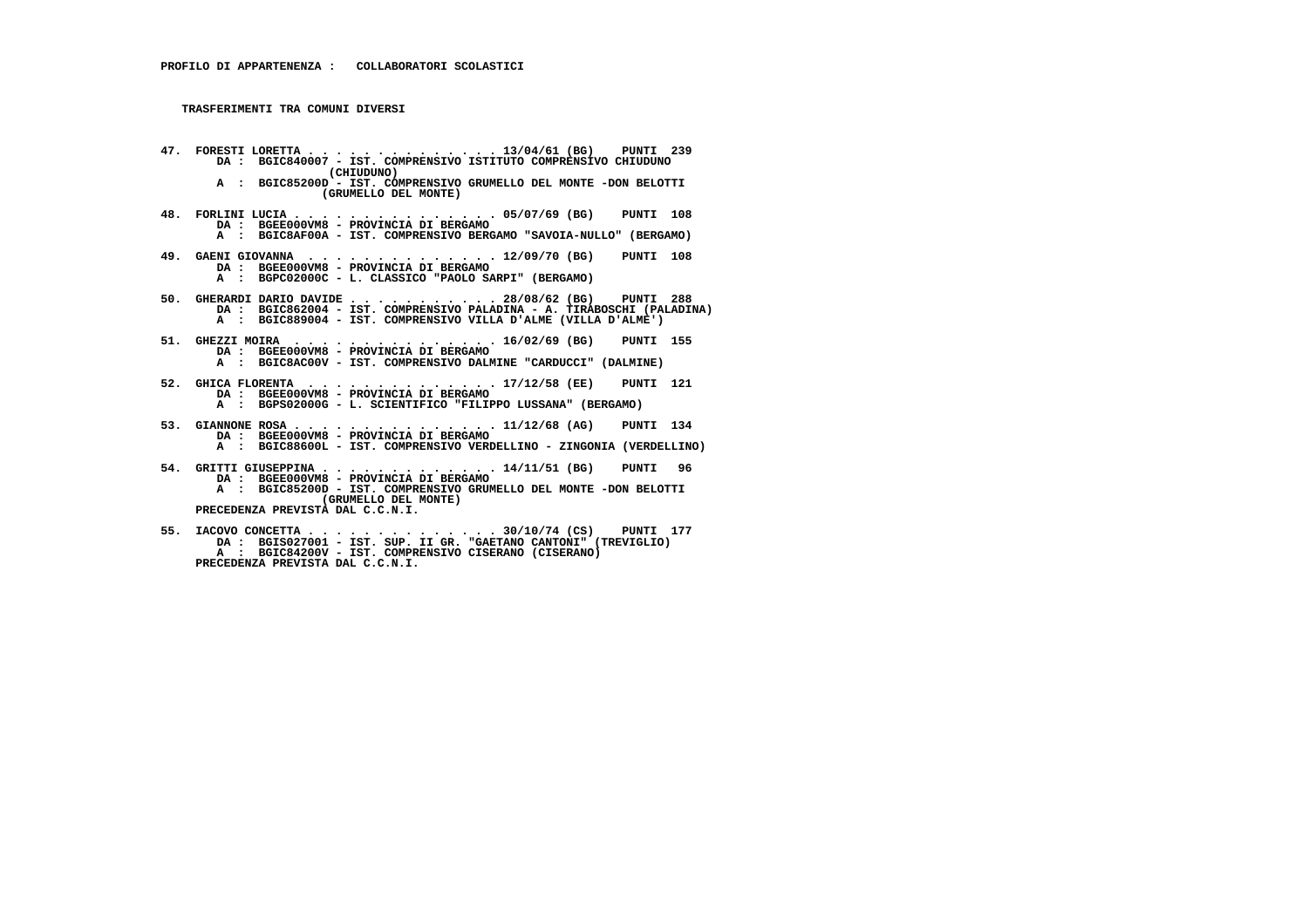- 56. INVERNIZZI MARIA GRAZIA . . . . . . . . . 11/02/65 (BG)<br>DA : BGISO1400V IST. SUP. II GR. "LORENZO LOTTO" (TRESCORE BALNEARIO)<br>A : BGISO1700A IST. SUP. II GR. "ETTORE MAJORANA" (SERIATE)
- **57. IUDICA LAURA . . . . . . . . . . . . . . . 03/07/68 (CT) PUNTI 134 DA : BGEE000VM8 - PROVINCIA DI BERGAMO A : BGIC82700R - IST. COMPRENSIVO BONATE SOTTO "CLARA LEVI" (BONATE DI SOTTO) PRECEDENZA PREVISTA DAL C.C.N.I.**
- **58. LA SALA MARIA CRISTINA . . . . . . . . . . 09/01/75 (MI) PUNTI 233 DA : BGIC862004 IST. COMPRENSIVO PALADINA A. TIRABOSCHI (PALADINA) A : BGIS00300C - IST. SUP. II GR. "BETTY AMBIVERI" (PRESEZZO)**
- **59. LAMANNA MARIA ANTONIA . . . . . . . . . . . 19/03/55 (RC) PUNTI 240 DA : BGIC81900T IST. COMPRENSIVO ALMENNO S.BART. "L. ANGELINI" (ALMENNO SAN BARTOLOMEO)**
- **A : BGIC841003 IST. COMPRENSIVO CISANO BERGAMASCO (CISANO BERGAMASCO)**
- **60. LOZZA EZIO . . . . . . . . . . . . . . . . 23/12/56 (BG) PUNTI 800 DA : BGIC86600B IST. COMPRENSIVO PONTE S. PIETRO (PONTE SAN PIETRO) A : BGIS00800G - IST. SUP. II GR. "MAIRONI DA PONTE" (PRESEZZO)**
- **61. MACCALI ANNALISA . . . . . . . . . . . . . 05/11/59 (BG) PUNTI 120 DA : BGEE000VM8 PROVINCIA DI BERGAMO A : BGIC859008 - IST. COMPRENSIVO MARTINENGO (MARTINENGO)**
- **62. MAGGIO ROSITA . . . . . . . . . . . . . . . 08/06/76 (NO) PUNTI 217 DA : BGIC87900D - IST. COMPRENSIVO STEZZANO "CAROLI" (STEZZANO) A : BGIC88000N - IST. COMPRENSIVO SUISIO "RITA LEVI-MONTALCINI" (SUISIO)**
- **63. MAGNO PATRIZIA . . . . . . . . . . . . . . 07/05/68 (BG) PUNTI 536 DA : BGIC862004 - IST. COMPRENSIVO PALADINA - A. TIRABOSCHI (PALADINA) A : BGIS00800G - IST. SUP. II GR. "MAIRONI DA PONTE" (PRESEZZO)**
- **64. MANENTI GIUSEPPINA . . . . . . . . . . . . 18/01/53 (BG) PUNTI 261 DA : BGIC83100C IST. COMPRENSIVO CALCINATE ALDO MORO (CALCINATE) A : BGIS034004 - IST. SUP. II GR. "DON LORENZO MILANI" (ROMANO DI LOMBARDIA)**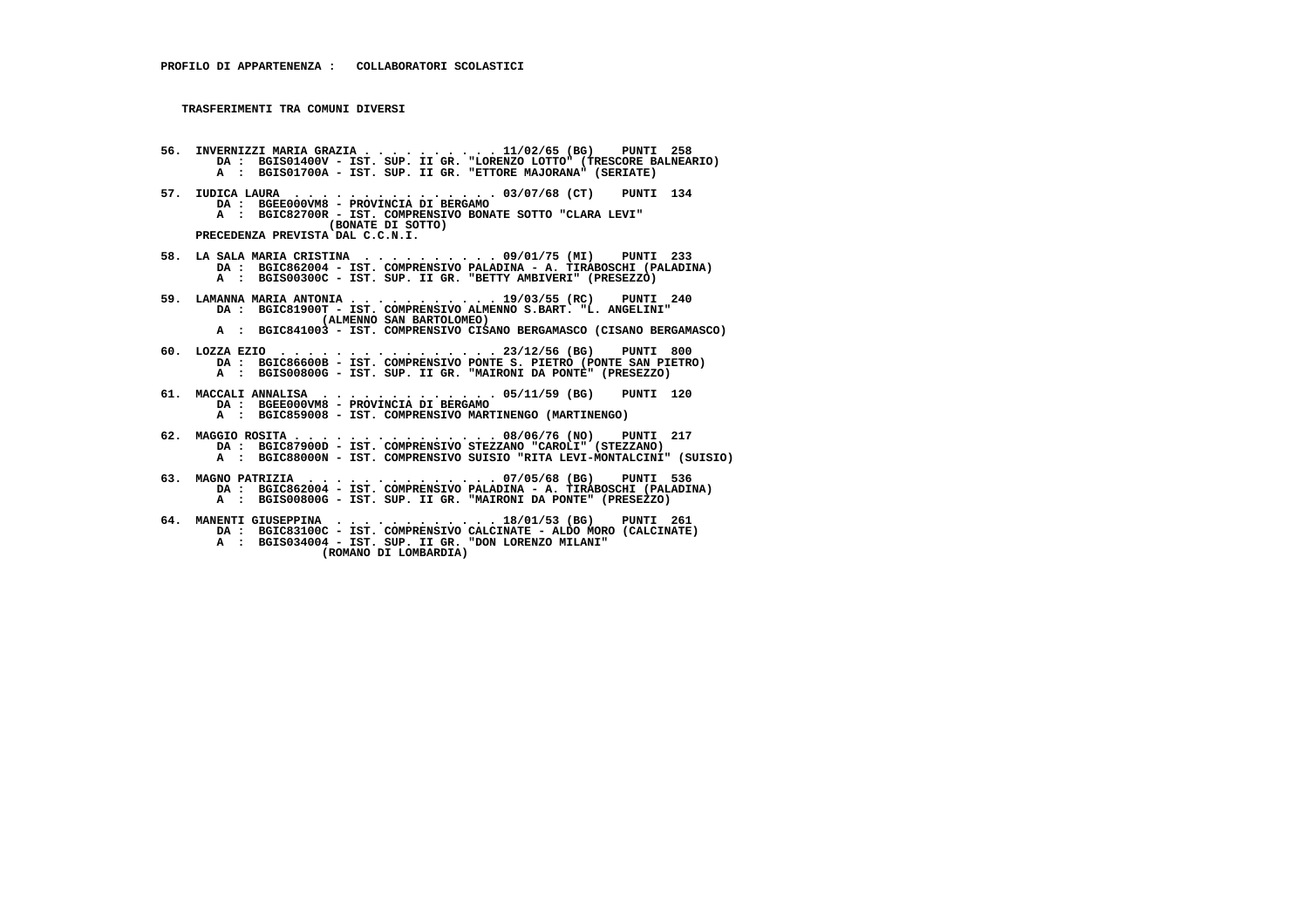- **65. MARZOCCHI MARIA . . . . . . . . . . . . . . 17/04/60 (CE) PUNTI 497 DA : BGIS01700A IST. SUP. II GR. "ETTORE MAJORANA" (SERIATE) A : BGIS03200C - IST. SUP. II GR. "GIULIO NATTA" (BERGAMO)**
- **66. MASCHERETTI GIANMARIO . . . . . . . . . . . 22/01/56 (BG) PUNTI 143 DA : BGEE000VM8 - PROVINCIA DI BERGAMO A : BGIC86600B - IST. COMPRENSIVO PONTE S. PIETRO (PONTE SAN PIETRO)**
	- **67. MAZZOLENI MARIA BAMBINA . . . . . . . . . . 29/09/67 (BG) PUNTI 116 DA : BGEE000VM8 - PROVINCIA DI BERGAMO**
- **A : BGIS02900L IST. SUP. II GR. "CATERINA CANIANA" (BERGAMO)**
- **68. MERISIO PIERINA NICOLETTA . . . . . . . . . 24/07/80 (BG) PUNTI 219 DA : BGIC84200V IST. COMPRENSIVO CISERANO (CISERANO) A : BGIS033008 - IST. SUP. II GR. "ZENALE E BUTINONE" (TREVIGLIO)**
	- **69. MICHELI MADDALENA . . . . . . . . . . . . . 12/06/64 (BG) PUNTI 98 DA : BGEE000VM8 - PROVINCIA DI BERGAMO**
- **A : BGIC840007 IST. COMPRENSIVO ISTITUTO COMPRENSIVO CHIUDUNO (CHIUDUNO)**
- **70. MICHELI MARIA . . . . . . . . . . . . . . . 11/05/65 (BS) PUNTI 107 DA : BGEE000VM8 PROVINCIA DI BERGAMO A : BGIC84900N - IST. COMPRENSIVO GORLAGO - ALDO MORO (GORLAGO)**
- **71. MICHELI VANNA . . . . . . . . . . . . . . . 09/12/55 (BG) PUNTI 203 DA : BGIC83100C IST. COMPRENSIVO CALCINATE ALDO MORO (CALCINATE)**A : BGIC840007 - IST. COMPRENSIVO ISTITUTO COMPRENSIVO CHIUDUNO<sup>'</sup> (CHIUDUNO<sup>'</sup>  **(CHIUDUNO) PRECEDENZA PREVISTA DAL C.C.N.I.**
- **72. MIDALI ILARIO . . . . . . . . . . . . . . . 29/08/61 (BG) PUNTI 182 DA : BGIS03200C - IST. SUP. II GR. "GIULIO NATTA" (BERGAMO) A : BGIC83000L - IST. COMPRENSIVO BREMBILLA - GIOVANNI XXIII (BREMBILLA) PRECEDENZA PREVISTA DAL C.C.N.I.**
	- **73. MIELE IMMACOLATA . . . . . . . . . . . . . 28/11/65 (NA) PUNTI 107 DA : BGEE000VM8 - PROVINCIA DI BERGAMO**
- **A : BGIC89300Q IST. COMPRENSIVO ZANICA (ZANICA)**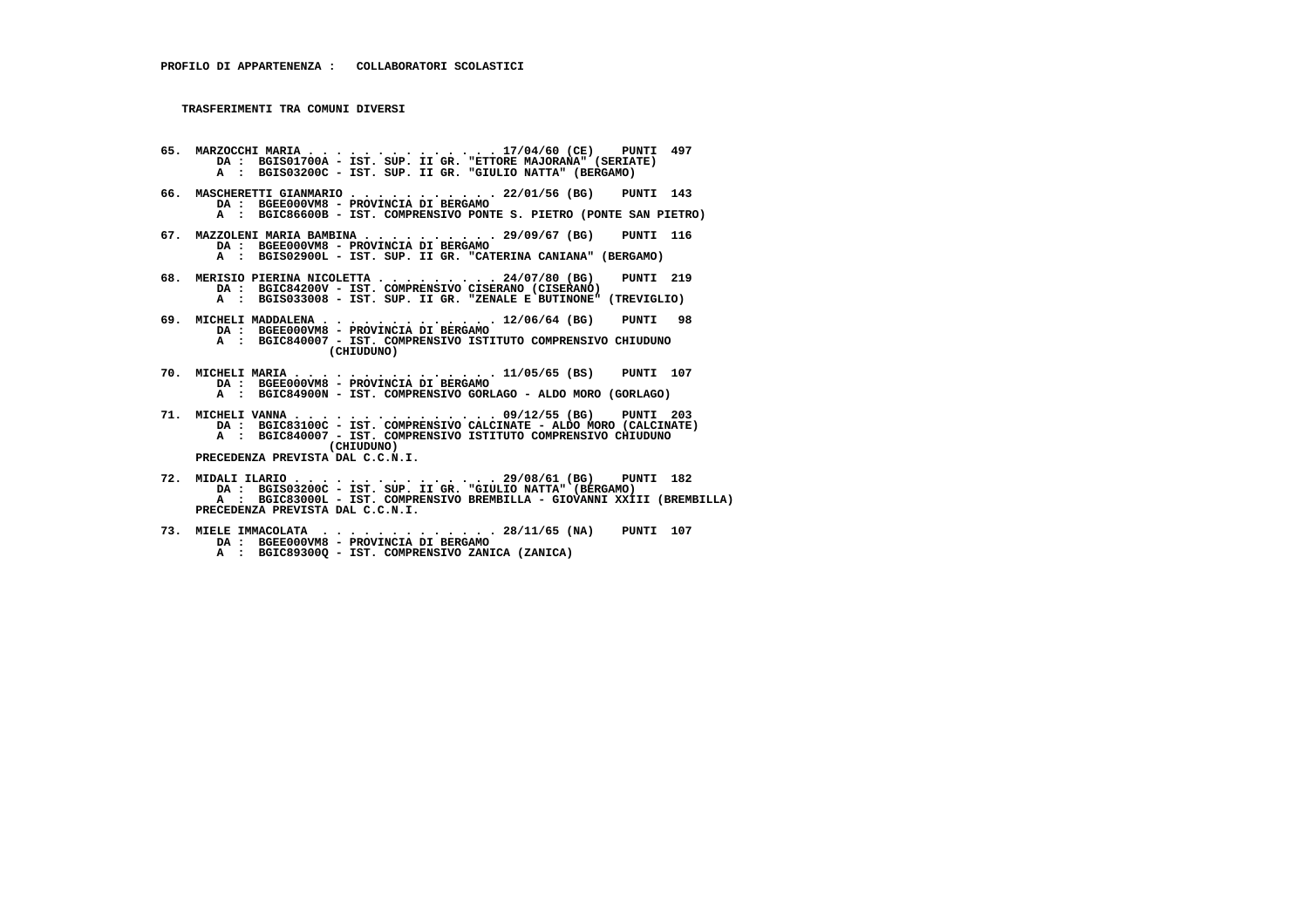- **74. MOCERI BRIGIDA . . . . . . . . . . . . . . 21/08/69 (TP) PUNTI 202 DA : BGIS01100B IST. SUP. II GR. "LUIGI EINAUDI" (DALMINE) A : BGIC82300D - IST. COMPRENSIVO AZZANO SAN PAOLO GIOVANNI XXIII (AZZANO SAN PAOLO)**
- **75. MORA LUCIANA . . . . . . . . . . . . . . . 08/10/67 (BG) PUNTI 94 DA : BGEE000VM8 PROVINCIA DI BERGAMO**
- **A : BGIC84300P IST. COMPRENSIVO COSTA VOLPINO (COSTA VOLPINO)**
- **76. MORREALE FRANCESCA . . . . . . . . . . . . 12/09/72 (AG) PUNTI 101 DA : BGEE000VM8 PROVINCIA DI BERGAMO A : BGIC83600G - IST. COMPRENSIVO CARVICO - E. FERMI (CARVICO)**
	- **77. MOSCA ANNAMARIA . . . . . . . . . . . . . . 01/09/59 (BG) PUNTI 105 DA : BGEE000VM8 - PROVINCIA DI BERGAMO**
- **A : BGIS026005 IST. SUP. II GR. "MARIAGRAZIA MAMOLI" (BERGAMO)**
- **78. MOZZI ANGELA FRANCESCA . . . . . . . . . . 05/09/65 (BG) PUNTI 217 DA : BGIC8AD00P - IST. COMPRENSIVO TREVIGLIO "GROSSI" (TREVIGLIO) A : BGIC846006 - IST. COMPRENSIVO FARA D'ADDA (FARA GERA D'ADDA)**
- **79. MUSTACCHI MARIA LUIGINA . . . . . . . . . . 02/11/65 (BG) PUNTI 95 DA : BGEE000VM8 PROVINCIA DI BERGAMO**
- **A : BGIC896007 IST. COMPRENSIVO ROMANO DI LOMBARDIA "E.FERMI" (ROMANO DI LOMBARDIA)**
- **80. PAGNONCELLI MARINO . . . . . . . . . . . . 05/12/54 (BG) PUNTI 650 DA : BGIC88600L IST. COMPRENSIVO VERDELLINO ZINGONIA (VERDELLINO) A : BGIC84200V - IST. COMPRENSIVO CISERANO (CISERANO)**
- **81. PALMA ANTONIETTA . . . . . . . . . . . . . 05/04/73 (NA) PUNTI 137 DA : BGIC88700C IST. COMPRENSIVO ISTITUTO COMPRENSIVO VERDELLO (VERDELLO)**
- **A : BGIC88600L IST. COMPRENSIVO VERDELLINO ZINGONIA (VERDELLINO)**
- **82. PALOMBA ANTONIETTA . . . . . . . . . . . . 19/10/72 (NA) PUNTI 212 DA : BGIC88700C IST. COMPRENSIVO ISTITUTO COMPRENSIVO VERDELLO (VERDELLO)**
- **A : BGIC88600L IST. COMPRENSIVO VERDELLINO ZINGONIA (VERDELLINO)**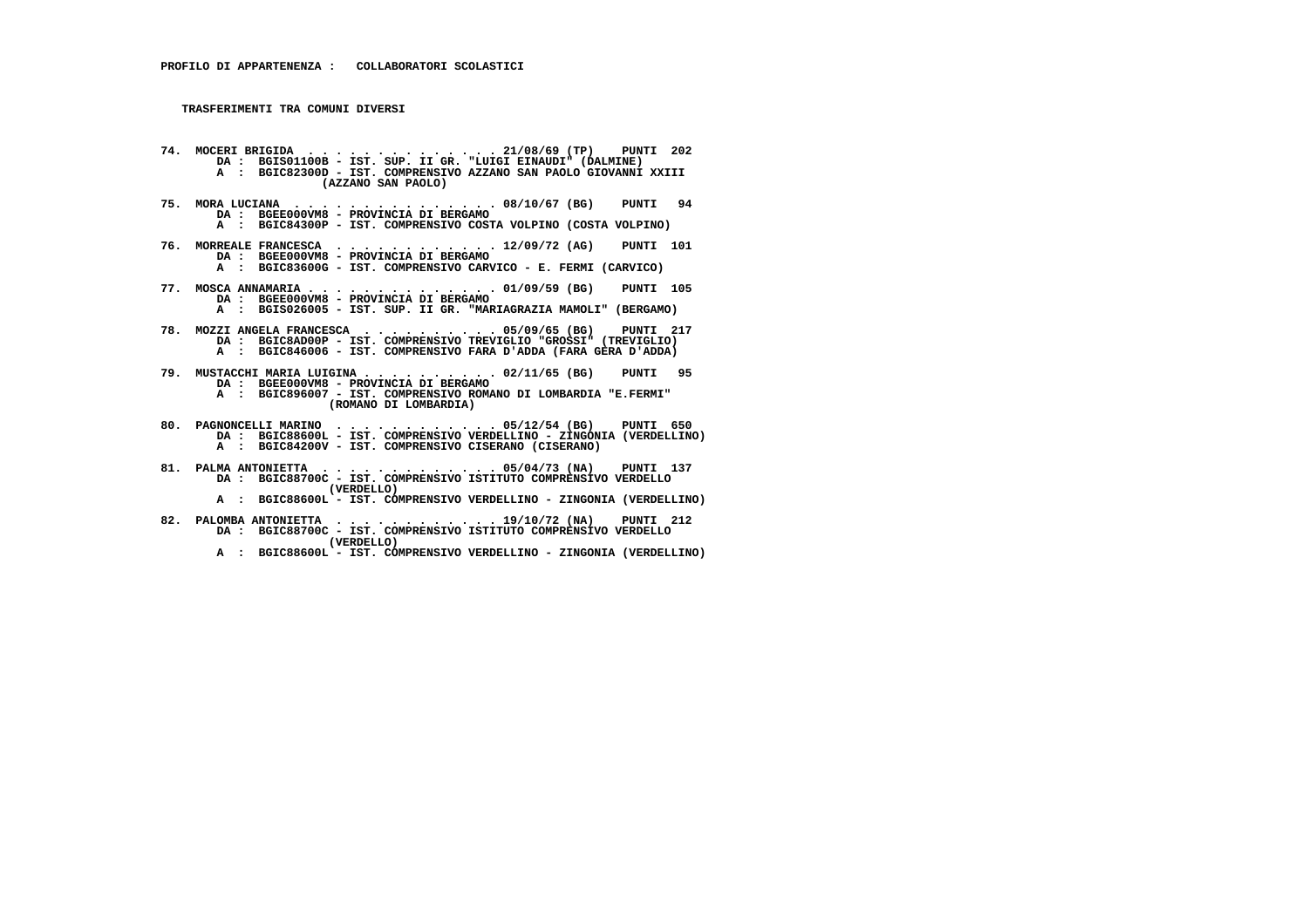**83. PANDOLFI ANGELA . . . . . . . . . . . . . . 27/06/58 (BG) PUNTI 91 DA : BGEE000VM8 - PROVINCIA DI BERGAMO A : BGIC87900D - IST. COMPRENSIVO STEZZANO "CAROLI" (STEZZANO) 84. PANDOLFI IMMACOLATA . . . . . . . . . . . . 08/12/72 (NA) PUNTI 132 DA : BGIC8AC00V - IST. COMPRENSIVO DALMINE "CARDUCCI" (DALMINE) A : BGIC862004 - IST. COMPRENSIVO PALADINA - A. TIRABOSCHI (PALADINA) 85. PARAVISI MARIA ROSA . . . . . . . . . . . . 22/10/72 (BG) PUNTI 342 DA : BGIC890008 - IST. COMPRENSIVO VILLA DI SERIO - F.NULLO (VILLA DI SERIO) A : BGPM010002 - IST. MAGISTRALE "P. SECCO SUARDO" (BERGAMO) 86. PASSERA ALESSANDRA . . . . . . . . . . . . 02/10/53 (BG) PUNTI 14 DA : BGEE000VM8 - PROVINCIA DI BERGAMO A : BGIC89300Q - IST. COMPRENSIVO ZANICA (ZANICA) 87. PERACCHI EMILIANA . . . . . . . . . . . . . 26/10/58 (BG) PUNTI 92 DA : BGEE000VM8 - PROVINCIA DI BERGAMO A : BGIC81600A - IST. COMPRENSIVO BERGAMO - G.D. PETTENI (BERGAMO) 88. PEZZOLI CINZIA . . . . . . . . . . . . . . 02/08/62 (BG) PUNTI 214 DA : BGRH020009 - IP SERV. ALB. E RIST. "ALFREDO SONZOGNI" (NEMBRO) A : BGIS00900B - IST. SUP. II GR. "OSCAR ARNULFO ROMERO" (ALBINO) 89. PEZZOTTA MARCO . . . . . . . . . . . . . . 01/01/87 (BG) PUNTI 214 DA : BGPM02000L - IST. MAGISTRALE "GIOVANNI FALCONE" (BERGAMO) A : BGIC817006 - IST. COMPRENSIVO ALBANO S.ALESSANDRO (ALBANO SANT'ALESSANDRO) PRECEDENZA PREVISTA DAL C.C.N.I. 90. PIERRO ANTONIETTA . . . . . . . . . . . . . 02/10/64 (SA) PUNTI 104 DA : BGEE000VM8 - PROVINCIA DI BERGAMO A : BGIC89900P - IST. COMPRENSIVO COLOGNO - "ABATE G.BRAVI" (COLOGNO AL SERIO)**

 **91. PIPITONE GIUSEPPA . . . . . . . . . . . . . 19/03/59 (TP) PUNTI 117 DA : BGRH020009 - IP SERV. ALB. E RIST. "ALFREDO SONZOGNI" (NEMBRO) A : BGIC81400P - IST. COMPRENSIVO BERGAMO - DA ROSCIATE (BERGAMO)**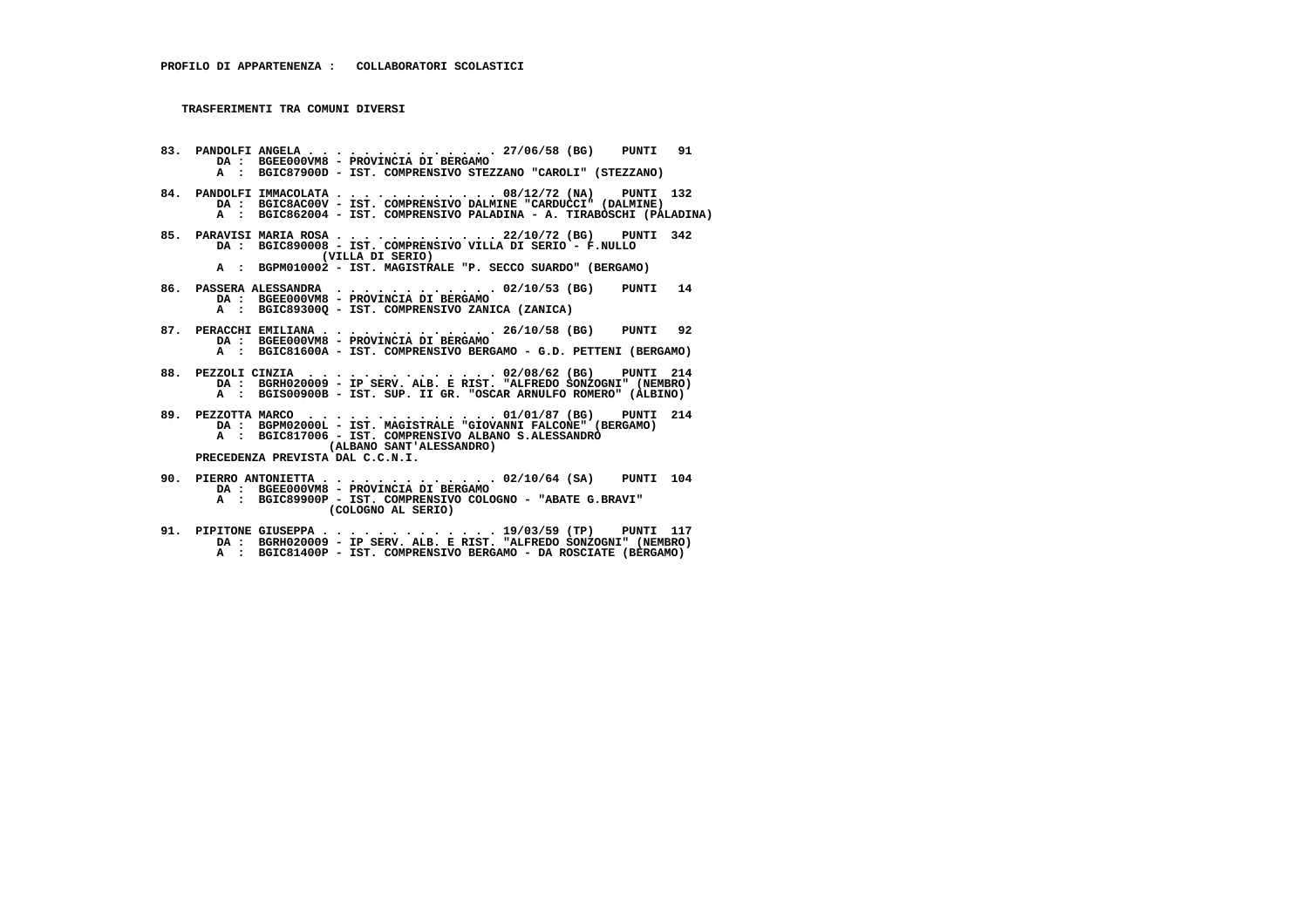**92. PIROLA MARYLENE . . . . . . . . . . . . . . 04/11/61 (EE) PUNTI 214 DA : BGIC87700T - IST. COMPRENSIVO SORISOLE "A. LANFRANCHI" (SORISOLE) A : BGIC81900T - IST. COMPRENSIVO ALMENNO S.BART. "L. ANGELINI" (ALMENNO SAN BARTOLOMEO) 93. PISANELLI GIOVANNI . . . . . . . . . . . . 11/02/59 (NA) PUNTI 229 DA : BGIC8AF00A - IST. COMPRENSIVO BERGAMO "SAVOIA-NULLO" (BERGAMO) A : BGIC889004 - IST. COMPRENSIVO VILLA D'ALME (VILLA D'ALME') 94. PIZZO MARIA . . . . . . . . . . . . . . . . 05/03/74 (TP) PUNTI 235 DA : BGIC8AA007 - IST. COMPRENSIVO URGNANO "B. COLLEONI" (URGNANO) A : BGIC897003 - IST. COMPRENSIVO SPIRANO (SPIRANO) 95. PUCCI VINCENZA MARIA . . . . . . . . . . . 17/06/71 (CT) PUNTI 136 DA : BGEE000VM8 - PROVINCIA DI BERGAMO A : BGIC824009 - IST. COMPRENSIVO BAGNATICA (BAGNATICA) 96. PULLARA GIANFRANCO . . . . . . . . . . . . 23/10/71 (AG) PUNTI 127 DA : BGEE000VM8 - PROVINCIA DI BERGAMO A : BGIC80800B - IST. COMPRENSIVO BERGAMO - S.LUCIA (BERGAMO) 97. QUIRICO ANNA MARIA . . . . . . . . . . . . 27/01/58 (BG) PUNTI 117 DA : BGEE000VM8 - PROVINCIA DI BERGAMO A : BGIC85800C - IST. COMPRENSIVO MOZZANICA "L. DA VINCI" (MOZZANICA) 98. RAVELLINI CATIA . . . . . . . . . . . . . . 19/12/64 (BG) PUNTI 566 DA : BGIC868003 - IST. COMPRENSIVO ROVETTA - IC ANDREA FANTONI (ROVETTA)**A : BGIC888008 - IST. COMPRENSIVO VERTOVA (VERTOVA)

- **99. RAVIZZA BIBIANA . . . . . . . . . . . . . . 22/05/60 (BG) PUNTI 214 DA : BGIC867007 IST. COMPRENSIVO RANICA MARIA PIAZZOLI (RANICA) A : BGIC818002 - IST. COMPRENSIVO ALBINO - G.SOLARI (ALBINO)**
- **100. RENDA MARIA CRISTINA . . . . . . . . . . . 11/08/60 (RC) PUNTI 95 DA : BGEE000VM8 PROVINCIA DI BERGAMO**
- **A : BGPC02000C L. CLASSICO "PAOLO SARPI" (BERGAMO)**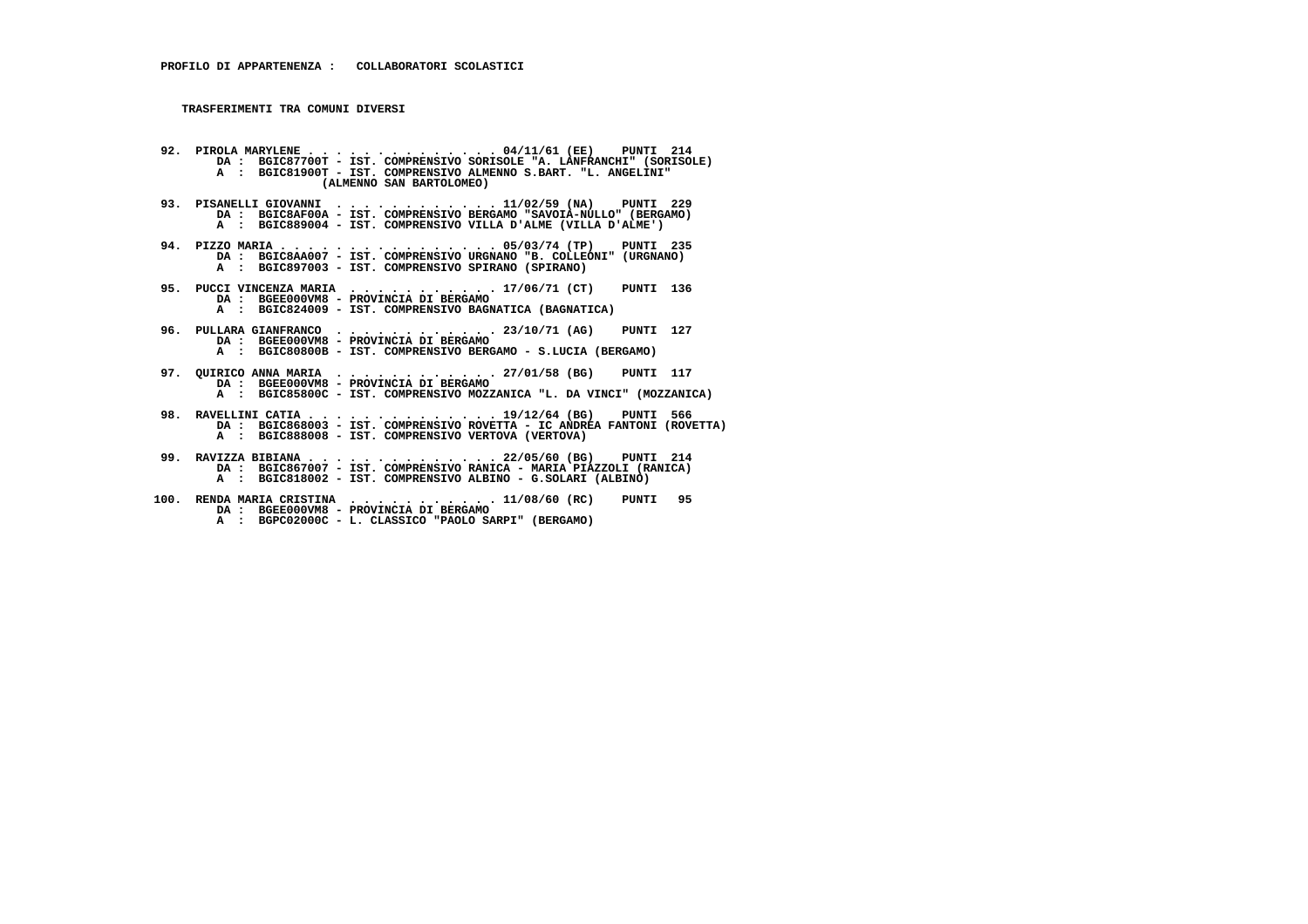- **101. ROMEO ROBERTA . . . . . . . . . . . . . . . 27/02/70 (BG) PUNTI 135 DA : BGIC88100D IST. COMPRENSIVO TERNO ISOLA -PADRE C.ALBISETTI (TERNO D'ISOLA) A : BGIC83600G - IST. COMPRENSIVO CARVICO - E. FERMI (CARVICO)**
- **102. ROSIELLO ROSARIA . . . . . . . . . . . . . 05/03/67 (SA) PUNTI 129 DA : BGEE000VM8 PROVINCIA DI BERGAMO A : BGIC82300D - IST. COMPRENSIVO AZZANO SAN PAOLO GIOVANNI XXIII**
	- **(AZZANO SAN PAOLO)**
- **103. ROTA ANNAMARIA . . . . . . . . . . . . . . 30/07/69 (BG) PUNTI 140 DA : BGEE000VM8 PROVINCIA DI BERGAMO A : BGIC824009 - IST. COMPRENSIVO BAGNATICA (BAGNATICA)**
- **104. SACCHI MARIA ANTONIETTA . . . . . . . . . . 25/12/58 (CR) PUNTI 97 DA : BGEE000VM8 PROVINCIA DI BERGAMO A : BGIC825005 IST. COMPRENSIVO BARIANO (BARIANO)**
- **105. SALA BARBARA . . . . . . . . . . . . . . . 28/09/71 (BG) PUNTI 125 DA : BGEE000VM8 PROVINCIA DI BERGAMO A : BGIC811007 IST. COMPRENSIVO BERGAMO V.MUZIO (BERGAMO)**
- **106. SANGREGORIO MARIA ROSA . . . . . . . . . . 03/05/58 (MI) PUNTI 105 DA : BGEE000VM8 - PROVINCIA DI BERGAMO**
- **A : BGIC883005 IST. COMPRENSIVO TRESCORE BALNEARIO (TRESCORE BALNEARIO)**
- **107. SANSICA CARMELA . . . . . . . . . . . . . . 03/11/66 (TP) PUNTI 176 DA : BGIC8AC00V IST. COMPRENSIVO DALMINE "CARDUCCI" (DALMINE) A : BGIC88100D - IST. COMPRENSIVO TERNO ISOLA -PADRE C.ALBISETTI (TERNO D'ISOLA)**
- **108. SANZIO IGNAZIO ANDREA . . . . . . . . . . . 21/09/83 (NA) PUNTI 104 DA : BGEE000VM8 - PROVINCIA DI BERGAMO A : BGIS033008 - IST. SUP. II GR. "ZENALE E BUTINONE" (TREVIGLIO)**
- **109. SCALVINONI MONICA . . . . . . . . . . . . . 14/09/67 (BS) PUNTI 140 DA : BGIS02400D IST. SUP. II GR. "LORENZO FEDERICI" (TRESCORE BALNEARIO) A : BGIC890008 - IST. COMPRENSIVO VILLA DI SERIO - F.NULLO (VILLA DI SERIO)**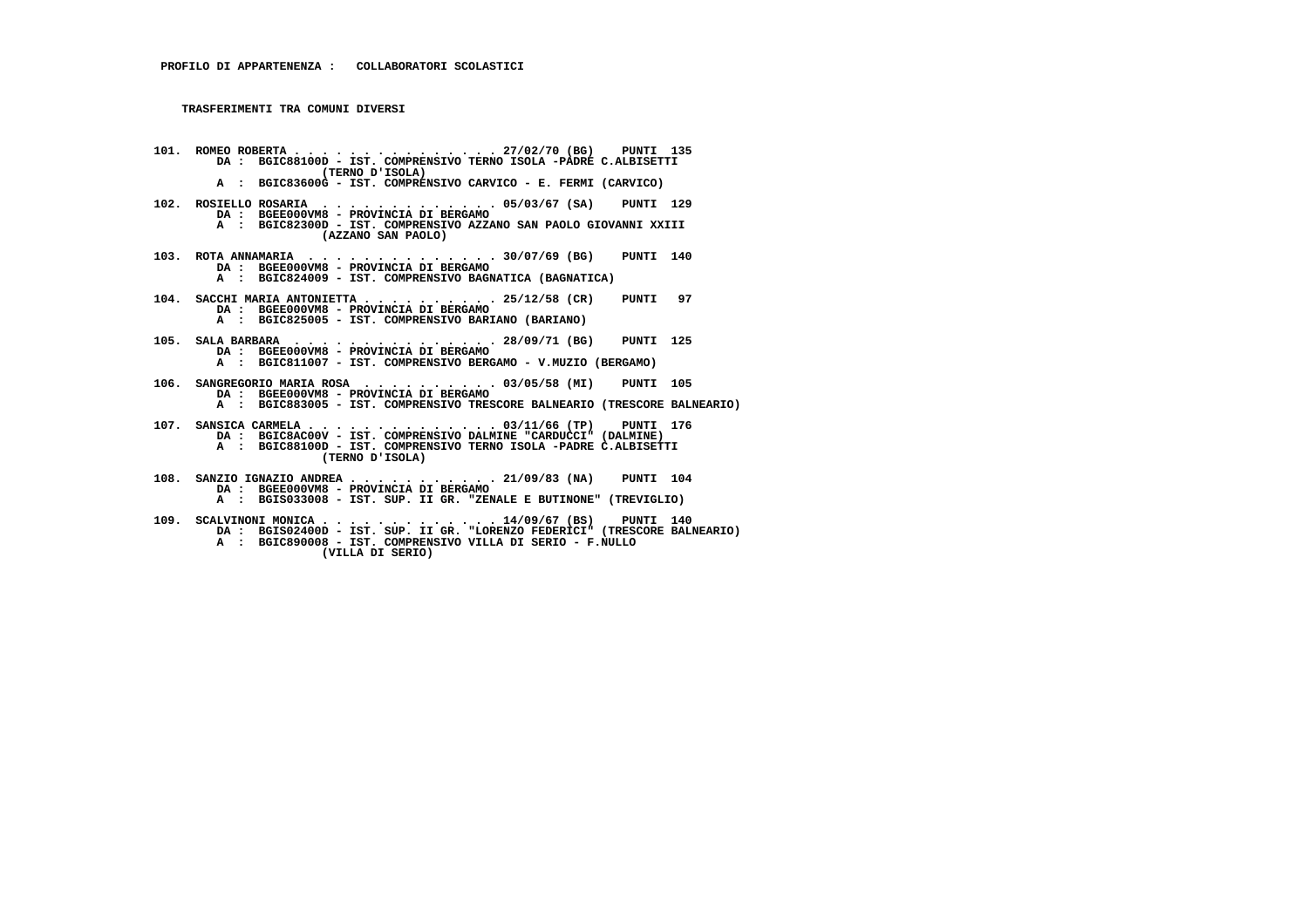- **110. SCOGLIO ANNA . . . . . . . . . . . . . . . 09/07/66 (ME) PUNTI 152 DA : BGIC867007 IST. COMPRENSIVO RANICA MARIA PIAZZOLI (RANICA) A : BGIC890008 - IST. COMPRENSIVO VILLA DI SERIO - F.NULLO (VILLA DI SERIO)**
- **111. SCOLARI DOMENICA . . . . . . . . . . . . . 01/03/61 (BG) PUNTI 206 DA : BGIS026005 IST. SUP. II GR. "MARIAGRAZIA MAMOLI" (BERGAMO) A : BGRH01000P - IP SERV. ALB. E RIST. DI SAN PELLEGRINO TERME (SAN PELLEGRINO TERME)**
- **112. SEMPERBONI AUGUSTA GIOVANNA . . . . . . . . 27/07/66 (BG) PUNTI 153 DA : BGIC890008 IST. COMPRENSIVO VILLA DI SERIO F.NULLO (VILLA DI SERIO) A : BGIC868003 - IST. COMPRENSIVO ROVETTA - IC ANDREA FANTONI (ROVETTA) PRECEDENZA PREVISTA DAL C.C.N.I.**
- **113. SERAFINI MILENA . . . . . . . . . . . . . . 10/11/62 (BG) PUNTI 694 DA : BGIS01700A IST. SUP. II GR. "ETTORE MAJORANA" (SERIATE) A : BGPM02000L - IST. MAGISTRALE "GIOVANNI FALCONE" (BERGAMO)**
- **114. SEREGNI SIMONA . . . . . . . . . . . . . . 16/12/75 (BG) PUNTI 133 DA : BGEE000VM8 - PROVINCIA DI BERGAMO A : BGIC896007 - IST. COMPRENSIVO ROMANO DI LOMBARDIA "E.FERMI" (ROMANO DI LOMBARDIA)**
- **115. SIRTOLI ATTILIA . . . . . . . . . . . . . . 26/11/59 (BG) PUNTI 105 DA : BGEE000VM8 PROVINCIA DI BERGAMO A : BGPC02000C - L. CLASSICO "PAOLO SARPI" (BERGAMO)**
- **116. SPERA FRANCOISE . . . . . . . . . . . . . . 23/11/69 (EE) PUNTI 97 DA : BGEE000VM8 PROVINCIA DI BERGAMO A : BGIC875006 - IST. COMPRENSIVO SERIATE - CESARE BATTISTI (SERIATE)**
- **117. SUARDI ANNA MARIA . . . . . . . . . . . . . 21/09/55 (BG) PUNTI 116 DA : BGEE000VM8 PROVINCIA DI BERGAMO A : BGIC896007 - IST. COMPRENSIVO ROMANO DI LOMBARDIA "E.FERMI" (ROMANO DI LOMBARDIA)**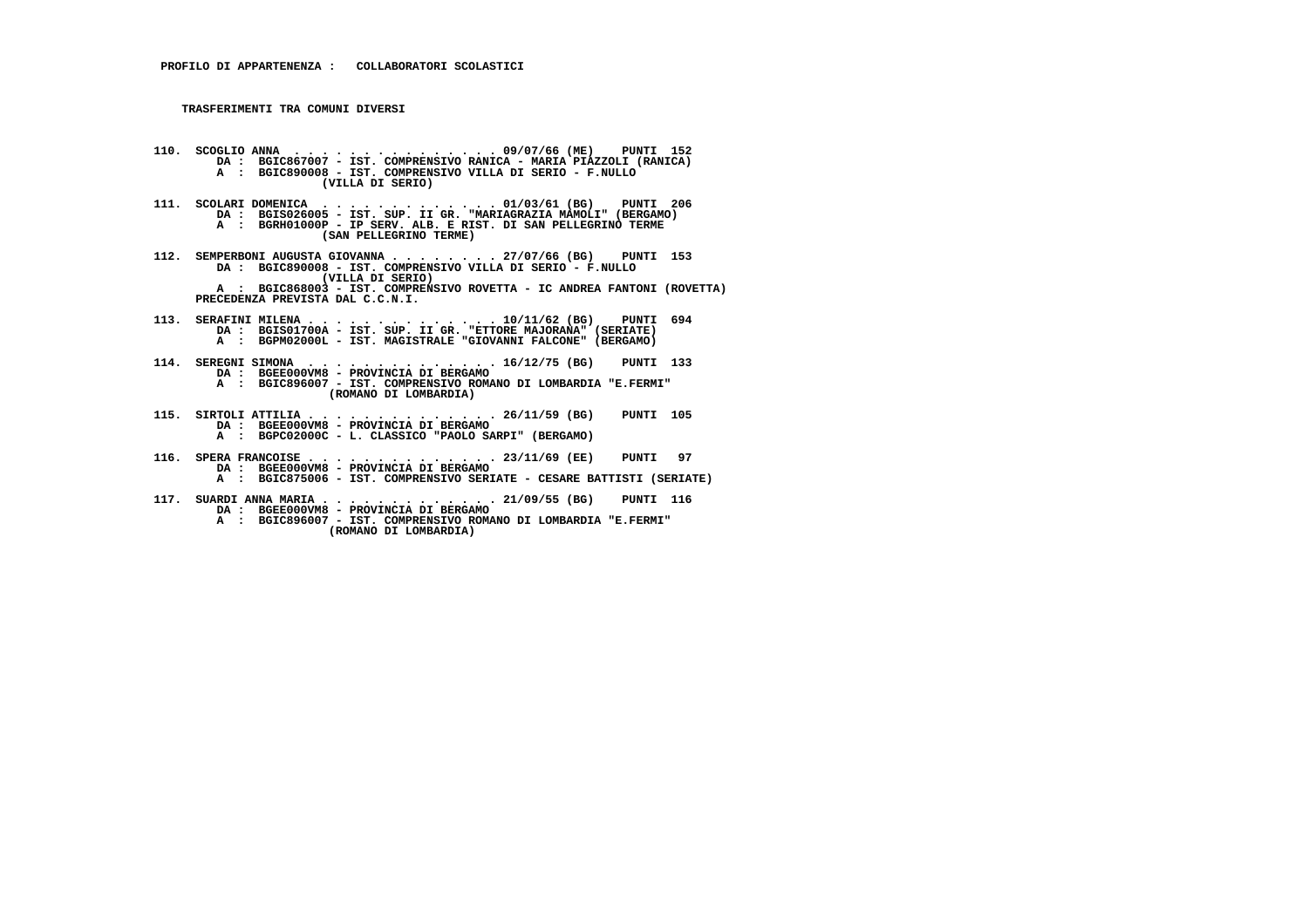- **118. TEDESCO MARGHERITA . . . . . . . . . . . . 27/08/60 (PZ) PUNTI 242 DA : BGIC84200V IST. COMPRENSIVO CISERANO (CISERANO) A : BGIC88600L - IST. COMPRENSIVO VERDELLINO - ZINGONIA (VERDELLINO)**
- **119. TORRE LUCIA . . . . . . . . . . . . . . . . 19/08/73 (CT) PUNTI 107 DA : BGEE000VM8 - PROVINCIA DI BERGAMO A : BGIC88700C - IST. COMPRENSIVO ISTITUTO COMPRENSIVO VERDELLO (VERDELLO)**
- 120. TORRENTE SANTO PAOLO ........... 24/06/52 (TP) PUNTI 130<br>DA : BGRH020009 IP SERV. ALB. E RIST. "ALFREDO 000! BA<br>A : BGIC867007 IST. COMPRENSIVO RANICA MARIA PIAZZOLI (RANICA)
- **121. TORRI TULLIA . . . . . . . . . . . . . . . 26/04/67 (BG) PUNTI 116 DA : BGEE000VM8 - PROVINCIA DI BERGAMO A : BGIC85000T - IST. COMPRENSIVO GORLE (GORLE)**
- **122. TORTORA MARZIA . . . . . . . . . . . . . . 30/06/79 (NA) PUNTI 208 DA : BGIC81600A - IST. COMPRENSIVO BERGAMO - G.D. PETTENI (BERGAMO) A : BGIC876002 - IST. COMPRENSIVO SERIATE - ALDO MORO (SERIATE)**
- **123. TREPPI CONCETTA . . . . . . . . . . . . . . 08/11/76 (CL) PUNTI 240 DA : BGIC86300X IST. COMPRENSIVO SCANZOROSCIATE (SCANZOROSCIATE) A : BGSL01000T - L. ARTISTICO " GIACOMO E PIO MANZU' " (BERGAMO)**
- **124. VALCARENGHI ANNAMARIA . . . . . . . . . . . 27/04/63 (BG) PUNTI 80 DA : BGEE000VM8 - PROVINCIA DI BERGAMO A : BGIC84400E - IST. COMPRENSIVO COVO - L. LOTTO (COVO)**
- **125. VALLONE MARIANGELA . . . . . . . . . . . . 08/12/77 (VV) PUNTI 102 DA : BGEE000VM8 PROVINCIA DI BERGAMO**
- **A : BGIC8AB003 IST. COMPRENSIVO DALMINE "A. MORO" (DALMINE)**
- **126. VERZEROLI ROSANNA . . . . . . . . . . . . . 24/10/61 (BG) PUNTI 329 DA : BGIS012007 IST. SUP. II GR. "ANDREA FANTONI" (CLUSONE) A : BGIC85100N - IST. COMPRENSIVO GROMO - SORELLE DE MARCHI (GROMO) PREC.:TRASF. SCUOLA DI EX-TITOLARITA'**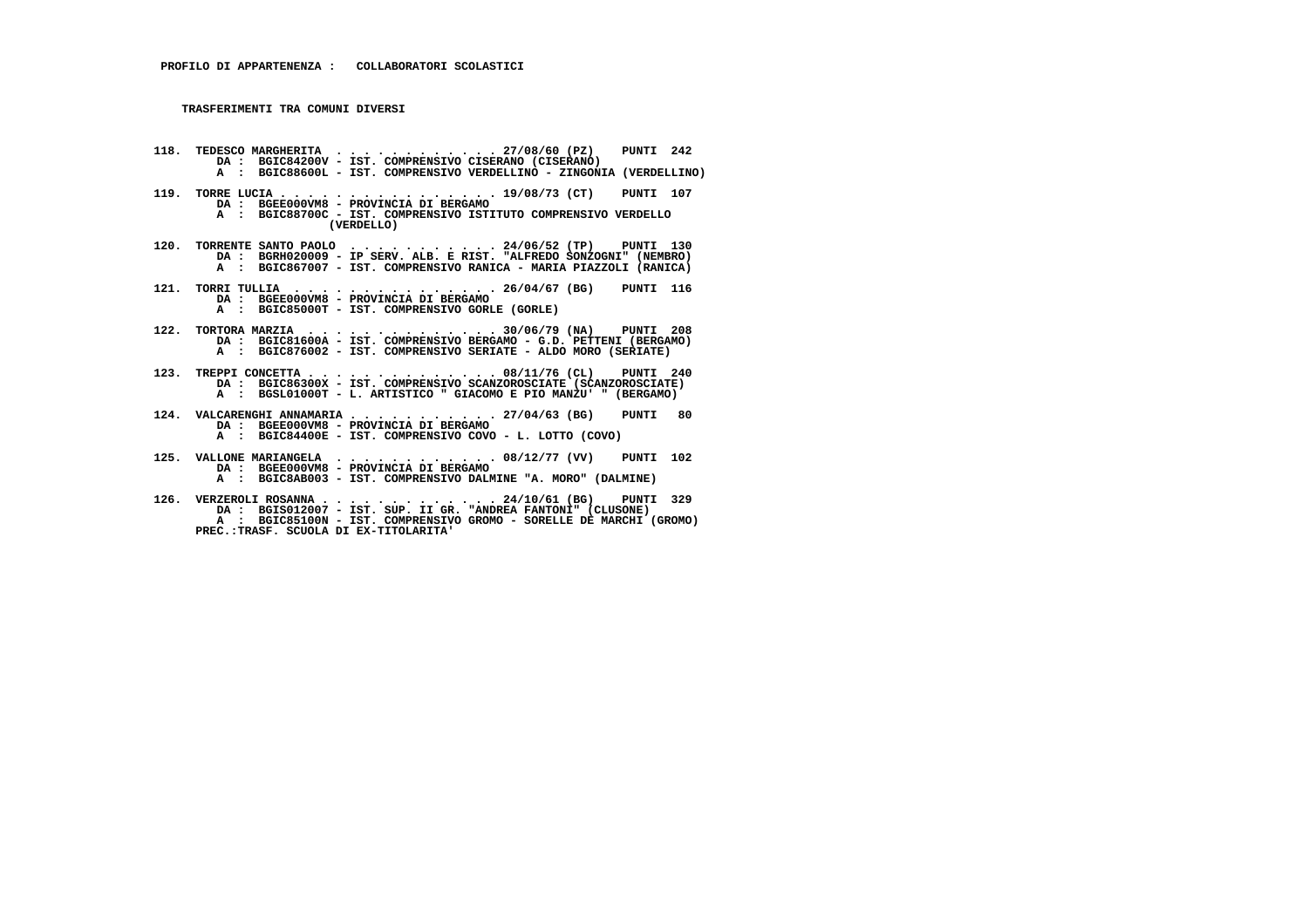- **127. VEZZOLA LINO . . . . . . . . . . . . . . . 01/02/57 (BG) PUNTI 96 DA : BGEE000VM8 PROVINCIA DI BERGAMO A : BGIC80700G - IST. COMPRENSIVO BERGAMO DE AMICIS (BERGAMO)**
- **128. VILLA NICOLETTA . . . . . . . . . . . . . . 19/11/64 (BG) PUNTI 106 DA : BGEE000VM8 - PROVINCIA DI BERGAMO**
- **A : BGPM010002 IST. MAGISTRALE "P. SECCO SUARDO" (BERGAMO)**
- **129. VILLA ORNELLA . . . . . . . . . . . . . . . 26/09/66 (BG) PUNTI 617 DA : BGIC86600B IST. COMPRENSIVO PONTE S. PIETRO (PONTE SAN PIETRO) A : BGIC89500B - IST. COMPRENSIVO BREMBATE SOPRA - F. DELL'ORTO (BREMBATE DI SOPRA)**
- **130. VIVIANI MANUELA . . . . . . . . . . . . . . 12/09/67 (BS) PUNTI 116 DA : BGEE000VM8 PROVINCIA DI BERGAMO A : BGIC83100C - IST. COMPRENSIVO CALCINATE - ALDO MORO (CALCINATE)**
- **131. ZENTI GRAZIELLA . . . . . . . . . . . . . . 12/01/52 (BG) PUNTI 187 DA : BGIC84300P IST. COMPRENSIVO COSTA VOLPINO (COSTA VOLPINO) A : BGIS00700Q IST. SUP. II GR. "IVAN PIANA" (LOVERE)**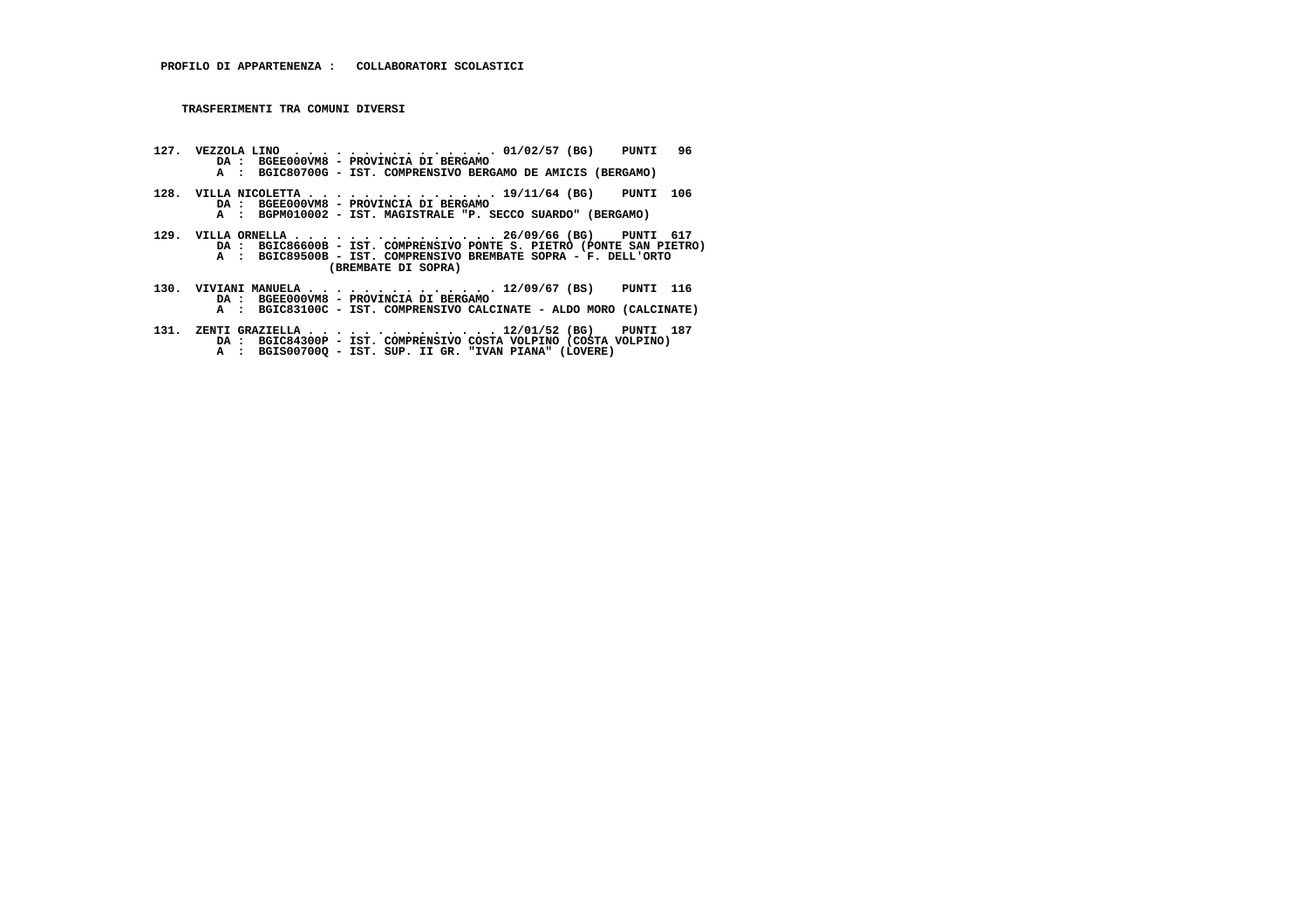**TRASFERIMENTI DA ALTRA PROVINCIA**

- **1. BENEDETTI SILVIA . . . . . . . . . . . . . 01/04/64 (BS) PUNTI 203 DA : BSIC82100A IST. COMPRENSIVO IC"G. BEVILACQUA" CAZZAGO (CAZZAGO SAN MARTINO) A : BGVC010005 - CONVITTO NAZIONALE C. BATTISTI (LOVERE)**
- **2. BONANNO PAOLA . . . . . . . . . . . . . . . 23/09/84 (TP) PUNTI 85 DA : MIEE000VK8 PROVINCIA DI MILANO A : BGIC825005 - IST. COMPRENSIVO BARIANO (BARIANO)**
- **3. BRUNO CATERINA . . . . . . . . . . . . . . 04/03/74 (CS) PUNTI 204 DA : CSIC8AF00Q IST. COMPRENSIVO IC CASSANO IONIO (CASSANO ALLO IONIO) A : BGRH020009 - IP SERV. ALB. E RIST. "ALFREDO SONZOGNI" (NEMBRO)**
- **4. LIONETTI FILOMENA . . . . . . . . . . . . . 30/01/56 (AV) PUNTI 488 DA : SPIC822005 IST. COMPRENSIVO ISA 13 SARZANA CAPOLUOGO (SARZANA) A : BGPC02000C - L. CLASSICO "PAOLO SARPI" (BERGAMO)**
- **5. LURAGHI SILVIA . . . . . . . . . . . . . . 10/05/85 (MI) PUNTI 140 DA : MIIC8DM00D - IST. COMPRENSIVO IC G. MARCONI/CONCOREZZO (CONCOREZZO) A : BGIC81900T - IST. COMPRENSIVO ALMENNO S.BART. "L. ANGELINI" (ALMENNO SAN BARTOLOMEO)**
	- **6. MAZZIA DOMENICA LUCIANA . . . . . . . . . . 26/08/54 (PZ) PUNTI 87 DA : MIEE000VK8 - PROVINCIA DI MILANO**
- **A : BGIC8AC00V IST. COMPRENSIVO DALMINE "CARDUCCI" (DALMINE)**
- **7. PELLINO ANTONIA . . . . . . . . . . . . . . 14/02/55 (BG) PUNTI 952 DA : APIC82100R IST. COMPRENSIVO FALCONE E BORSELLINO (CASTEL DI LAMA) A : BGIC85000T - IST. COMPRENSIVO GORLE (GORLE) PRECEDENZA PREVISTA DAL C.C.N.I.**
- **8. PICENNI ROBER . . . . . . . . . . . . . . . 03/10/62 (MI) PUNTI 548 DA : SOIC82000G - IST. COMPRENSIVO I.C. SONDRIO - "PAESI RETICI" (SONDRIO) A : BGTF010003 - I.T. INDUSTRIALE "PIETRO PALEOCAPA" (BERGAMO)**
- **9. POCOROBBA FRANCESCO . . . . . . . . . . . . 08/03/54 (TP) PUNTI 196 DA : TPEE001007 SC. PRIMARIA I CIRCOLO "L. DA VINCI" TRAPANI(TRAPANI) A : BGIC883005 - IST. COMPRENSIVO TRESCORE BALNEARIO (TRESCORE BALNEARIO)**